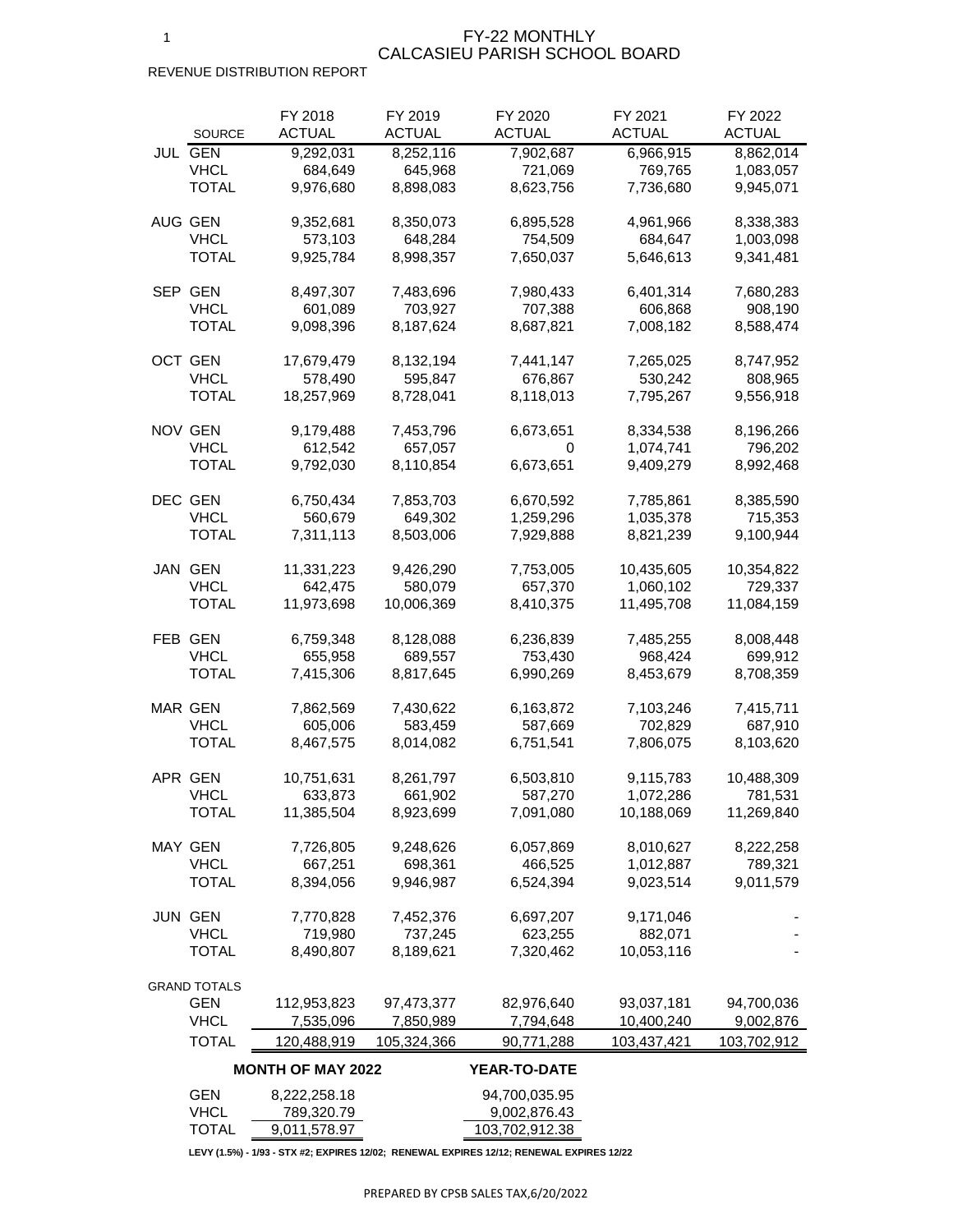### FY-22 MONTHLY CALCASIEU PARISH POLICE JURY STX #1

REVENUE DISTRIBUTION REPORT

| <b>SOURCE</b>               | FY 2018<br><b>ACTUAL</b> | FY 2019<br><b>ACTUAL</b> | FY 2020 ACTUAL       | FY 2021<br><b>ACTUAL</b> | FY 2022<br><b>ACTUAL</b> |
|-----------------------------|--------------------------|--------------------------|----------------------|--------------------------|--------------------------|
| <b>JUL GEN</b>              | 3,059,831                | 2,270,146                | 2,069,615            | 1,480,719                | 1,912,209                |
| VHCL                        | 255,735                  | 230,422                  | 279,619              | 281,118                  | 374,566                  |
| <b>TOTAL</b>                | 3,315,566                | 2,500,567                | 2,349,233            | 1,761,837                | 2,286,775                |
|                             |                          |                          |                      |                          |                          |
| AUG GEN                     | 3,534,217                | 2,561,625                | 1,724,168            | 1,054,544                | 1,916,689                |
| <b>VHCL</b>                 | 196,367                  | 228,891                  | 266,367              | 232,864                  | 316,085                  |
| <b>TOTAL</b>                | 3,730,584                | 2,790,516                | 1,990,534            | 1,287,408                | 2,232,773                |
|                             |                          |                          |                      |                          |                          |
| SEP GEN                     | 2,896,204                | 2,145,956                | 2,082,832            | 1,238,676                | 1,696,899                |
| <b>VHCL</b>                 | 212,104                  | 252,974                  | 258,368              | 210,557                  | 318,930                  |
| TOTAL                       | 3,108,308                | 2,398,929                | 2,341,200            | 1,449,233                | 2,015,829                |
|                             |                          |                          |                      |                          |                          |
| OCT GEN                     | 8,827,607                | 2,335,390                | 1,797,670            | 1,586,898                | 1,982,209                |
| <b>VHCL</b>                 | 210,030                  | 203,790                  | 250,288              | 208,093                  | 276,007                  |
| TOTAL                       | 9,037,637                | 2,539,180                | 2,047,957            | 1,794,990                | 2,258,216                |
|                             |                          |                          |                      |                          |                          |
| NOV GEN                     | 3,238,478                | 2,053,229                | 1,516,155            | 1,992,347                | 2,040,347                |
| <b>VHCL</b>                 | 216,989                  | 235,192                  | 0                    | 406,704                  | 276,169                  |
| TOTAL                       | 3,455,467                | 2,288,420                | 1,516,155            | 2,399,051                | 2,316,516                |
|                             |                          |                          |                      |                          |                          |
| DEC GEN                     | 1,806,356                | 2,198,385                | 1,581,277            | 1,618,299                | 1,880,866                |
| <b>VHCL</b>                 | 201,675                  | 236,576                  | 427,544              | 392,164                  | 254,388                  |
| <b>TOTAL</b>                | 2,008,031                | 2,434,961                | 2,008,821            | 2,010,463                | 2,135,254                |
| JAN GEN                     | 3,846,933                | 2,627,609                | 1,529,604            | 2,315,286                | 2,273,581                |
| <b>VHCL</b>                 | 254,316                  | 233,292                  | 231,356              | 395,189                  | 259,498                  |
| <b>TOTAL</b>                | 4,101,249                | 2,860,901                | 1,760,960            | 2,710,475                | 2,533,079                |
|                             |                          |                          |                      |                          |                          |
| FEB GEN                     | 1,907,774                | 2,394,805                | 1,562,585            | 1,672,856                | 1,936,108                |
| <b>VHCL</b>                 | 226,747                  | 242,357                  | 293,744              | 356,499                  | 248,931                  |
| <b>TOTAL</b>                | 2,134,521                | 2,637,162                | 1,856,329            | 2,029,354                | 2,185,039                |
|                             |                          |                          |                      |                          |                          |
| <b>MAR GEN</b>              | 2,431,346                | 2,187,670                | 1,535,622            | 1,592,116                | 1,844,021                |
| <b>VHCL</b>                 | 213,003                  | 214,074                  | 213,107              | 261,176                  | 255,226                  |
| <b>TOTAL</b>                | 2,644,349                | 2,401,744                | 1,748,729            | 1,853,292                | 2,099,247                |
|                             |                          |                          |                      |                          |                          |
| APR GEN                     | 3,545,268                | 2,224,939                | 1,602,610            | 1,918,047                | 2,015,886                |
| <b>VHCL</b>                 | 233,814                  | 235,481                  | 204,605              | 393,967                  | 276,182                  |
| <b>TOTAL</b>                | 3,779,082                | 2,460,420                | 1,807,215            | 2,312,014                | 2,292,068                |
|                             |                          |                          |                      |                          |                          |
| <b>MAY GEN</b>              | 2,209,594                | 3,065,577                | 1,520,494            | 1,542,322                | 1,976,750                |
| <b>VHCL</b><br><b>TOTAL</b> | 228,850<br>2,438,444     | 257,893                  | 172,815<br>1,693,309 | 376,137<br>1,918,460     | 281,048<br>2,257,798     |
|                             |                          | 3,323,470                |                      |                          |                          |
| <b>JUN GEN</b>              | 2,149,931                | 1,975,561                | 1,541,605            | 2,557,148                |                          |
| <b>VHCL</b>                 | 262,608                  | 259,103                  | 225,660              | 324,021                  |                          |
| <b>TOTAL</b>                | 2,412,540                | 2,234,665                | 1,767,265            | 2,881,169                |                          |
|                             |                          |                          |                      |                          |                          |
| <b>GRAND TOTALS</b>         |                          |                          |                      |                          |                          |
| <b>GEN</b>                  | 39,453,540               | 28,040,892               | 20,064,236           | 20,569,258               | 21,475,565               |
| <b>VHCL</b>                 | 2,712,237                | 2,830,044                | 2,823,472            | 3,838,488                | 3,137,028                |
| <b>TOTAL</b>                | 42, 165, 777             | 30,870,937               | 22,887,708           | 24,407,746               | 24,612,593               |
|                             | <b>MONTH OF MAY 2022</b> |                          | <b>YEAR-TO-DATE</b>  |                          |                          |
| <b>GEN</b>                  | 1,976,750.22             |                          | 21,475,565.31        |                          |                          |
| <b>VHCL</b>                 | 281,047.56               |                          | 3, 137, 027. 97      |                          |                          |
| TOTAL                       | 2,257,797.78             |                          | 24,612,593.28        |                          |                          |

**LEVY (1%) 9/84, Expiration 8/04; Renewed 9/04, Expiration 8/24**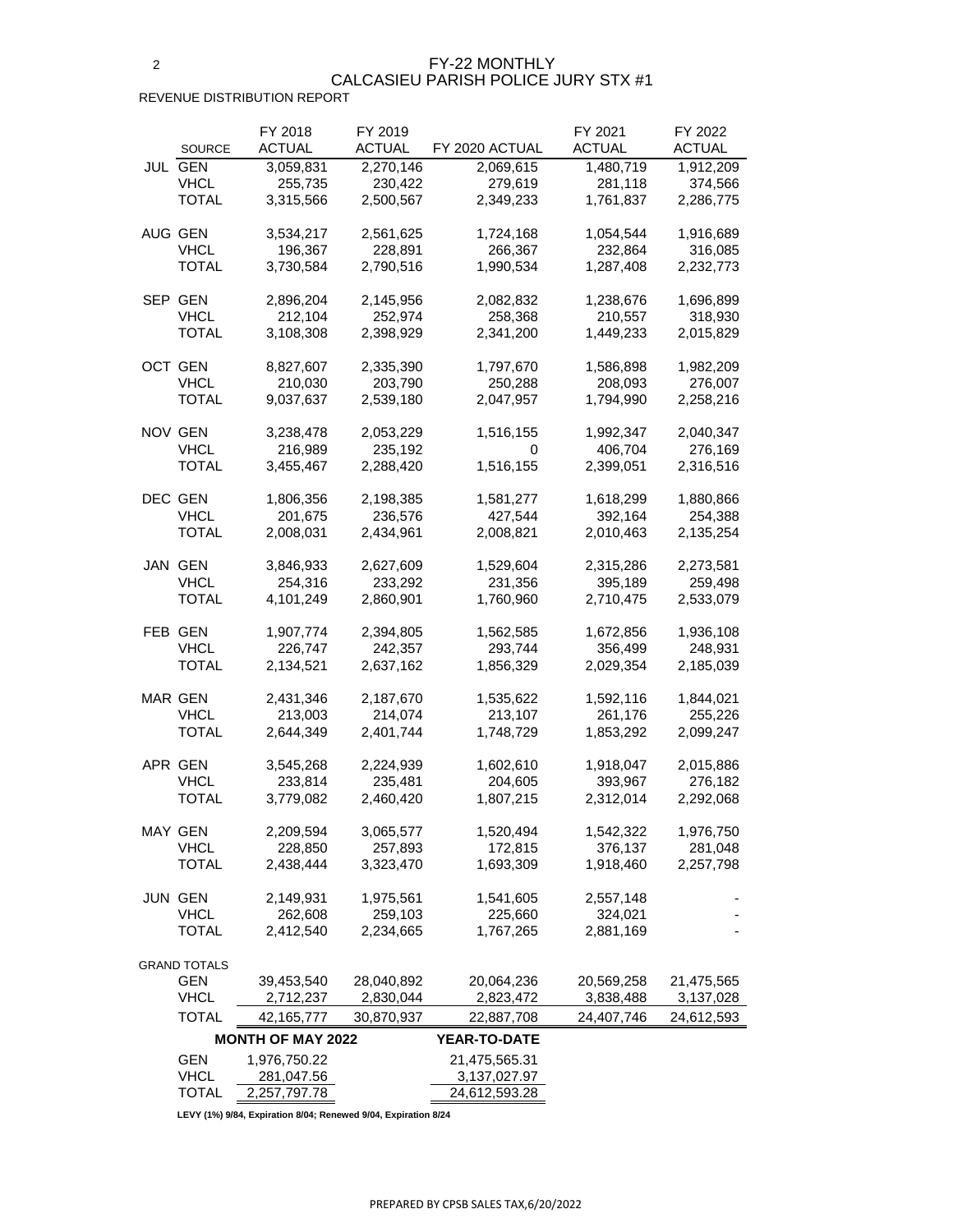|                     | FY 2018       | FY 2019       | FY 2020       | FY 2021    | FY 2022    |
|---------------------|---------------|---------------|---------------|------------|------------|
| <b>SOURCE</b>       | <b>ACTUAL</b> | <b>ACTUAL</b> | <b>ACTUAL</b> | ACTUAL     | ACTUAL     |
| JUL GEN             | 4,420,561     | 4,637,256     | 4,567,400     | 4,433,069  | 5,591,330  |
| <b>VHCL</b>         | 271,800       | 270,997       | 256,299       | 296,519    | 488,620    |
| TOTAL               | 4,692,361     | 4,908,253     | 4,823,698     | 4,729,588  | 6,079,950  |
|                     |               |               |               |            |            |
| AUG GEN             | 3,854,880     | 4,281,853     | 4,118,175     | 3,076,109  | 5,164,756  |
| <b>VHCL</b>         | 239,528       | 272,837       | 295,900       | 310,956    | 501,433    |
| <b>TOTAL</b>        | 4,094,408     | 4,554,689     | 4,414,075     | 3,387,066  | 5,666,189  |
|                     |               |               |               |            |            |
| SEP GEN             | 3,929,182     | 4,040,970     | 4,593,074     | 4,315,105  | 4,787,675  |
| <b>VHCL</b>         | 259,846       | 285,779       | 275,192       | 271,261    | 381,573    |
| TOTAL               | 4,189,027     | 4,326,749     | 4,868,266     | 4,586,366  | 5,169,248  |
|                     |               |               |               |            |            |
| OCT GEN             | 4,172,532     | 4,260,053     | 4, 151, 644   | 4,321,727  | 5,329,616  |
| <b>VHCL</b>         | 227,754       | 259,903       | 270,626       | 195,377    | 363,436    |
| TOTAL               | 4,400,286     | 4,519,956     | 4,422,270     | 4,517,104  | 5,693,052  |
|                     |               |               |               |            |            |
| NOV GEN             | 4,042,315     | 4,016,517     | 3,786,942     | 4,948,079  | 4,775,276  |
| <b>VHCL</b>         | 241,730       | 260,394       | 0             | 404,199    | 348,966    |
| <b>TOTAL</b>        | 4,284,045     | 4,276,910     | 3,786,942     | 5,352,278  | 5,124,241  |
|                     |               |               |               |            |            |
| DEC GEN             | 3,781,785     | 4,276,926     | 4,222,355     | 4,914,601  | 4,879,509  |
| <b>VHCL</b>         | 237,726       | 246,132       | 535,428       | 403,371    | 299,992    |
| <b>TOTAL</b>        | 4,019,511     | 4,523,058     | 4,757,784     | 5,317,972  | 5,179,501  |
|                     |               |               |               |            |            |
| JAN GEN             | 5,258,678     | 5,138,047     | 5,216,846     | 6,350,068  | 6,423,375  |
| <b>VHCL</b>         | 225,221       | 203,358       | 266,614       | 429,984    | 298,205    |
| <b>TOTAL</b>        | 5,483,899     | 5,341,405     | 5,483,461     | 6,780,052  | 6,721,580  |
|                     |               |               |               |            |            |
| FEB GEN             | 3,672,841     | 3,495,972     | 3,567,109     | 4,371,696  | 4,568,970  |
| <b>VHCL</b>         | 283,025       | 275,890       | 276,011       | 384,222    | 301,023    |
| TOTAL               | 3,955,866     | 3,771,862     | 3,843,120     | 4,755,918  | 4,869,993  |
|                     |               |               |               |            |            |
| <b>MAR GEN</b>      | 4,047,602     | 3,782,031     | 3,455,909     | 4,249,496  | 4,434,338  |
| <b>VHCL</b>         | 238,897       | 227,624       | 237,468       | 272,856    | 280,854    |
| <b>TOTAL</b>        | 4,286,499     | 4,009,655     | 3,693,376     | 4,522,352  | 4,715,192  |
|                     |               |               |               |            |            |
| APR GEN             | 5,024,269     | 4,503,952     | 3,698,798     | 5,743,726  | 5,701,014  |
| <b>VHCL</b>         | 250,893       | 263,566       | 240,672       | 406,634    | 316,069    |
| <b>TOTAL</b>        | 5,275,161     | 4,767,517     | 3,939,471     | 6,150,360  | 6,017,083  |
|                     |               |               |               |            |            |
| <b>MAY GEN</b>      | 4,050,442     | 3,957,307     | 3,374,367     | 5,009,760  | 4,839,413  |
| <b>VHCL</b>         | 290,620       | 266,093       | 168,395       | 383,768    | 327,486    |
| TOTAL               | 4,341,062     | 4,223,400     | 3,542,762     | 5,393,527  | 5,166,898  |
|                     |               |               |               |            |            |
| JUN GEN             | 4,296,765     | 4,006,798     | 4,119,652     | 4,845,819  |            |
| <b>VHCL</b>         | 293,367       | 301,522       | 236,588       | 349,448    |            |
| <b>TOTAL</b>        | 4,590,132     | 4,308,320     | 4,356,240     | 5,195,267  |            |
|                     |               |               |               |            |            |
| <b>GRAND TOTALS</b> |               |               |               |            |            |
| <b>GEN</b>          | 50,551,853    | 50,397,682    | 48,872,271    | 56,579,256 | 56,495,271 |
| <b>VHCL</b>         | 3,060,407     | 3,134,095     | 3,059,194     | 4,108,595  | 3,907,657  |
| <b>TOTAL</b>        | 53,612,260    | 53,531,776    | 51,931,465    | 60,687,851 | 60,402,928 |

|              | <b>MONTH OF MAY 2022</b> | <b>YEAR-TO-DATE</b> |
|--------------|--------------------------|---------------------|
| <b>GEN</b>   | 4,839,412.57             | 56,495,270.91       |
| <b>VHCL</b>  | 327,485.85               | 3,907,657.44        |
| <b>TOTAL</b> | 5,166,898.42             | 60,402,928.35       |

**LEVY #1 (1%) 1/97; EXPIRATION 12/06; Renewed 1/07, expiration 12/16; Renewed 1/17, expiration 12/26 LEVY #2 (1%) 3/90; Expiration 2/28/15, Renewed 3/1/15, expiration 2/40**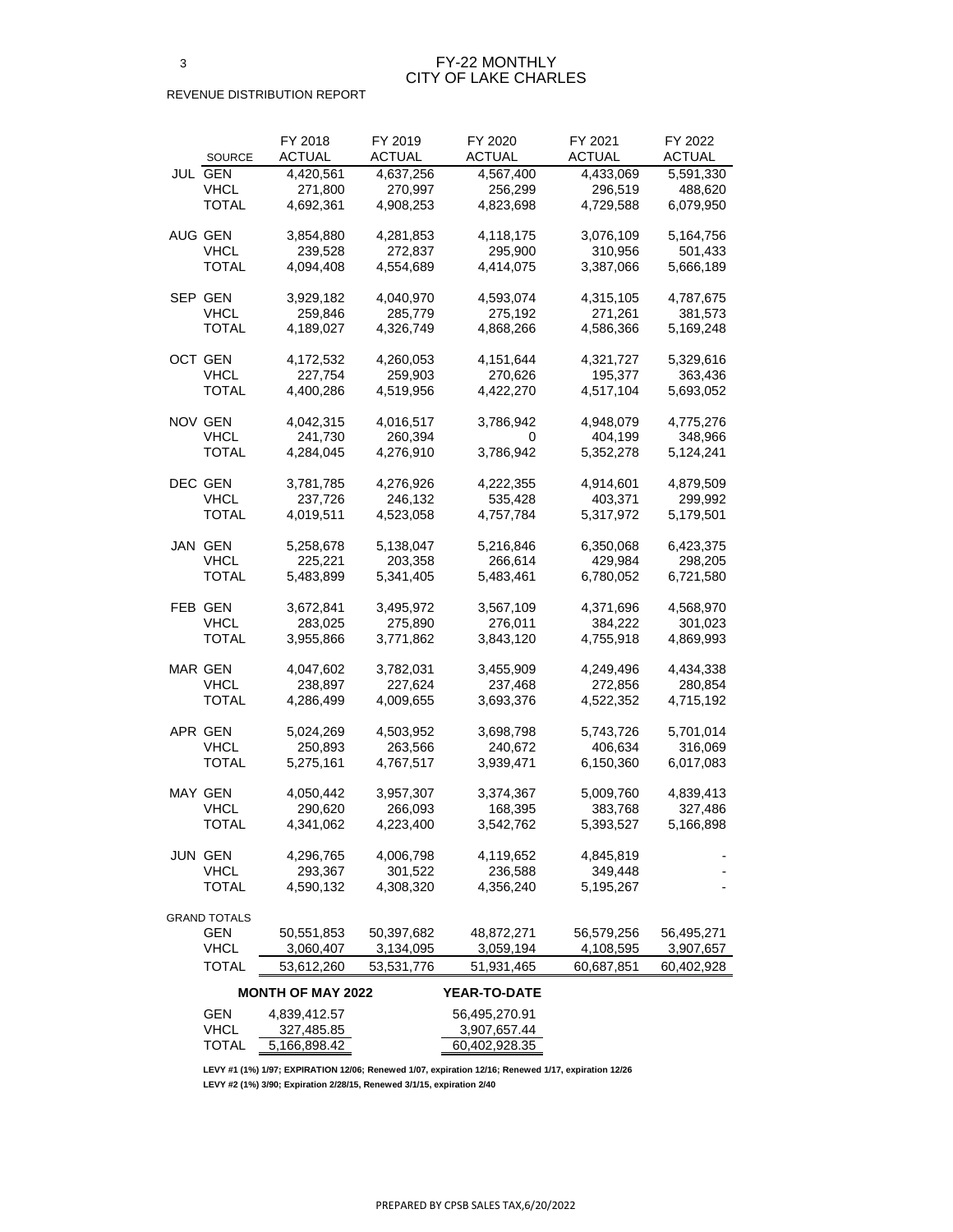#### 4 REVENUE DISTRIBUTION REPORT CALCASIEU PARISH SCHOOL BOARD EMPLOYEE SALARIES 2

|     | <b>SOURCE</b>       | FY 2018<br><b>ACTUAL</b> | FY 2019<br><b>ACTUAL</b> | FY 2020<br><b>ACTUAL</b> | FY 2021<br><b>ACTUAL</b> | FY 2022<br><b>ACTUAL</b> |
|-----|---------------------|--------------------------|--------------------------|--------------------------|--------------------------|--------------------------|
|     | <b>JUL GEN</b>      | 3,088,415                | 2,710,537                | 2,599,993                | 2,310,923                | 2,958,336                |
|     | <b>VHCL</b>         | 228,216                  | 215,323                  | 240,356                  | 256,588                  | 361,019                  |
|     | <b>TOTAL</b>        | 3,316,631                | 2,925,859                | 2,840,350                | 2,567,511                | 3,319,355                |
|     |                     |                          |                          |                          |                          |                          |
|     | AUG GEN             | 3,111,053                | 2,755,410                | 2,261,152                | 1,600,471                | 2,776,950                |
|     |                     |                          |                          |                          |                          |                          |
|     | <b>VHCL</b>         | 191,034                  | 216,095                  | 251,503                  | 228,216                  | 334,366                  |
|     | <b>TOTAL</b>        | 3,302,087                | 2,971,504                | 2,512,655                | 1,828,687                | 3,111,316                |
|     | SEP GEN             |                          |                          |                          |                          |                          |
|     |                     | 2,827,679                | 2,483,031                | 2,611,977                | 2,140,754                | 2,543,730                |
|     | <b>VHCL</b>         | 200,363                  | 234,642                  | 235,796                  | 202,289                  | 302,730                  |
|     | <b>TOTAL</b>        | 3,028,042                | 2,717,674                | 2,847,773                | 2,343,043                | 2,846,460                |
|     | <b>OCT GEN</b>      | 5,866,249                | 2,690,335                |                          | 2,405,377                |                          |
|     |                     |                          |                          | 2,375,793                |                          | 2,848,260                |
|     | <b>VHCL</b>         | 192,830                  | 198,615                  | 225,622                  | 176,748                  | 269,655                  |
|     | <b>TOTAL</b>        | 6,059,079                | 2,888,950                | 2,601,415                | 2,582,125                | 3,117,915                |
|     | NOV GEN             | 2,969,964                | 2,466,815                | 2,197,966                | 2,762,033                | 2,727,146                |
|     | <b>VHCL</b>         | 204,181                  | 219,019                  | 0                        | 358,247                  | 265,401                  |
|     | <b>TOTAL</b>        | 3,174,145                | 2,685,834                |                          |                          |                          |
|     |                     |                          |                          | 2,197,966                | 3,120,280                | 2,992,547                |
|     | DEC GEN             | 2,198,071                | 2,559,533                | 2,208,474                | 2,567,171                | 2,684,986                |
|     | <b>VHCL</b>         | 186,893                  | 216,434                  | 419,765                  | 345,126                  | 238,451                  |
|     | <b>TOTAL</b>        | 2,384,964                | 2,775,967                | 2,628,239                | 2,912,297                | 2,923,437                |
|     |                     |                          |                          |                          |                          |                          |
|     | JAN GEN             | 3,754,470                | 3,081,368                | 2,574,968                | 3,444,244                | 3,408,343                |
|     | <b>VHCL</b>         | 214,158                  | 193,360                  | 219,123                  | 353,367                  | 243,112                  |
|     | <b>TOTAL</b>        | 3,968,628                | 3,274,728                | 2,794,091                | 3,797,612                | 3,651,455                |
|     |                     |                          |                          |                          |                          |                          |
|     | FEB GEN             | 2,249,725                | 2,516,311                | 2,063,878                | 2,470,984                | 2,585,605                |
|     | <b>VHCL</b>         | 218,653                  | 229,852                  | 251,143                  | 322,808                  | 233,304                  |
|     | <b>TOTAL</b>        | 2,468,378                | 2,746,164                | 2,315,022                | 2,793,792                | 2,818,909                |
|     |                     |                          |                          |                          |                          |                          |
|     | <b>MAR GEN</b>      | 2,525,603                | 2,438,796                | 1,987,193                | 2,328,683                | 2,493,631                |
|     | <b>VHCL</b>         | 201,669                  | 194,486                  | 195,890                  | 234,276                  | 229,303                  |
|     | <b>TOTAL</b>        | 2,727,272                | 2,633,283                | 2,183,083                | 2,562,959                | 2,722,934                |
|     |                     |                          |                          |                          |                          |                          |
|     | APR GEN             | 3,356,726                | 2,713,309                | 2,173,386                | 3,041,554                | 3,034,099                |
|     | <b>VHCL</b>         | 211,291                  | 220,634                  | 195,757                  | 357,429                  | 260,510                  |
|     | <b>TOTAL</b>        | 3,568,017                | 2,933,942                | 2,369,143                | 3,398,983                | 3,294,610                |
|     |                     |                          |                          |                          |                          |                          |
|     | <b>MAY GEN</b>      | 2,557,562                | 2,875,845                | 2,047,736                | 2,551,966                | 2,742,057                |
|     | <b>VHCL</b>         | 222,417                  | 232,787                  | 155,508                  | 337,629                  | 263,107                  |
|     | <b>TOTAL</b>        | 2,779,979                | 3,108,632                | 2,203,244                | 2,889,595                | 3,005,164                |
|     |                     |                          |                          |                          |                          |                          |
| JUN | <b>GEN</b>          | 2,566,539                | 2,464,647                | 2,224,128                | 2,789,044                |                          |
|     | <b>VHCL</b>         | 239,993                  | 245,748                  | 207,752                  | 294,024                  |                          |
|     | <b>TOTAL</b>        | 2,806,532                | 2,710,395                | 2,431,880                | 3,083,067                |                          |
|     |                     |                          |                          |                          |                          |                          |
|     | <b>GRAND TOTALS</b> |                          |                          |                          |                          |                          |
|     | <b>GEN</b>          | 37,072,057               | 31,755,938               | 27,326,645               | 30,413,205               | 30,803,143               |
|     | <b>VHCL</b>         | 2,511,698                | 2,616,996                | 2,598,215                | 3,466,747                | 3,000,958                |
|     | <b>TOTAL</b>        | 39,583,755               | 34,372,933               | 29,924,861               | 33,879,952               | 33,804,101               |
|     |                     | <b>MONTH OF MAY 2022</b> |                          | <b>YEAR-TO-DATE</b>      |                          |                          |
|     |                     |                          |                          |                          |                          |                          |
|     | <b>GEN</b>          | 2,742,057.31             |                          | 30,803,142.86            |                          |                          |
|     | <b>VHCL</b>         | 263,106.87               |                          | 3,000,958.18             |                          |                          |
|     | <b>TOTAL</b>        | 3,005,164.18             |                          | 33,804,101.04            |                          |                          |

**Levy of 1/2% to begin 7/1/2015; EXPIRES 6/30/2025**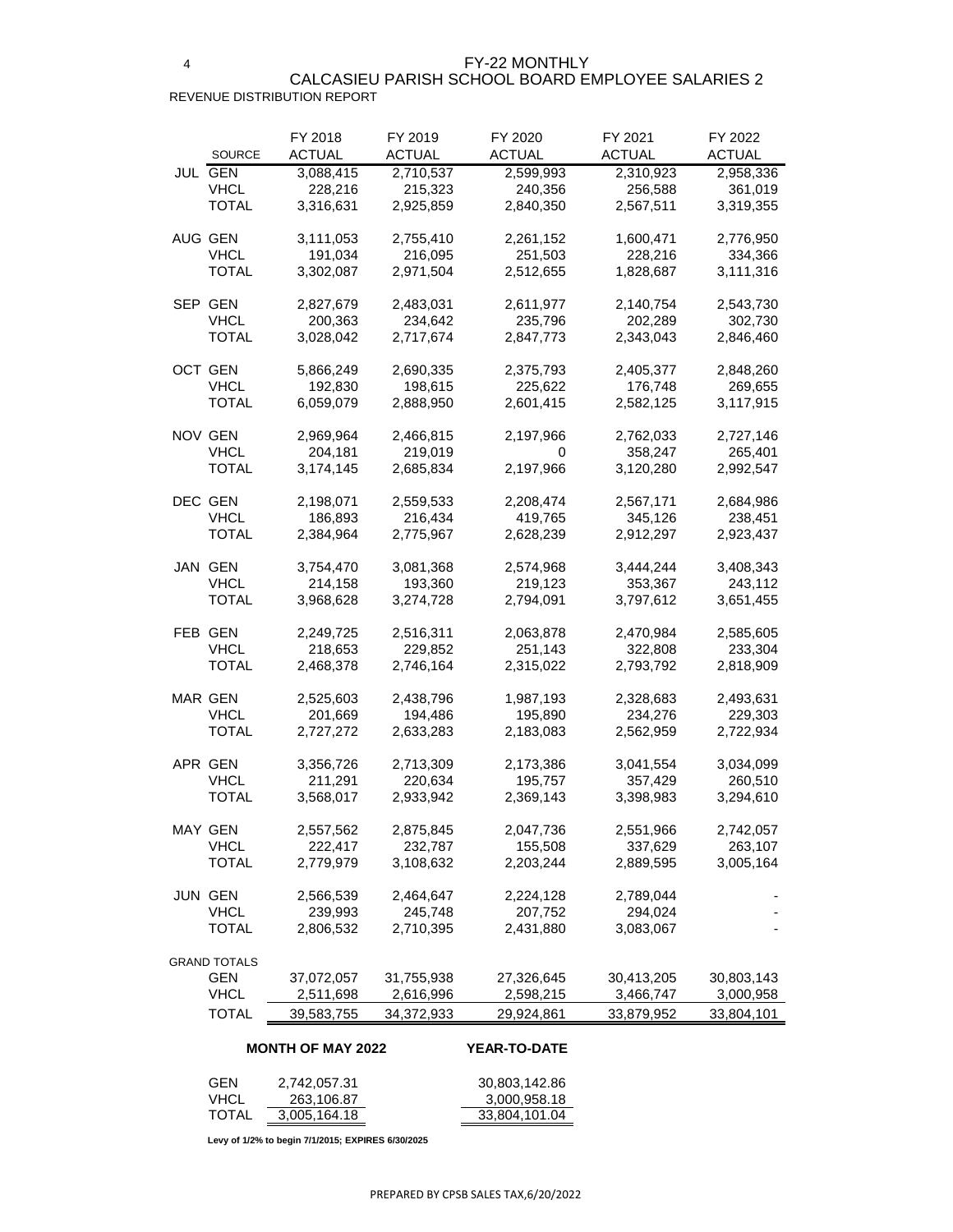FY-22 MONTHLY CITY OF SULPHUR

|                     | REVENUE DISTRIBUTION REPORT |               |                      |                      |               |
|---------------------|-----------------------------|---------------|----------------------|----------------------|---------------|
|                     | FY 2018                     | FY 2019       | FY 2020              | FY 2021              | FY 2022       |
| <b>SOURCE</b>       | <b>ACTUAL</b>               | <b>ACTUAL</b> | ACTUAL               | <b>ACTUAL</b>        | <b>ACTUAL</b> |
| <b>JUL GEN</b>      | 1,580,471                   | 1,533,441     | 1,691,407            | 1,450,784            | 1,884,148     |
| <b>VHCL</b>         | 95,163                      | 104,331       | 126,897              | 127,610              | 146,481       |
| <b>TOTAL</b>        | 1,675,634                   | 1,637,772     | 1,818,304            | 1,578,393            | 2,030,630     |
|                     |                             |               |                      |                      |               |
| AUG GEN             | 1,329,658                   | 1,483,587     | 1,537,791            | 973,217              | 1,714,551     |
| <b>VHCL</b>         | 103,836                     | 102,631       | 156,172              | 95,672               | 147,245       |
| TOTAL               | 1,433,494                   | 1,586,218     | 1,693,963            | 1,068,889            | 1,861,796     |
| SEP GEN             | 1,366,095                   | 1,408,630     | 1,693,260            | 1,492,559            | 1,632,264     |
| <b>VHCL</b>         | 94,854                      | 101,887       | 112,957              | 84,960               | 145,262       |
| <b>TOTAL</b>        | 1,460,949                   | 1,510,517     | 1,806,217            | 1,577,519            | 1,777,526     |
| <b>OCT GEN</b>      | 1,429,255                   | 1,617,198     | 1,539,790            | 1,889,729            | 1,835,150     |
| <b>VHCL</b>         | 96,186                      | 108,404       | 114,383              | 62,955               | 127,016       |
| <b>TOTAL</b>        | 1,525,441                   |               |                      |                      | 1,962,167     |
|                     |                             | 1,725,602     | 1,654,173            | 1,952,684            |               |
| <b>NOV GEN</b>      | 1,552,192                   | 1,455,621     | 1,523,832            | 1,857,733            | 1,704,043     |
| <b>VHCL</b>         | 115,381                     | 109,605       | 0                    | 155,803              | 115,035       |
| <b>TOTAL</b>        | 1,667,574                   | 1,565,226     | 1,523,832            | 2,013,536            | 1,819,078     |
| <b>DEC GEN</b>      | 1,260,032                   | 1,588,140     | 1,385,399            | 1,826,978            | 1,719,993     |
| <b>VHCL</b>         | 85,253                      | 107,248       | 229,248              | 140,099              | 110,640       |
| <b>TOTAL</b>        | 1,345,285                   | 1,695,388     | 1,614,648            | 1,967,076            | 1,830,633     |
|                     |                             |               |                      |                      |               |
| <b>JAN GEN</b>      | 1,923,536                   | 1,838,780     | 1,718,872            | 2,421,329            | 2,196,645     |
| <b>VHCL</b>         | 93,892                      | 83,217        | 123,004              | 143,450              | 97,382        |
| <b>TOTAL</b>        | 2,017,428                   | 1,921,997     | 1,841,876            | 2,564,779            | 2,294,027     |
| <b>FEB GEN</b>      | 1,310,350                   | 1,396,712     | 1,308,929            | 1,720,688            | 1,531,676     |
| <b>VHCL</b>         | 101,524                     | 118,310       | 107,614              | 145,755              | 102,028       |
| <b>TOTAL</b>        | 1,411,874                   | 1,515,022     | 1,416,543            | 1,866,443            | 1,633,704     |
| <b>MAR GEN</b>      | 1,360,998                   | 1,401,272     | 1,270,931            | 1,460,010            | 1,505,479     |
| <b>VHCL</b>         | 107,773                     | 90,057        | 92,468               | 104,959              | 92,613        |
| <b>TOTAL</b>        | 1,468,771                   | 1,491,329     | 1,363,399            | 1,564,969            | 1,598,093     |
|                     |                             |               |                      |                      |               |
| APR GEN             | 1,979,391                   | 1,712,615     | 1,447,408            | 2,226,051            | 2,007,178     |
| <b>VHCL</b>         | 88,779                      | 111,494       | 96,117               | 187,583              | 124,267       |
| <b>TOTAL</b>        | 2,068,170                   | 1,824,110     | 1,543,525            | 2,413,634            | 2,131,444     |
| <b>MAY GEN</b>      | 1,468,371                   | 1,489,893     | 1,481,209            | 1,727,833            | 1,740,989     |
| <b>VHCL</b>         | 111,661                     | 116,010       | 80,531               | 168,315              | 133,443       |
| <b>TOTAL</b>        | 1,580,032                   | 1,605,903     | 1,561,740            | 1,896,147            | 1,874,432     |
| JUN GEN             | 1,530,397                   | 1,347,289     |                      |                      |               |
| <b>VHCL</b>         |                             | 127,914       | 1,475,818            | 1,719,432            |               |
| <b>TOTAL</b>        | 114,657<br>1,645,054        | 1,475,203     | 109,875<br>1,585,693 | 143,118<br>1,862,550 |               |
|                     |                             |               |                      |                      |               |
| <b>GRAND TOTALS</b> |                             |               |                      |                      |               |
| <b>GEN</b>          | 18,090,745                  | 18,273,178    | 18,074,647           | 20,766,342           | 19,472,118    |
| <b>VHCL</b>         | 1,208,960                   | 1,281,111     | 1,349,266            | 1,560,277            | 1,341,411     |
| <b>TOTAL</b>        | 19,299,705                  | 19,554,289    | 19,423,913           | 22,326,619           | 20,813,529    |
|                     | <b>MONTH OF MAY 2022</b>    |               | <b>YEAR-TO-DATE</b>  |                      |               |
| <b>GEN</b>          | 1,740,989.26                |               | 19,472,117.57        |                      |               |
| <b>VHCL</b>         | 133,443.14                  |               | 1,341,411.32         |                      |               |
| <b>TOTAL</b>        | 1,874,432.40                |               | 20,813,528.89        |                      |               |

**LEVY (1%) 1/79; EXP 12/04; RENEWED 1/05, EXP 12/29 LEVY (.5%) 4/01; EXP 3/11; RENEWED 10/10, EXP 3/21**

5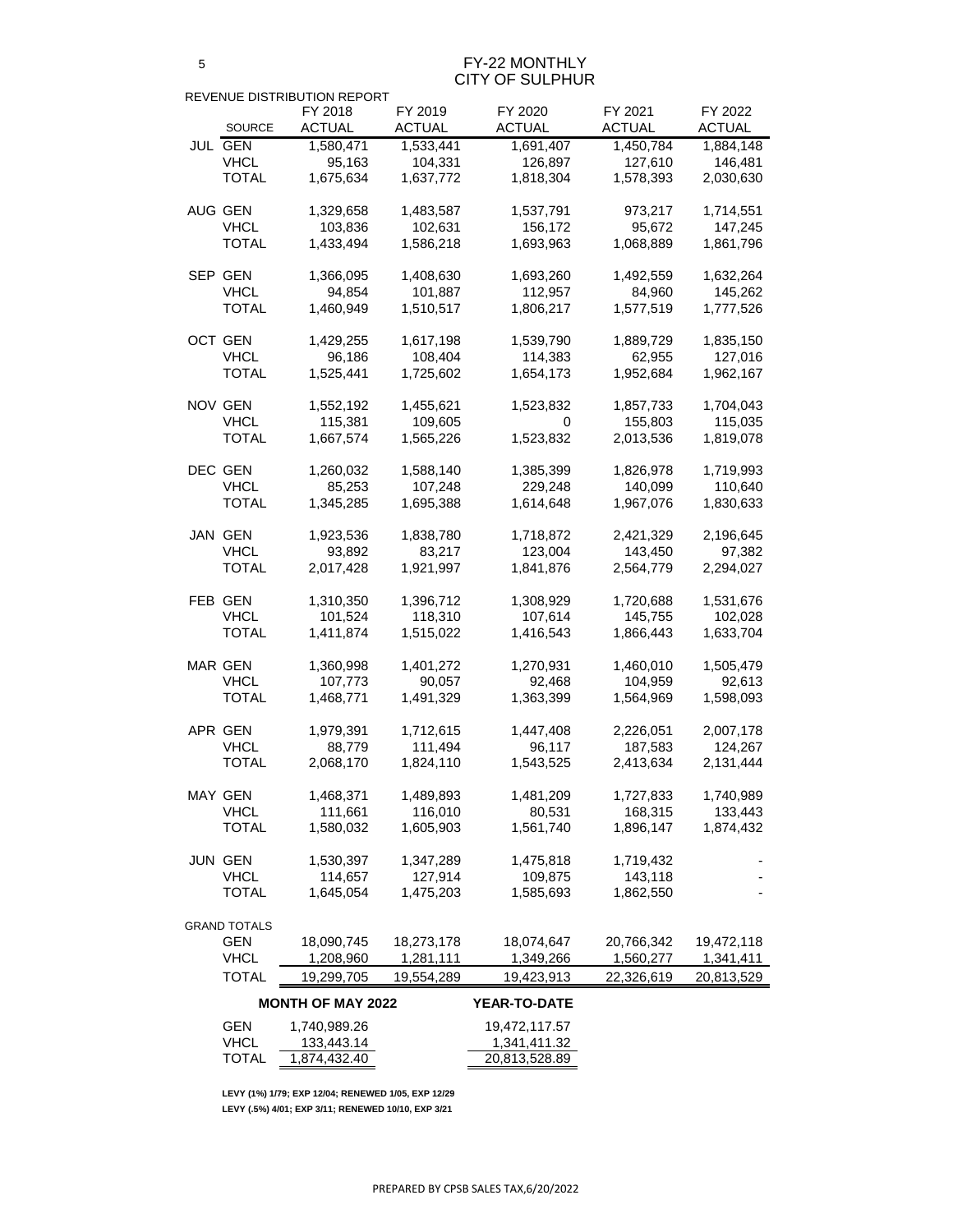|         | <b>SOURCE</b>               | FY 2018<br><b>ACTUAL</b> | FY 2019<br><b>ACTUAL</b> | FY 2020<br><b>ACTUAL</b>   | FY 2021<br><b>ACTUAL</b> | FY 2022<br><b>ACTUAL</b> |
|---------|-----------------------------|--------------------------|--------------------------|----------------------------|--------------------------|--------------------------|
|         | <b>JUL GEN</b>              | 154,780                  | 178,214                  | 140,221                    | 177,227                  | 384,633                  |
|         | <b>VHCL</b>                 | 23,972                   | 14,270                   | 18,583                     | 18,337                   | 29,918                   |
|         | <b>TOTAL</b>                | 178,752                  | 192,484                  | 158,804                    | 195,563                  | 414,551                  |
|         |                             |                          |                          |                            |                          |                          |
| AUG GEN |                             | 138,483                  | 128,395                  | 147,070                    | 129,610                  | 242,342                  |
|         | <b>VHCL</b>                 | 12,851                   | 15,319                   | 20,726                     | 19,096                   | 32,522                   |
|         | <b>TOTAL</b>                | 151,334                  | 143,714                  | 167,796                    | 148,706                  | 274,864                  |
|         |                             |                          |                          |                            |                          |                          |
|         | SEP GEN                     | 142,641                  | 135,602                  | 150,506                    | 185,202                  | 203,426                  |
|         | <b>VHCL</b>                 | 11,257                   | 27,482                   | 16,304                     | 16,128                   | 34,555                   |
|         | <b>TOTAL</b>                | 153,898                  | 163,083                  | 166,809                    | 201,330                  | 237,981                  |
|         |                             |                          |                          |                            |                          |                          |
|         | OCT GEN                     | 159,189                  | 138,689                  | 137,803                    | 189,015                  | 194,321                  |
|         | <b>VHCL</b>                 | 16,570                   | 15,434                   | 19,229                     | 20,035                   | 22,486                   |
|         | <b>TOTAL</b>                | 175,759                  | 154,123                  | 157,032                    | 209,050                  | 216,806                  |
|         |                             |                          |                          |                            |                          |                          |
|         | <b>NOV GEN</b>              | 148,487                  | 149,564                  | 155,438                    | 211,269                  | 217,084                  |
|         | <b>VHCL</b>                 | 17,592                   | 15,641                   | 0                          | 31,131                   | 21,908                   |
|         | <b>TOTAL</b>                | 166,079                  | 165,205                  | 155,438                    | 242,400                  | 238,992                  |
|         |                             |                          |                          |                            |                          |                          |
|         | DEC GEN                     | 142,901                  | 137,087                  | 152,422                    | 199,476                  | 210,913                  |
|         | <b>VHCL</b>                 | 15,270                   | 16,018                   | 36,802                     | 24,761                   | 22,302                   |
|         | <b>TOTAL</b>                | 158,171                  | 153,105                  | 189,224                    | 224,237                  | 233,214                  |
|         |                             |                          |                          |                            |                          |                          |
|         | JAN GEN                     | 171,957                  | 164,029                  | 189,579                    | 271,485                  | 261,675                  |
|         | <b>VHCL</b>                 | 20,251                   | 14,177                   | 16,807                     | 27,248                   | 24,001                   |
|         | <b>TOTAL</b>                | 192,208                  | 178,205                  | 206,386                    | 298,733                  | 285,676                  |
|         |                             |                          |                          |                            |                          |                          |
|         | FEB GEN                     | 132,510                  | 130,555                  | 143,095                    | 204,902                  | 213,234                  |
|         | VHCL                        | 19,551                   | 18,632                   | 22,053                     | 30,185                   | 26,082                   |
|         | <b>TOTAL</b>                | 152,061                  | 149,186                  | 165,148                    | 235,087                  | 239,316                  |
|         |                             |                          |                          |                            |                          |                          |
|         | <b>MAR GEN</b>              | 130,853                  | 113,883                  | 147,839                    | 204,842                  | 193,271                  |
|         | <b>VHCL</b><br><b>TOTAL</b> | 22,768                   | 18,480<br>132,363        | 12,421                     | 17,899<br>222,742        | 18,403                   |
|         |                             | 153,620                  |                          | 160,260                    |                          | 211,675                  |
|         | APR GEN                     | 166,599                  | 154,346                  | 161,588                    | 237,289                  | 236,713                  |
|         | <b>VHCL</b>                 | 14,357                   | 21,946                   | 15,716                     | 30,188                   | 21,690                   |
|         | <b>TOTAL</b>                | 180,956                  | 176,292                  | 177,304                    | 267,476                  | 258,403                  |
|         |                             |                          |                          |                            |                          |                          |
|         | <b>MAY GEN</b>              | 133,126                  | 138,869                  | 151,926                    | 221,392                  | 216,264                  |
|         | <b>VHCL</b>                 | 20,660                   | 22,762                   | 14,822                     | 36,147                   | 20,628                   |
|         | <b>TOTAL</b>                | 153,786                  | 161,630                  | 166,748                    | 257,539                  | 236,892                  |
|         |                             |                          |                          |                            |                          |                          |
|         | <b>JUN GEN</b>              | 149,720                  | 140,000                  | 175,044                    | 205,990                  |                          |
|         | <b>VHCL</b>                 | 21,439                   | 13,928                   | 18,525                     | 21,256                   |                          |
|         | <b>TOTAL</b>                | 171,159                  | 153,928                  | 193,569                    | 227,246                  |                          |
|         |                             |                          |                          |                            |                          |                          |
|         | <b>GRAND TOTALS</b>         |                          |                          |                            |                          |                          |
|         | <b>GEN</b>                  | 1,771,245                | 1,709,231                | 1,852,531                  | 2,437,700                | 2,573,875                |
|         | <b>VHCL</b>                 | 216,539                  | 214,088                  | 211,988                    | 292,410                  | 274,495                  |
|         | <b>TOTAL</b>                | 1,987,784                | 1,923,319                | 2,064,519                  | 2,730,110                | 2,848,370                |
|         |                             | <b>MONTH OF MAY 2022</b> |                          | <b>YEAR-TO-DATE</b>        |                          |                          |
|         |                             |                          |                          |                            |                          |                          |
|         | <b>GEN</b><br><b>VHCL</b>   | 216,263.65<br>20,627.99  |                          | 2,573,874.87<br>274,495.31 |                          |                          |
|         | <b>TOTAL</b>                | 236,891.64               |                          | 2,848,370.18               |                          |                          |
|         |                             |                          |                          |                            |                          |                          |

**LEVY #1 (1%) - 7/97, EXPIRATION 6/07; RENEWED 7/07, EXPIRATION 6/17; RENEWED 7/16, PERPETUAL LEVY #2 (1%) - 9/96; EXPIRATION 8/06; RENEWED 9/06, EXPIRATION 8/16; RENEWED 9/16, EXPIRATION 8/26 LEVY #3 (.5%) - 7/92; EXPIRATION 6/02; RENEWED 7/02; EXPIRATION 6/12; RENEWED; EXPIRATION 6/22**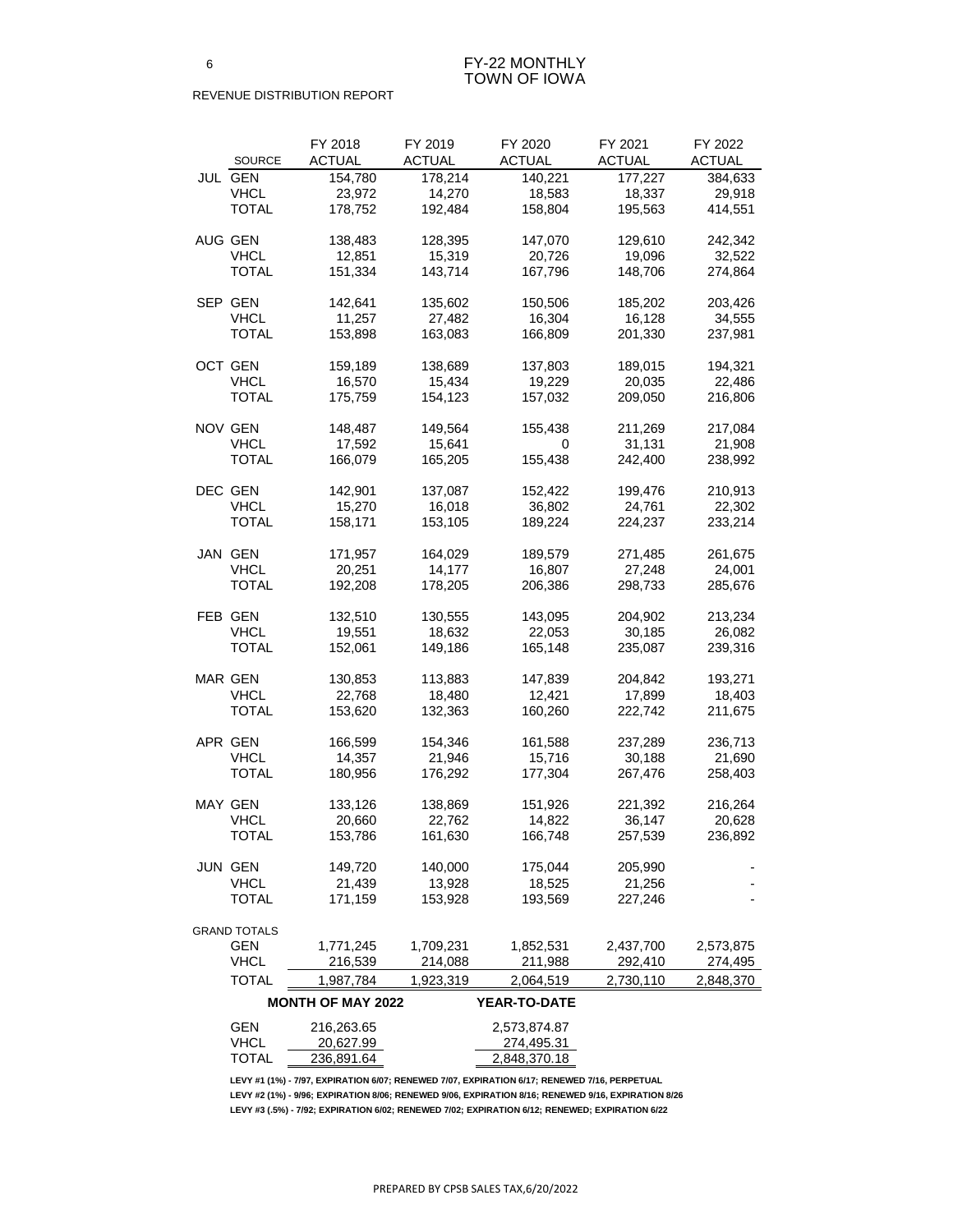|                |                     | FY 2018                  | FY 2019       | FY 2020       | FY 2021       | FY 2022       |
|----------------|---------------------|--------------------------|---------------|---------------|---------------|---------------|
|                | <b>SOURCE</b>       | <b>ACTUAL</b>            | <b>ACTUAL</b> | <b>ACTUAL</b> | <b>ACTUAL</b> | <b>ACTUAL</b> |
|                | <b>JUL GEN</b>      | 110,447                  | 113,986       | 119,419       | 127,786       | 148,262       |
|                | <b>VHCL</b>         | 13,143                   | 17,795        | 10,257        | 22,036        | 23,573        |
|                | <b>TOTAL</b>        | 123,590                  | 131,781       | 129,676       | 149,822       | 171,835       |
| AUG GEN        |                     | 100,285                  | 98,330        | 106,475       | 79,001        | 135,824       |
|                | <b>VHCL</b>         | 10,469                   | 13,869        | 17,129        | 17,647        | 18,741        |
|                | <b>TOTAL</b>        | 110,755                  | 112,199       | 123,604       | 96,649        | 154,565       |
|                | SEP GEN             | 101,592                  | 103,813       | 109,639       | 128,853       | 135,688       |
|                | <b>VHCL</b>         | 8,732                    | 13,991        | 13,666        | 12,517        | 15,885        |
|                | <b>TOTAL</b>        | 110,324                  | 117,803       | 123,305       | 141,370       | 151,572       |
| <b>OCT GEN</b> |                     | 132,221                  | 127,017       | 112,723       | 152,194       | 147,737       |
|                | <b>VHCL</b>         | 7,657                    | 15,112        | 8,370         | 6,891         | 6,598         |
|                | <b>TOTAL</b>        | 139,878                  | 142,129       | 121,092       | 159,085       | 154,335       |
| <b>NOV GEN</b> |                     | 116,033                  | 107,731       | 107,164       | 139,380       | 138,363       |
|                | <b>VHCL</b>         | 13,271                   | 9,327         | 0             | 20,265        | 16,008        |
|                | <b>TOTAL</b>        | 129,303                  | 117,059       | 107,164       | 159,645       | 154,372       |
| DEC GEN        |                     | 109,673                  | 121,414       | 112,915       | 144,346       | 143,020       |
|                | <b>VHCL</b>         | 12,801                   | 13,667        | 24,484        | 20,374        | 14,845        |
|                | <b>TOTAL</b>        | 122,474                  | 135,081       | 137,400       | 164,720       | 157,865       |
|                |                     |                          |               |               |               |               |
|                | JAN GEN             | 143,300                  | 112,208       | 133,174       | 170,028       | 178,732       |
|                | <b>VHCL</b>         | 9,251                    | 7,537         | 14,455        | 20,922        | 25,588        |
|                | <b>TOTAL</b>        | 152,551                  | 119,744       | 147,629       | 190,950       | 204,319       |
|                | FEB GEN             | 109,581                  | 121,910       | 101,586       | 120,318       | 147,078       |
|                | <b>VHCL</b>         | 17,273                   | 13,844        | 14,948        | 18,154        | 16,396        |
|                | <b>TOTAL</b>        | 126,854                  | 135,754       | 116,533       | 138,472       | 163,473       |
| <b>MAR GEN</b> |                     | 93,189                   | 95,086        | 95,991        | 136,041       | 115,819       |
|                | <b>VHCL</b>         | 15,531                   | 11,708        | 12,540        | 15,639        | 9,410         |
|                | <b>TOTAL</b>        | 108,720                  | 106,794       | 108,531       | 151,680       | 125,228       |
|                | APR GEN             | 140,334                  | 129,526       | 121,893       | 161,554       | 153,042       |
|                | <b>VHCL</b>         | 14,705                   | 19,392        | 17,980        | 25,817        | 19,919        |
|                | <b>TOTAL</b>        | 155,038                  | 148,918       | 139,874       | 187,372       | 172,961       |
|                | <b>MAY GEN</b>      | 105,648                  | 110,815       | 114,887       | 136,795       | 137,766       |
|                | <b>VHCL</b>         | 14,608                   | 19,379        | 10,829        | 20,500        | 12,877        |
|                | <b>TOTAL</b>        | 120,257                  | 130,194       | 125,716       | 157,296       | 150,643       |
|                | <b>JUN GEN</b>      | 112,847                  | 120,938       | 112,961       | 136,153       |               |
|                | <b>VHCL</b>         | 9,307                    | 23,594        | 14,329        | 20,760        |               |
|                | <b>TOTAL</b>        | 122,155                  | 144,532       | 127,291       | 156,914       |               |
|                | <b>GRAND TOTALS</b> |                          |               |               |               |               |
|                | <b>GEN</b>          | 1,375,151                | 1,362,774     | 1,348,827     | 1,632,450     | 1,581,330     |
|                | <b>VHCL</b>         | 146,748                  | 179,215       | 158,988       | 221,522       | 179,838       |
|                | <b>TOTAL</b>        | 1,521,899                | 1,541,989     | 1,507,815     | 1,853,973     | 1,761,168     |
|                |                     | <b>MONTH OF MAY 2022</b> |               | YEAR-TO-DATE  |               |               |
|                | <b>GEN</b>          | 137,765.77               |               | 1,581,329.86  |               |               |
|                | <b>VHCL</b>         | 12,876.75                |               | 179,838.24    |               |               |
|                | <b>TOTAL</b>        | 150,642.52               |               | 1,761,168.10  |               |               |

**LEVY #1 - 12/66; PERPETUAL**

**LEVY #2 - 12/84; EXPIRATION 4/11; RENEWED 11/10; EXPIRATION 12/35**

**LEVY #3 - 10/92, EXPIRATION 9/02; RENEWED 10/02, EXPIRATION 9/12; RENEWED 11/11, EXPIRES 7/27**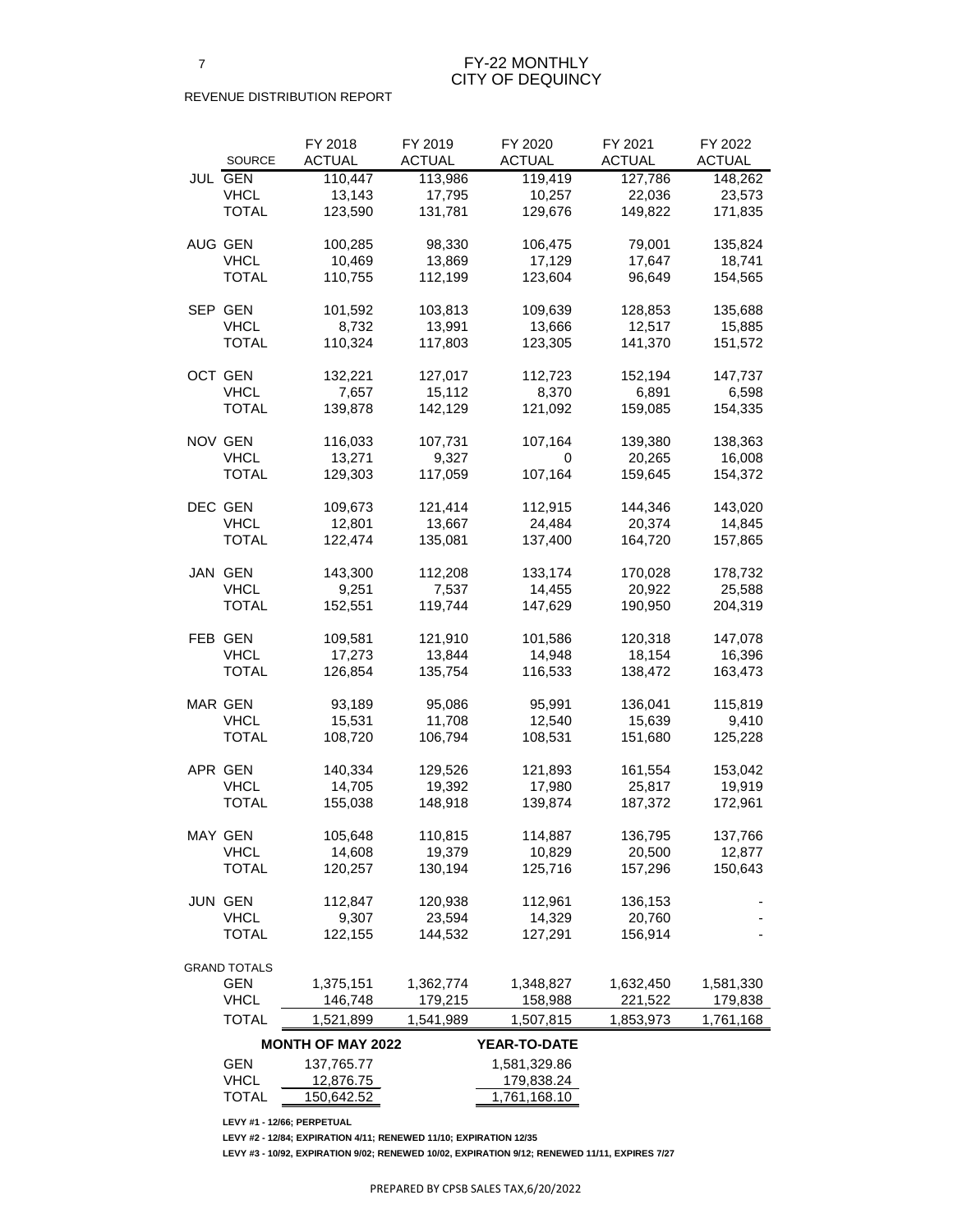### FY-22 MONTHLY TOWN OF VINTON

#### REVENUE DISTRIBUTION REPORT

|                | <b>SOURCE</b>             | FY 2018<br><b>ACTUAL</b> | FY 2019<br><b>ACTUAL</b> | FY 2020<br><b>ACTUAL</b> | FY 2021<br><b>ACTUAL</b> | FY 2022<br><b>ACTUAL</b> |
|----------------|---------------------------|--------------------------|--------------------------|--------------------------|--------------------------|--------------------------|
| <b>JUL GEN</b> |                           | 87,862                   | 80,363                   | 82,963                   | 85,593                   | 116,278                  |
|                | <b>VHCL</b>               | 9,727                    | 13,609                   | 10,048                   | 11,991                   | 24,173                   |
|                | TOTAL                     | 97,589                   | 93,972                   | 93,011                   | 97,584                   | 140,451                  |
|                |                           |                          |                          |                          |                          |                          |
| AUG GEN        |                           | 77,317                   | 80,024                   | 81,781                   | 75,749                   | 103,085                  |
|                | <b>VHCL</b>               | 12,421                   | 14,405                   | 8,525                    | 10,317                   | 13,888                   |
|                | <b>TOTAL</b>              | 89,738                   | 94,429                   | 90,306                   | 86,066                   | 116,974                  |
|                |                           |                          |                          |                          |                          |                          |
| SEP GEN        |                           | 85,816                   | 82,235                   | 77,304                   | 79,511                   | 95,282                   |
|                | <b>VHCL</b>               | 10,505                   | 12,447                   | 14,675                   | 9,787                    | 12,420                   |
|                | TOTAL                     | 96,321                   | 94,681                   | 91,979                   | 89,298                   | 107,702                  |
|                |                           |                          |                          |                          |                          |                          |
| OCT GEN        |                           | 94,972                   | 81,918                   | 84,413                   | 74,700                   | 103,814                  |
|                | <b>VHCL</b>               | 15,068                   | 5,950                    | 7,342                    | 9,655                    | 18,867                   |
|                | TOTAL                     | 110,040                  | 87,868                   | 91,756                   | 84,355                   | 122,681                  |
| <b>NOV GEN</b> |                           | 72,202                   | 78,454                   | 78,140                   | 87,837                   | 109,824                  |
|                | <b>VHCL</b>               | 11,702                   | 16,493                   | 0                        | 14,777                   | 15,981                   |
|                | TOTAL                     | 83,903                   | 94,946                   | 78,140                   | 102,614                  | 125,804                  |
|                |                           |                          |                          |                          |                          |                          |
| <b>DEC GEN</b> |                           | 86,555                   | 77,402                   | 78,912                   | 97,828                   | 99,825                   |
|                | <b>VHCL</b>               | 9,824                    | 14,908                   | 22,602                   | 21,653                   | 8,258                    |
|                | <b>TOTAL</b>              | 96,379                   | 92,310                   | 101,515                  | 119,482                  | 108,082                  |
|                |                           |                          |                          |                          |                          |                          |
| JAN GEN        |                           | 102,948                  | 94,770                   | 90,872                   | 123,715                  | 132,778                  |
|                | <b>VHCL</b>               | 11,088                   | 6,642                    | 14,751                   | 21,308                   | 14,535                   |
|                | <b>TOTAL</b>              | 114,037                  | 101,412                  | 105,623                  | 145,023                  | 147,313                  |
| <b>FEB GEN</b> |                           | 76,455                   | 78,717                   | 77,206                   | 87,029                   | 109,156                  |
|                | <b>VHCL</b>               | 10,671                   | 24,039                   | 4,505                    | 16,091                   | 8,604                    |
|                | <b>TOTAL</b>              | 87,125                   | 102,755                  | 81,711                   | 103,120                  | 117,760                  |
|                |                           |                          |                          |                          |                          |                          |
| <b>MAR GEN</b> |                           | 82,739                   | 69,925                   | 62,852                   | 79,032                   | 100,841                  |
|                | <b>VHCL</b>               | 9,278                    | 13,955                   | 12,758                   | 13,052                   | 11,584                   |
|                | <b>TOTAL</b>              | 92,017                   | 83,881                   | 75,610                   | 92,084                   | 112,425                  |
|                |                           |                          |                          |                          |                          |                          |
| <b>APR GEN</b> |                           | 95,146                   | 94,263                   | 84,437                   | 118,580                  | 110,656                  |
|                | <b>VHCL</b>               | 14,738                   | 11,408                   | 15,801                   | 17,474                   | 17,561                   |
|                | <b>TOTAL</b>              | 109,884                  | 105,672                  | 100,238                  | 136,054                  | 128,217                  |
| <b>MAY GEN</b> |                           | 85,307                   | 89,065                   | 76,988                   | 118,797                  | 101,006                  |
|                | <b>VHCL</b>               | 9,714                    | 10,394                   | 12,016                   | 14,633                   | 16,087                   |
|                | <b>TOTAL</b>              | 95,022                   | 99,459                   | 89,004                   | 133,431                  | 117,093                  |
|                |                           |                          |                          |                          |                          |                          |
| <b>JUN GEN</b> |                           | 81,168                   | 80,577                   | 81,549                   | 97,461                   |                          |
|                | <b>VHCL</b>               | 14,752                   | 11,387                   | 11,053                   | 15,869                   |                          |
|                | <b>TOTAL</b>              | 95,920                   | 91,964                   | 92,602                   | 113,330                  |                          |
|                |                           |                          |                          |                          |                          |                          |
|                | <b>GRAND TOTALS</b>       |                          |                          |                          |                          |                          |
|                | <b>GEN</b><br><b>VHCL</b> | 1,028,486<br>139,488     | 987,713<br>155,636       | 957,418<br>134,076       | 1,125,833<br>176,607     | 1,182,545<br>161,957     |
|                | <b>TOTAL</b>              | 1,167,974                | 1,143,349                | 1,091,494                | 1,302,440                | 1,344,502                |
|                |                           |                          |                          |                          |                          |                          |
|                |                           | <b>MONTH OF MAY 2022</b> |                          | YEAR-TO-DATE             |                          |                          |
|                | <b>GEN</b>                | 101,006.05               |                          | 1,182,544.76             |                          |                          |
|                | <b>VHCL</b>               | 16,086.75                |                          | 161,957.43               |                          |                          |
|                | <b>TOTAL</b>              | 117,092.80               |                          | 1,344,502.19             |                          |                          |

**LEVY (1%) 4/75; PERPETUAL ;** 

**LEVY (1%) 7/79; EXPIRES 6/04; RENEWED 7/1/04; EXPIRES PERPETUAL**

**LEVY (.5%) 1/93, EXPIRES 12/02; LEVY(.5%) RENEWED 1/03; EXPIRES 12/12; RENEWAL EXPIRES 12/22**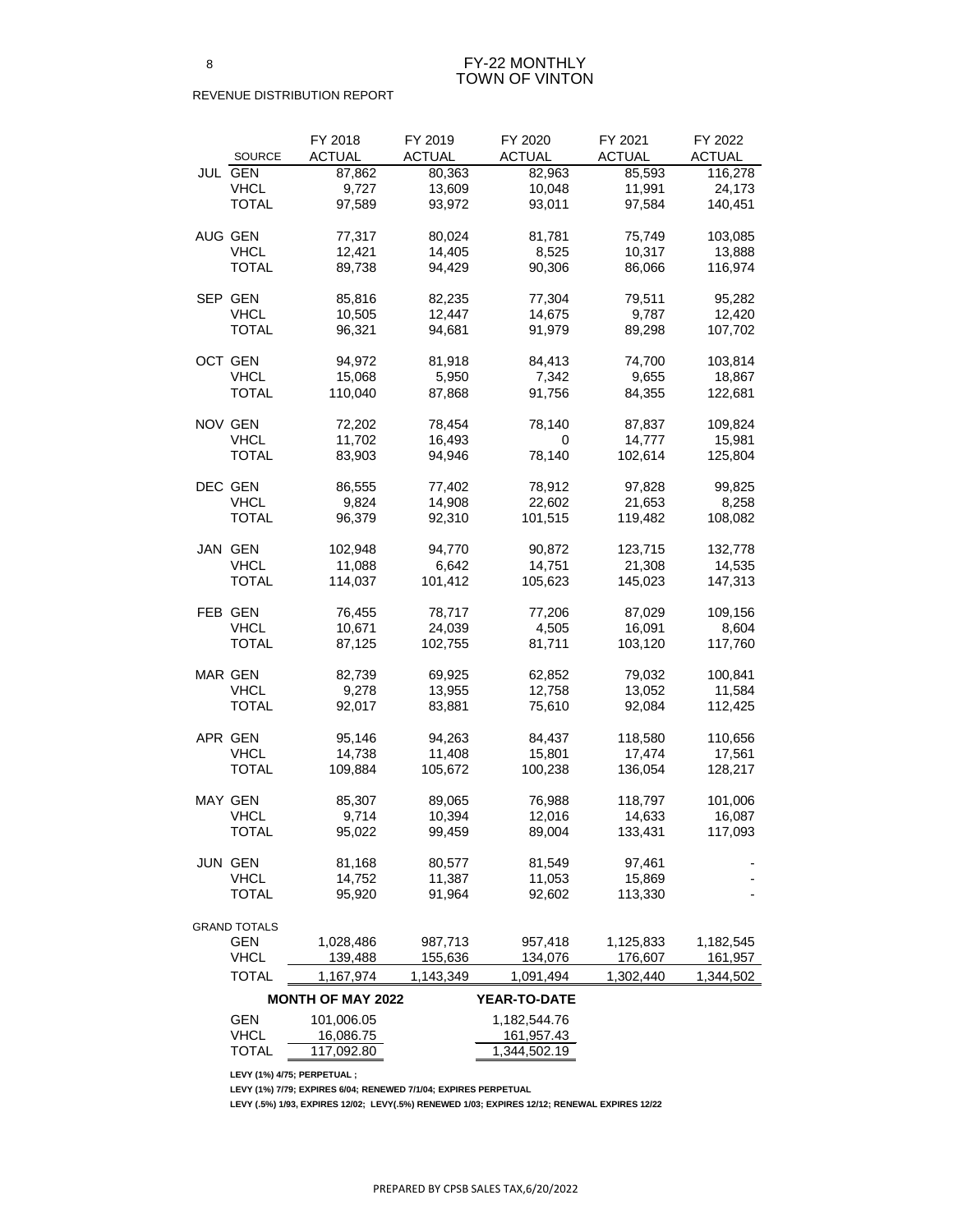## FY-22 MONTHLY CITY OF WESTLAKE

#### REVENUE DISTRIBUTION REPORT

|                     | FY 2018                  | FY 2019       | FY 2020             | FY 2021       | FY 2022       |
|---------------------|--------------------------|---------------|---------------------|---------------|---------------|
| <b>SOURCE</b>       | <b>ACTUAL</b>            | <b>ACTUAL</b> | <b>ACTUAL</b>       | <b>ACTUAL</b> | <b>ACTUAL</b> |
| <b>JUL GEN</b>      | 287,165                  | 280,057       | 264,793             | 223,517       | 292,283       |
| <b>VHCL</b>         | 19,529                   | 11,110        | 16,502              | 28,387        | 31,749        |
| <b>TOTAL</b>        | 306,694                  | 291,167       | 281,295             | 251,904       | 324,031       |
| AUG GEN             | 206,539                  | 268,903       | 229,569             | 116,067       | 288,401       |
| <b>VHCL</b>         | 21,511                   | 23,004        | 18,779              | 26,614        | 41,433        |
| <b>TOTAL</b>        | 228,049                  | 291,907       | 248,348             | 142,681       | 329,834       |
|                     |                          |               |                     |               |               |
| SEP GEN             | 218,785                  | 222,545       | 204,683             | 211,438       | 269,938       |
| <b>VHCL</b>         | 22,099                   | 26,422        | 30,263              | 21,637        | 30,070        |
| <b>TOTAL</b>        | 240,884                  | 248,967       | 234,946             | 233,075       | 300,007       |
| OCT GEN             | 272,843                  | 284,247       | 117,917             | 235,016       | 311,288       |
| <b>VHCL</b>         | 18,596                   | 16,078        | 14,786              | 19,348        | 27,271        |
| <b>TOTAL</b>        | 291,439                  | 300,325       | 132,703             | 254,364       | 338,559       |
| <b>NOV GEN</b>      | 166,112                  | 310,991       | 474,269             | 208,361       | 272,592       |
| <b>VHCL</b>         | 18,173                   | 29,193        | 0                   | 46,377        | 29,679        |
| <b>TOTAL</b>        | 184,285                  | 340,184       | 474,269             | 254,738       | 302,271       |
| DEC GEN             | 314,462                  | 254,889       | 253,600             | 230,266       | 295,548       |
| <b>VHCL</b>         | 9,625                    | 30,528        | 45,561              | 32,771        | 24,336        |
| <b>TOTAL</b>        | 324,086                  | 285,417       | 299,161             | 263,037       | 319,883       |
|                     |                          |               |                     |               |               |
| JAN GEN             | 244,437                  | 362,314       | 262,703             | 329,730       | 377,240       |
| <b>VHCL</b>         | 18,807                   | 16,888        | 13,931              | 27,347        | 31,079        |
| <b>TOTAL</b>        | 263,244                  | 379,202       | 276,634             | 357,077       | 408,319       |
| FEB GEN             | 185,489                  | 255,124       | 207,049             | 414,060       | 250,610       |
| <b>VHCL</b>         | 23,817                   | 23,331        | 26,385              | 31,643        | 13,402        |
| <b>TOTAL</b>        | 209,306                  | 278,455       | 233,434             | 445,703       | 264,012       |
| <b>MAR GEN</b>      | 205,643                  | 237,667       | 177,929             | 288,156       | 253,510       |
| <b>VHCL</b>         | 21,225                   | 18,042        | 16,733              | 27,150        | 23,440        |
| <b>TOTAL</b>        | 226,868                  | 255,709       | 194,662             | 315,306       | 276,950       |
| APR GEN             | 297,084                  | 291,355       | 244,354             | 287,796       | 281,529       |
| <b>VHCL</b>         | 28,123                   | 19,584        | 20,193              | 31,332        | 32,505        |
| <b>TOTAL</b>        | 325,207                  | 310,939       | 264,547             | 319,128       | 314,034       |
| <b>MAY GEN</b>      | 406,337                  | 252,007       | 181,641             | 255,140       | 265,503       |
| <b>VHCL</b>         | 20,125                   | 17,504        | 16,464              | 27,106        | 19,561        |
| <b>TOTAL</b>        | 426,463                  | 269,511       | 198,104             | 282,246       | 285,064       |
|                     |                          |               |                     |               |               |
| <b>JUN GEN</b>      | 225,389                  | 232,232       | 182,222             | 225,228       |               |
| <b>VHCL</b>         | 17,249                   | 26,829        | 21,237              | 21,477        |               |
| <b>TOTAL</b>        | 242,637                  | 259,061       | 203,460             | 246,706       |               |
| <b>GRAND TOTALS</b> |                          |               |                     |               |               |
| <b>GEN</b>          | 3,030,283                | 3,252,330     | 2,800,729           | 3,024,776     | 3,158,440     |
| <b>VHCL</b>         | 238,879                  | 258,513       | 240,834             | 341,189       | 304,525       |
| <b>TOTAL</b>        | 3,269,162                | 3,510,842     | 3,041,563           | 3,365,965     | 3,462,966     |
|                     | <b>MONTH OF MAY 2022</b> |               | <b>YEAR-TO-DATE</b> |               |               |
| <b>GEN</b>          | 265,503.03               |               | 3,158,440.21        |               |               |
| <b>VHCL</b>         | 19,561.10                |               | 304,525.32          |               |               |
| <b>TOTAL</b>        | 285,064.13               |               | 3,462,965.53        |               |               |

**LEVY (1%) 7/90; PERPETUAL**

**LEVY (1%) 7/97, EXPIRES 6/07; RENEWED 3/07, EXPIRES 6/17; RENEWED 7/17, EXPIRES 6/27 LEVY (.5%) 7/97, EXPIRES 9/07; RENEWED 3/07, EXPIRES 9/17; RENEWED 10/17, EXPIRES 9/27**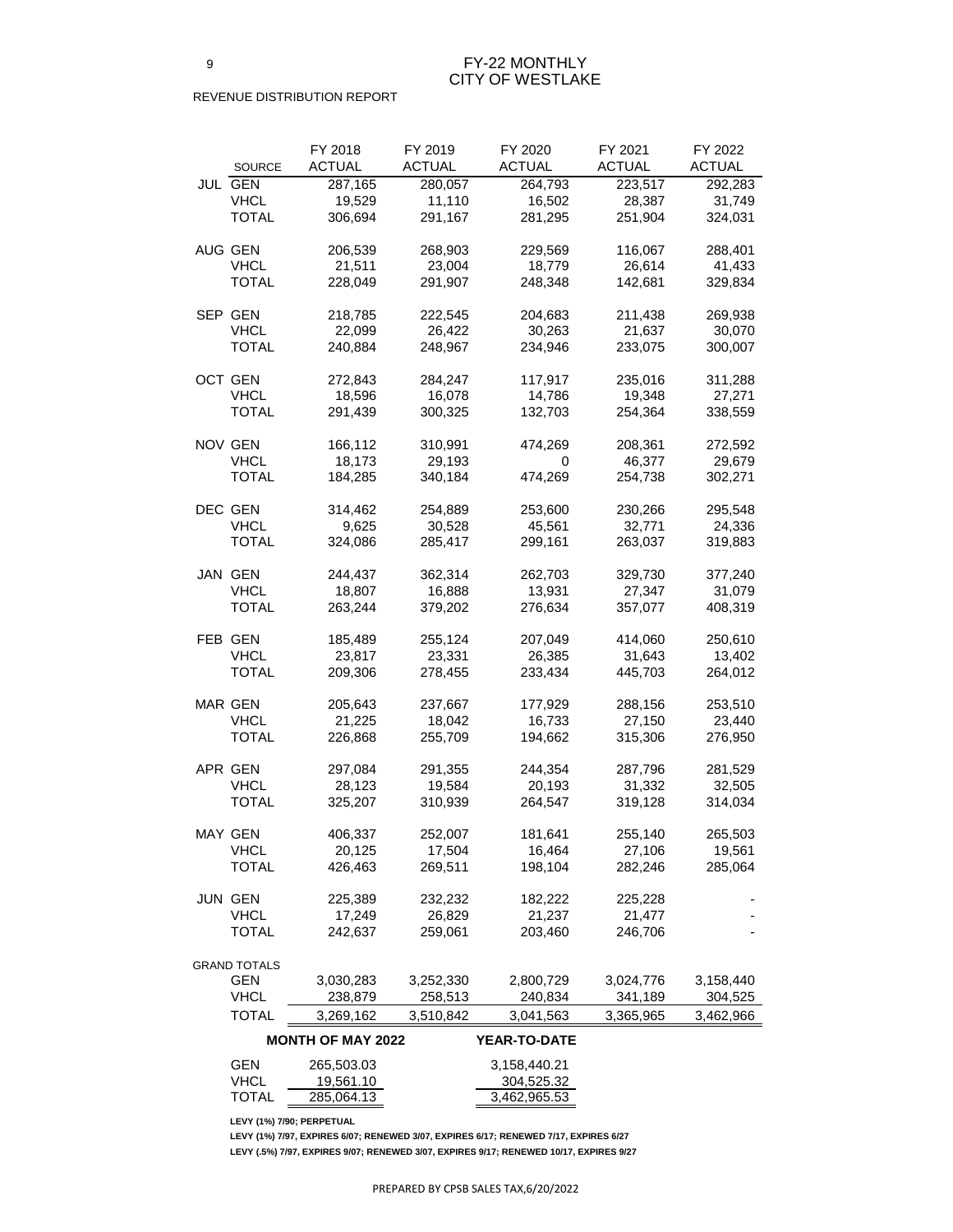|                     | FY 2018       | FY 2019       |                | FY 2021       | FY 2022       |
|---------------------|---------------|---------------|----------------|---------------|---------------|
| <b>SOURCE</b>       | <b>ACTUAL</b> | <b>ACTUAL</b> | FY 2020 ACTUAL | <b>ACTUAL</b> | <b>ACTUAL</b> |
| JUL GEN             | 4,424,078     | 3,232,647     | 2,797,964      | 2,092,372     | 2,617,934     |
| <b>VHCL</b>         | 295,894       | 266,991       | 334,797        | 319,825       | 420,916       |
| TOTAL               | 4,719,972     | 3,499,639     | 3,132,761      | 2,412,197     | 3,038,850     |
|                     |               |               |                |               |               |
| AUG GEN             | 5,150,623     | 3,678,921     | 2,253,565      | 1,447,694     | 2,582,946     |
| <b>VHCL</b>         | 226,687       | 257,267       | 306,364        | 253,935       | 348,210       |
| <b>TOTAL</b>        | 5,377,310     | 3,936,188     | 2,559,929      | 1,701,628     | 2,931,156     |
| SEP GEN             | 4,190,588     | 3,049,720     | 2,816,340      | 1,682,049     | 2,265,368     |
| <b>VHCL</b>         | 249,479       | 293,133       | 290,867        | 237,569       | 350,082       |
| TOTAL               | 4,440,067     | 3,342,853     | 3,107,206      | 1,919,618     | 2,615,450     |
|                     |               |               |                |               |               |
| OCT GEN             | 13,083,034    | 3,351,306     | 2,546,310      | 2,198,099     | 2,723,510     |
| <b>VHCL</b>         | 242,799       | 229,173       | 291,105        | 244,605       | 316,158       |
| TOTAL               | 13,325,833    | 3,580,479     | 2,837,415      | 2,442,704     | 3,039,668     |
| NOV GEN             | 4,711,160     | 2,928,239     | 2,121,632      | 2,756,450     | 2,809,292     |
| <b>VHCL</b>         | 252,336       | 279,563       | 0              | 478,672       | 304,361       |
| TOTAL               | 4,963,497     | 3,207,802     | 2,121,632      | 3,235,122     | 3,113,653     |
|                     |               |               |                |               |               |
| DEC GEN             | 2,561,368     | 3,083,068     | 2,215,316      | 2,162,384     | 2,577,139     |
| <b>VHCL</b>         | 235,977       | 277,120       | 499,711        | 455,247       | 274,720       |
| TOTAL               | 2,797,345     | 3,360,188     | 2,715,026      | 2,617,632     | 2,851,859     |
| JAN GEN             | 5,595,948     | 3,744,978     | 2,101,677      | 3,217,313     | 3,086,229     |
| <b>VHCL</b>         | 302,208       | 267,775       | 268,098        | 442,655       | 292,671       |
| TOTAL               | 5,898,155     | 4,012,753     | 2,369,775      | 3,659,969     | 3,378,900     |
| FEB GEN             | 2,722,850     | 3,435,333     | 2,193,913      | 2,302,328     | 2,684,398     |
| <b>VHCL</b>         | 257,852       | 275,278       | 345,012        | 404,001       | 278,620       |
| TOTAL               | 2,980,702     | 3,710,610     | 2,538,925      | 2,706,329     | 2,963,018     |
|                     |               |               |                |               |               |
| MAR GEN             | 3,507,272     | 3,136,176     | 2,167,391      | 2,184,814     | 2,554,670     |
| <b>VHCL</b>         | 252,154       | 252,718       | 238,245        | 302,504       | 284,764       |
| TOTAL               | 3,759,426     | 3,388,895     | 2,405,637      | 2,487,317     | 2,839,434     |
| APR GEN             | 5,024,582     | 3,141,600     | 2,262,131      | 2,609,818     | 2,792,472     |
| <b>VHCL</b>         | 268,027       | 267,405       | 237,223        | 439,886       | 305,641       |
| <b>TOTAL</b>        | 5,292,609     | 3,409,004     | 2,499,354      | 3,049,704     | 3,098,114     |
|                     |               |               |                |               |               |
| MAY GEN             | 3,166,068     | 4,743,566     | 2,109,165      | 2,068,216     | 2,767,011     |
| <b>VHCL</b>         | 262,988       | 296,211       | 194,372        | 431,782       | 320,988       |
| TOTAL               | 3,429,056     | 5,039,778     | 2,303,537      | 2,499,998     | 3,088,000     |
| JUN GEN             | 3,065,238     | 3,021,630     | 2,132,919      | 3,604,193     |               |
| <b>VHCL</b>         | 302,362       | 301,728       | 255,098        | 364,276       |               |
| TOTAL               | 3,367,601     | 3,323,359     | 2,388,017      | 3,968,469     |               |
|                     |               |               |                |               |               |
| <b>GRAND TOTALS</b> |               |               |                |               |               |
| GEN<br><b>VHCL</b>  | 57,202,810    | 40,547,186    | 27,718,324     | 28,325,731    | 29,460,969    |
|                     | 3,148,763     | 3,264,362     | 3,260,892      | 4,374,956     | 3,497,132     |
| TOTAL               | 60,351,573    | 43,811,548    | 30,979,215     | 32,700,687    | 32,958,101    |

## **MONTH OF MAY 2022 YEAR-TO-DATE**

| <b>GEN</b>   | 2,767,011.18 | 29,460,969.08 |
|--------------|--------------|---------------|
| <b>VHCL</b>  | 320,988.46   | 3,497,131.79  |
| <b>TOTAL</b> | 3,087,999.64 | 32,958,100.87 |

**LEVY (1.5%) 10/92; EXPIRATION 9/02**

**RENEWED (1.25%, 10/02); EXPIRATION 9/12; RENEWED (1.5%) 10/10; EXPIRATION 12/20 RENEWED (1.5%) 1/21; EXPIRATION 12/30**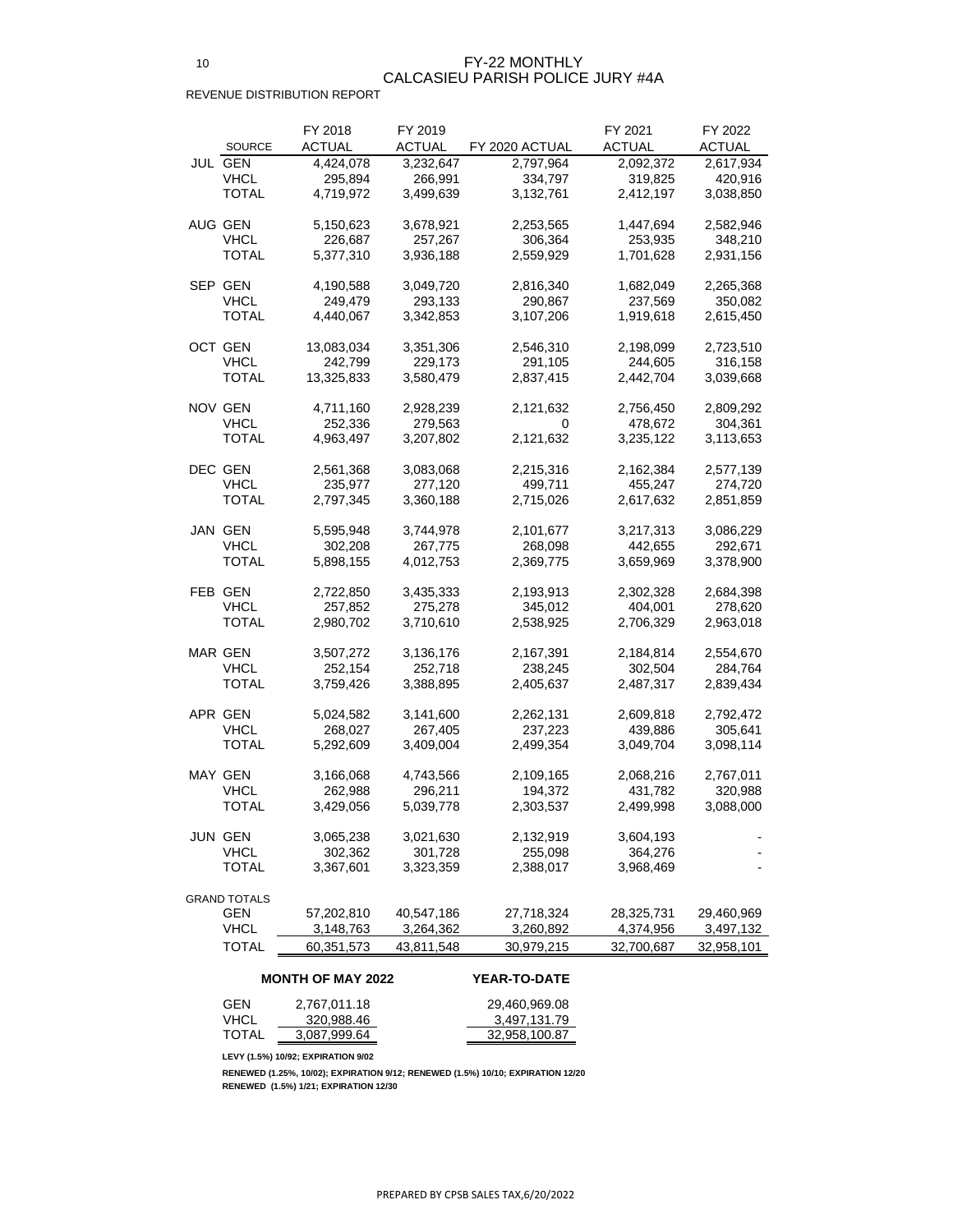## REVENUE DISTRIBUTION REPORT CALCASIEU PARISH SCHOOL BOARD DISTRICT #3

| <b>SOURCE</b>                 | FY 2018<br><b>ACTUAL</b> | FY 2019<br><b>ACTUAL</b> | FY 2020<br><b>ACTUAL</b> | FY 2021<br><b>ACTUAL</b> | FY 2022<br><b>ACTUAL</b> |
|-------------------------------|--------------------------|--------------------------|--------------------------|--------------------------|--------------------------|
| <b>JUL GEN</b>                | 218,909                  | 229,529                  | 246,801                  | 286,297                  | 20,515                   |
| <b>VHCL</b>                   | 86,746                   | 76,616                   | 80,932                   | 96,998                   | 2,003                    |
| <b>TOTAL</b>                  | 305,655                  | 306,145                  | 327,733                  | 383,295                  | 22,517                   |
| AUG GEN                       | 198,375                  | 223,598                  | 246,993                  | 222,492                  | (109, 639)               |
| <b>VHCL</b>                   | 66,418                   | 85,374                   | 91,352                   | 95,127                   | 663                      |
| <b>TOTAL</b>                  | 264,793                  | 308,972                  | 338,345                  | 317,619                  | (108, 975)               |
| SEP GEN                       | 209,640                  | 231,117                  | 267,996                  | 296,272                  | 5,062                    |
| <b>VHCL</b>                   | 66,095                   | 86,890                   | 94,737                   | 76,222                   | 1,249                    |
| <b>TOTAL</b>                  | 275,734                  | 318,006                  | 362,733                  | 372,494                  | 6,311                    |
| OCT GEN                       | 211,292                  | 236,054                  | 267,377                  | 260,784                  | 6,103                    |
| <b>VHCL</b>                   | 70,976                   | 76,721                   | 79,708                   | 66,408                   | 461                      |
| <b>TOTAL</b>                  | 282,268                  | 312,775                  | 347,085                  | 327,192                  | 6,564                    |
|                               |                          |                          |                          |                          |                          |
| <b>NOV GEN</b>                | 201,696                  | 242,564                  | 252,448                  | 18,890                   | 8,432                    |
| <b>VHCL</b><br><b>TOTAL</b>   | 72,615                   | 72,721                   | 0                        | 87,018                   | 1,709                    |
|                               | 274,310                  | 315,285                  | 252,448                  | 105,908                  | 10,140                   |
| <b>DEC GEN</b>                | 203,489                  | 242,258                  | 260,588                  | 37,852                   | 7,634                    |
| <b>VHCL</b>                   | 65,771                   | 76,463                   | 138,192                  | 25,983                   | 68                       |
| <b>TOTAL</b>                  | 269,260                  | 318,721                  | 398,780                  | 63,835                   | 7,702                    |
| JAN GEN                       | 239,444                  | 273,639                  | 305,072                  | 1,889                    | 16,718                   |
| <b>VHCL</b>                   | 79,192                   | 79,096                   | 77,360                   | 14,233                   | 562                      |
| <b>TOTAL</b>                  | 318,636                  | 352,735                  | 382,433                  | 16,122                   | 17,281                   |
| FEB GEN                       | 192,907                  | 230,676                  | 250,590                  | 24,821                   | 527                      |
| <b>VHCL</b>                   | 81,583                   | 85,282                   | 93,412                   | 3,735                    | 835                      |
| <b>TOTAL</b>                  | 274,490                  | 315,958                  | 344,002                  | 28,556                   | 1,362                    |
| <b>MAR GEN</b>                | 195,597                  | 219,591                  | 231,535                  | 18,902                   | 815                      |
| <b>VHCL</b>                   | 66,784                   | 66,266                   | 78,887                   | 926                      | 282                      |
| <b>TOTAL</b>                  | 262,381                  | 285,857                  | 310,422                  | 19,828                   | 1,097                    |
| APR GEN                       | 351,615                  | 263,991                  | 252,384                  | 15,323                   | 98                       |
| <b>VHCL</b>                   | 81,069                   | 84,675                   | 68,495                   | 3,021                    | 125                      |
| <b>TOTAL</b>                  | 432,684                  | 348,666                  | 320,879                  | 18,344                   | 223                      |
|                               |                          |                          |                          |                          |                          |
| <b>MAY GEN</b><br><b>VHCL</b> | 198,570<br>79,394        | 255,971<br>89,115        | 302,780<br>64,110        | 20,523<br>2,311          | 179<br>375               |
| <b>TOTAL</b>                  | 277,964                  | 345,086                  | 366,890                  | 22,833                   | 554                      |
|                               |                          |                          |                          |                          |                          |
| <b>JUN GEN</b>                | 221,879                  | 257,628                  | 302,400                  | 22,722                   |                          |
| <b>VHCL</b>                   | 90,145                   | 83,784                   | 81,154                   | 758                      |                          |
| <b>TOTAL</b>                  | 312,024                  | 341,412                  | 383,554                  | 23,480                   |                          |
| <b>GRAND TOTALS</b>           |                          |                          |                          |                          |                          |
| <b>GEN</b>                    | 2,643,411                | 2,906,617                | 3,186,964                | 1,226,766                | (43, 556)                |
| <b>VHCL</b>                   | 906,787                  | 963,001                  | 948,340                  | 472,741                  | 8,331                    |
| <b>TOTAL</b>                  | 3,550,199                | 3,869,618                | 4,135,304                | 1,699,507                | (35, 225)                |
|                               | <b>MONTH OF MAY 2022</b> |                          | YEAR-TO-DATE             |                          |                          |
| <b>GEN</b>                    | 179.08                   |                          | (43, 556.14)             |                          |                          |
| <b>VHCL</b>                   | 374.67                   |                          | 8,331.41                 |                          |                          |
| <b>TOTAL</b>                  | 553.75                   |                          | (35, 224.73)             |                          |                          |

**LEVY (1.5%) STX #3 - 10/00 EXPIRED 9/20**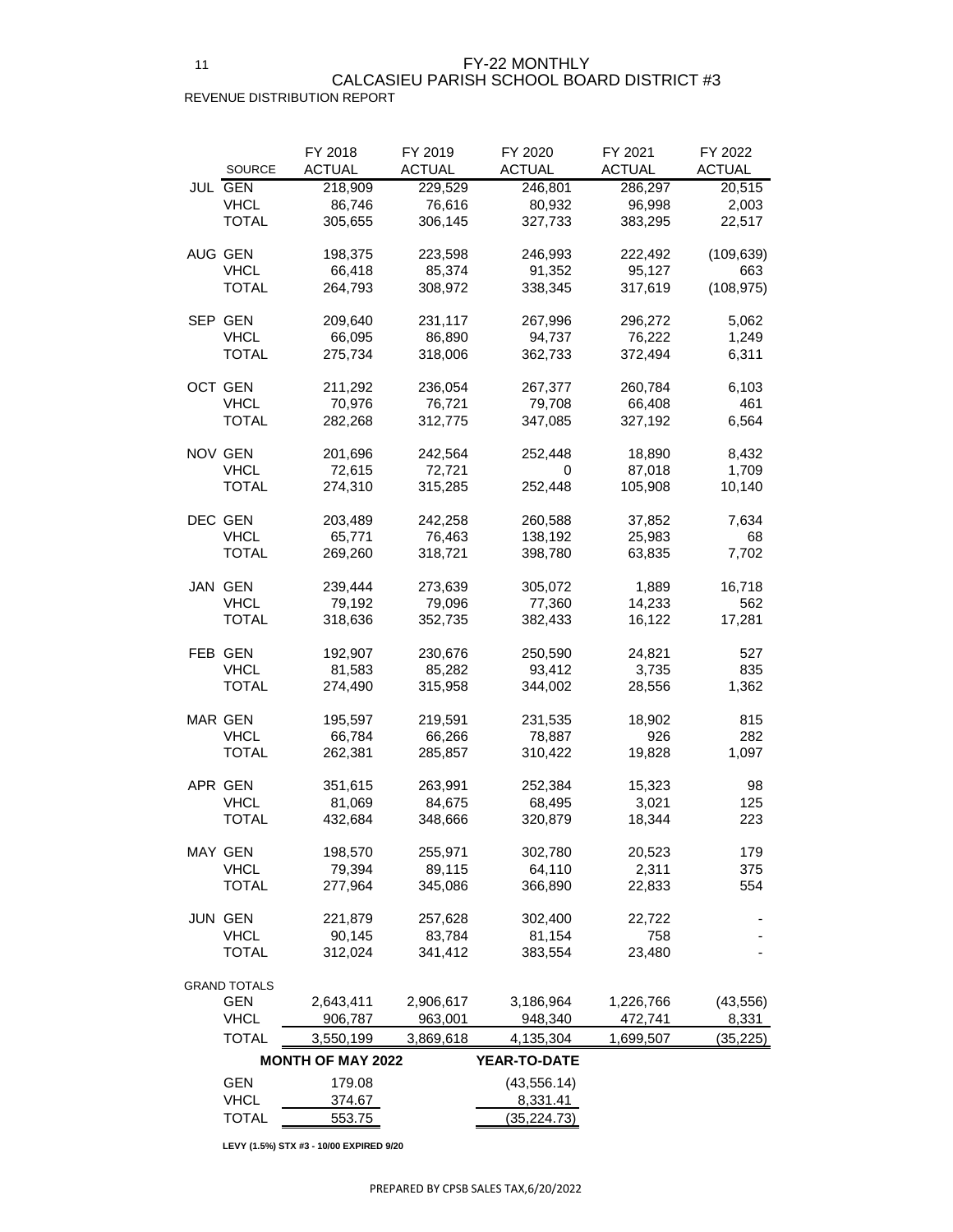FY-22 MONTHLY

### REVENUE DISTRIBUTION REPORT CALCASIEU PARISH LAW ENFORCEMENT DISTRICT - EMPLOYEES

| <b>SOURCE</b>       | FY 2018<br><b>ACTUAL</b> | FY 2019<br><b>ACTUAL</b> | FY 2020<br><b>ACTUAL</b> | FY 2021<br><b>ACTUAL</b> | FY 2022<br>ACTUAL |
|---------------------|--------------------------|--------------------------|--------------------------|--------------------------|-------------------|
| JUL GEN             | 3,097,272                | 2,750,592                | 2,616,527                | 2,314,355                | 2,958,639         |
| <b>VHCL</b>         | 228,216                  | 215,323                  | 240,356                  | 256,588                  | 361,019           |
| TOTAL               | 3,325,489                | 2,965,915                | 2,856,884                | 2,570,943                | 3,319,658         |
|                     |                          |                          |                          |                          |                   |
| AUG GEN             | 3,117,182                | 2,781,844                | 2,283,650                | 1,600,592                | 2,771,289         |
| <b>VHCL</b>         | 191,034                  | 216,095                  | 251,503                  | 228,216                  | 334,366           |
| <b>TOTAL</b>        | 3,308,216                | 2,997,939                | 2,535,153                | 1,828,807                | 3,105,655         |
|                     |                          |                          |                          |                          |                   |
| SEP GEN             | 2,831,454                | 2,494,493                | 2,623,573                | 2,241,920                | 2,536,215         |
| <b>VHCL</b>         | 200,363                  | 234,642                  | 235,796                  | 202,289                  | 302,730           |
| TOTAL               | 3,031,816                | 2,729,135                | 2,859,369                | 2,444,209                | 2,838,945         |
|                     |                          |                          |                          |                          |                   |
| OCT GEN             | 5,893,063                | 2,709,810                | 2,374,259                | 2,408,190                | 2,873,252         |
| <b>VHCL</b>         | 192,830                  | 198,616                  | 225,622                  | 176,747                  | 269,655           |
| TOTAL               | 6,085,893                | 2,908,425                | 2,599,881                | 2,584,937                | 3,142,907         |
|                     |                          |                          |                          |                          |                   |
| NOV GEN             | 3,059,694                | 2,481,686                | 2,205,983                | 2,763,202                | 2,723,585         |
| <b>VHCL</b>         | 204,181                  | 219,019                  | 0                        | 358,247                  | 265,401           |
| <b>TOTAL</b>        | 3,263,875                | 2,700,705                | 2,205,983                | 3,121,449                | 2,988,985         |
|                     |                          |                          |                          |                          |                   |
| DEC GEN             | 2,250,140                | 2,615,926                | 2,220,206                | 2,567,708                | 2,676,591         |
| <b>VHCL</b>         | 186,893                  |                          |                          |                          |                   |
| TOTAL               |                          | 216,434                  | 419,765                  | 345,126                  | 238,451           |
|                     | 2,437,033                | 2,832,360                | 2,639,971                | 2,912,834                | 2,915,042         |
| JAN GEN             | 3,777,080                | 3,138,465                | 2,585,511                | 3,445,498                | 3,401,145         |
| <b>VHCL</b>         |                          |                          |                          |                          |                   |
|                     | 214,158                  | 193,360                  | 219,123                  | 353,367                  | 243,112           |
| TOTAL               | 3,991,239                | 3,331,825                | 2,804,634                | 3,798,865                | 3,644,257         |
| FEB GEN             | 2,253,000                | 2,493,232                | 2,074,178                | 2,471,406                | 2,587,977         |
| <b>VHCL</b>         | 218,653                  | 229,852                  | 251,143                  | 322,808                  | 233,304           |
| TOTAL               | 2,471,653                | 2,723,084                | 2,325,322                | 2,794,214                | 2,821,281         |
|                     |                          |                          |                          |                          |                   |
| <b>MAR GEN</b>      | 2,620,817                | 2,447,657                | 2,014,764                | 2,328,980                | 2,486,416         |
| <b>VHCL</b>         | 201,669                  | 194,486                  | 195,890                  | 234,276                  | 229,303           |
| TOTAL               | 2,822,486                | 2,642,144                | 2,210,654                | 2,563,256                | 2,715,719         |
|                     |                          |                          |                          |                          |                   |
| APR GEN             | 3,583,782                | 2,737,613                | 2,174,890                | 3,041,603                | 3,026,580         |
| <b>VHCL</b>         | 211,291                  | 220,634                  | 195,757                  | 357,429                  | 260,510           |
| <b>TOTAL</b>        | 3,795,073                | 2,958,247                | 2,370,647                | 3,399,032                | 3,287,090         |
|                     |                          |                          |                          |                          |                   |
| <b>MAY GEN</b>      | 2,575,348                | 3,071,984                | 2,048,969                | 2,552,577                | 2,733,645         |
| <b>VHCL</b>         | 222,417                  | 232,787                  | 155,508                  | 337,629                  | 263,107           |
| TOTAL               | 2,797,765                | 3,304,771                | 2,204,477                | 2,890,206                | 2,996,751         |
|                     |                          |                          |                          |                          |                   |
| <b>JUN GEN</b>      | 2,590,258                | 2,479,003                | 2,247,421                | 3,004,111                |                   |
| <b>VHCL</b>         | 239,993                  | 245,748                  | 207,752                  | 294,024                  |                   |
| TOTAL               | 2,830,251                | 2,724,751                | 2,455,173                | 3,298,135                |                   |
|                     |                          |                          |                          |                          |                   |
| <b>GRAND TOTALS</b> |                          |                          |                          |                          |                   |
| <b>GEN</b>          | 37,649,091               | 32,202,305               | 27,469,931               | 30,740,142               | 30,775,332        |
| <b>VHCL</b>         | 2,511,698                | 2,616,996                | 2,598,216                | 3,466,746                | 3,000,959         |
| <b>TOTAL</b>        | 40,160,789               |                          |                          |                          |                   |
|                     |                          | 34,819,301               | 30,068,147               | 34,206,888               | 33,776,291        |
|                     | <b>MONTH OF MAY 2022</b> |                          | <b>YEAR-TO-DATE</b>      |                          |                   |
| GEN                 | 2,733,644.56             |                          | 30,775,332.25            |                          |                   |
| <b>VHCL</b>         | 263,106.89               |                          | 3,000,958.94             |                          |                   |
| TOTAL               | 2,996,751.45             |                          | 33,776,291.19            |                          |                   |

**LED EMPLY 1/2% EFFECTIVE 10/1/06; EXPIRES 9/30/2016**

**LED EMPLY 1/2% RENEWED 10/1/2016; EXPIRES 9/30/2026**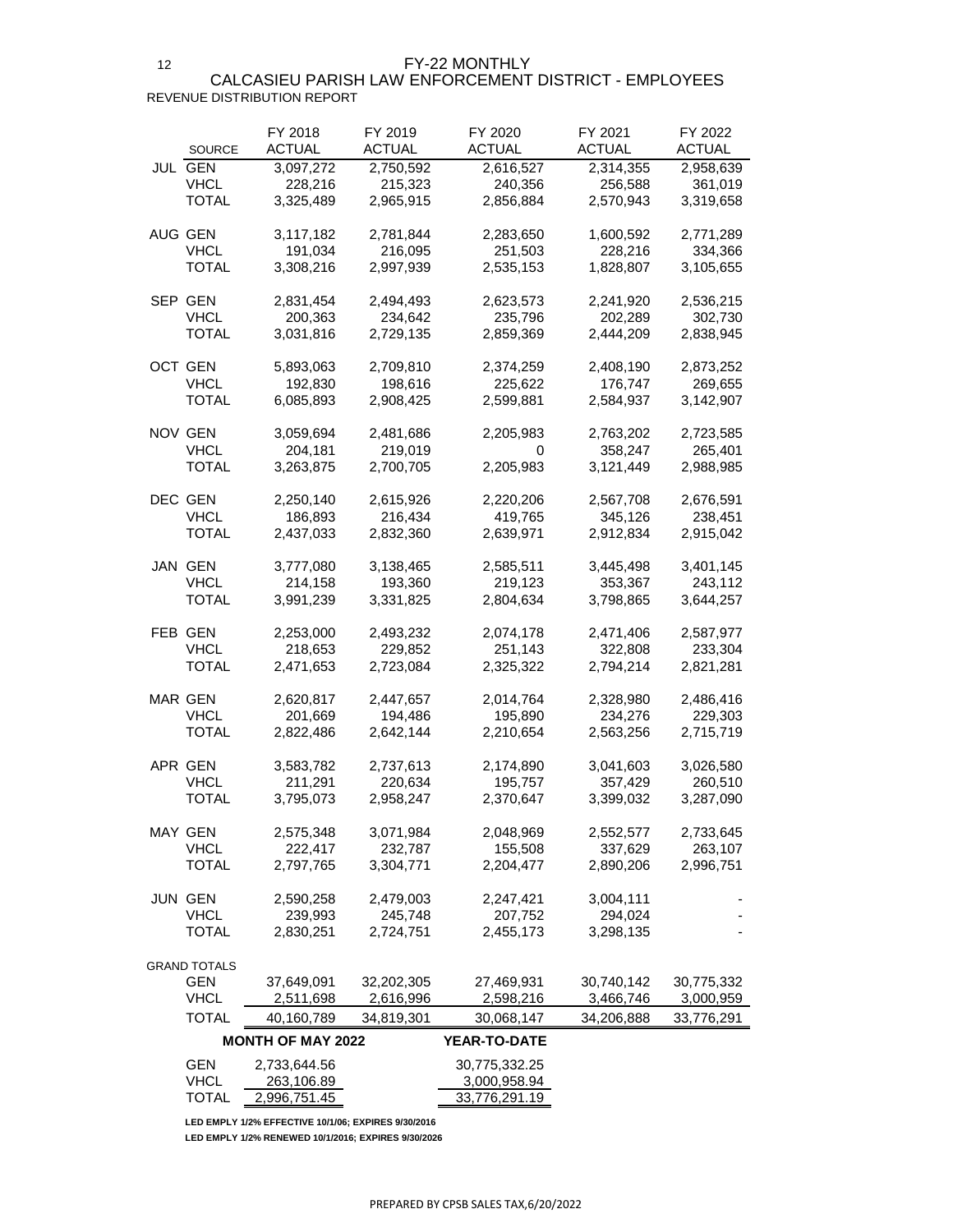## CALCASIEU PARISH LAW ENFORCEMENT DISTRICT

REVENUE DISTRIBUTION REPORT

| <b>SOURCE</b>       | FY 2018<br><b>ACTUAL</b> | FY 2019<br><b>ACTUAL</b> | FY 2020<br>ACTUAL | FY 2021<br><b>ACTUAL</b> | FY 2022<br><b>ACTUAL</b> |
|---------------------|--------------------------|--------------------------|-------------------|--------------------------|--------------------------|
| JUL GEN             | 1,548,637                | 1,375,334                | 1,308,258         | 1,157,200                | 1,479,319                |
| <b>VHCL</b>         | 114,108                  | 107,661                  | 120,178           | 128,294                  | 180,510                  |
| TOTAL               | 1,662,745                | 1,482,995                | 1,428,436         | 1,285,494                | 1,659,828                |
| AUG GEN             | 1,558,735                | 1,391,607                | 1,141,778         | 800,504                  | 1,389,359                |
| <b>VHCL</b>         | 95,517                   | 108,047                  | 125,752           | 114,108                  | 167,183                  |
| <b>TOTAL</b>        | 1,654,252                | 1,499,654                | 1,267,529         | 914,612                  | 1,556,542                |
| SEP GEN             | 1,416,158                | 1,247,252                | 1,311,783         | 969,243                  | 1,271,885                |
| VHCL                | 100,181                  | 117,321                  | 117,898           | 101,145                  | 151,365                  |
| TOTAL               | 1,516,340                | 1,364,573                | 1,429,681         | 1,070,388                | 1,423,250                |
| <b>OCT GEN</b>      | 2,946,563                | 1,355,356                | 1,187,217         | 1,204,095                | 1,440,038                |
| VHCL                | 96,415                   | 99,308                   | 112,811           | 88,374                   | 134,828                  |
| TOTAL               | 3,042,978                | 1,454,664                | 1,300,028         | 1,292,469                | 1,574,865                |
| NOV GEN             | 1,529,852                | 1,240,842                | 1,102,980         | 1,381,721                | 1,364,994                |
| <b>VHCL</b>         | 102,090                  | 109,510                  | 0                 | 179,123                  | 132,700                  |
| TOTAL               | 1,631,942                | 1,350,352                | 1,102,980         | 1,560,844                | 1,497,694                |
| DEC GEN             | 1,125,072                | 1,306,698                | 1,110,093         | 1,283,899                | 1,342,767                |
| <b>VHCL</b>         | 93,447                   | 108,217                  | 209,883           | 172,563                  | 119,226                  |
| TOTAL               | 1,218,519                | 1,414,915                | 1,319,975         | 1,456,462                | 1,461,993                |
| <b>JAN GEN</b>      | 1,888,544                | 1,569,225                | 1,292,751         | 1,722,750                | 1,705,051                |
| <b>VHCL</b>         | 107,079                  | 96,680                   | 109,562           | 176,684                  | 121,556                  |
| <b>TOTAL</b>        | 1,995,623                | 1,665,904                | 1,402,312         | 1,899,433                | 1,826,607                |
| FEB GEN             | 1,126,503                | 1,246,609                | 1,037,081         | 1,235,703                | 1,297,957                |
| <b>VHCL</b>         | 109,326                  | 114,926                  | 125,572           | 161,404                  | 116,652                  |
| <b>TOTAL</b>        | 1,235,829                | 1,361,535                | 1,162,653         | 1,397,107                | 1,414,609                |
| <b>MAR GEN</b>      | 1,310,438                | 1,223,821                | 1,007,381         | 1,164,488                | 1,247,013                |
| <b>VHCL</b>         | 100,834                  | 97,243                   | 97,945            | 117,138                  | 114,652                  |
| <b>TOTAL</b>        | 1,411,272                | 1,321,065                | 1,105,326         | 1,281,626                | 1,361,664                |
| APR GEN             | 1,791,922                | 1,368,801                | 1,087,443         | 1,520,802                | 1,517,202                |
| <b>VHCL</b>         | 105,646                  | 110,317                  | 97,878            | 178,714                  | 130,255                  |
| <b>TOTAL</b>        | 1,897,567                | 1,479,118                | 1,185,321         | 1,699,516                | 1,647,457                |
| <b>MAY GEN</b>      | 1,287,784                | 1,535,974                | 1,024,484         | 1,276,549                | 1,371,196                |
| <b>VHCL</b>         | 111,209                  | 116,394                  | 77,754            | 168,814                  | 131,553                  |
| <b>TOTAL</b>        | 1,398,993                | 1,652,367                | 1,102,238         | 1,445,363                | 1,502,750                |
| <b>JUN GEN</b>      | 1,295,129                | 1,239,486                | 1,123,711         | 1,502,056                |                          |
| <b>VHCL</b>         | 119,997                  | 122,874                  | 103,876           | 147,012                  |                          |
| <b>TOTAL</b>        | 1,415,126                | 1,362,360                | 1,227,587         | 1,649,067                |                          |
| <b>GRAND TOTALS</b> |                          |                          |                   |                          |                          |
| <b>GEN</b>          | 18,825,336               | 16,101,005               | 13,734,959        | 15,219,010               | 15,426,782               |
| <b>VHCL</b>         | 1,255,849                | 1,308,498                | 1,299,108         | 1,733,373                | 1,500,479                |
| <b>TOTAL</b>        | 20,081,185               | 17,409,503               | 15,034,067        | 16,952,383               | 16,927,261               |
|                     | <b>MONTH OF MAY 2022</b> |                          | YEAR-TO-DATE      |                          |                          |
| <b>GEN</b>          | 1,371,196.31             |                          | 15,426,781.53     |                          |                          |
| <b>VHCL</b>         | 131,553.45               |                          | 1,500,479.47      |                          |                          |
| <b>TOTAL</b>        | 1,502,749.76             |                          | 16,927,261.00     |                          |                          |

**LEVY (.25%) 10/93; EXPIRESS 9/03**

**RENEWED 10/03; EXPIRES 9/30/2013; RENEWED 4/12, EXPIRES 2023**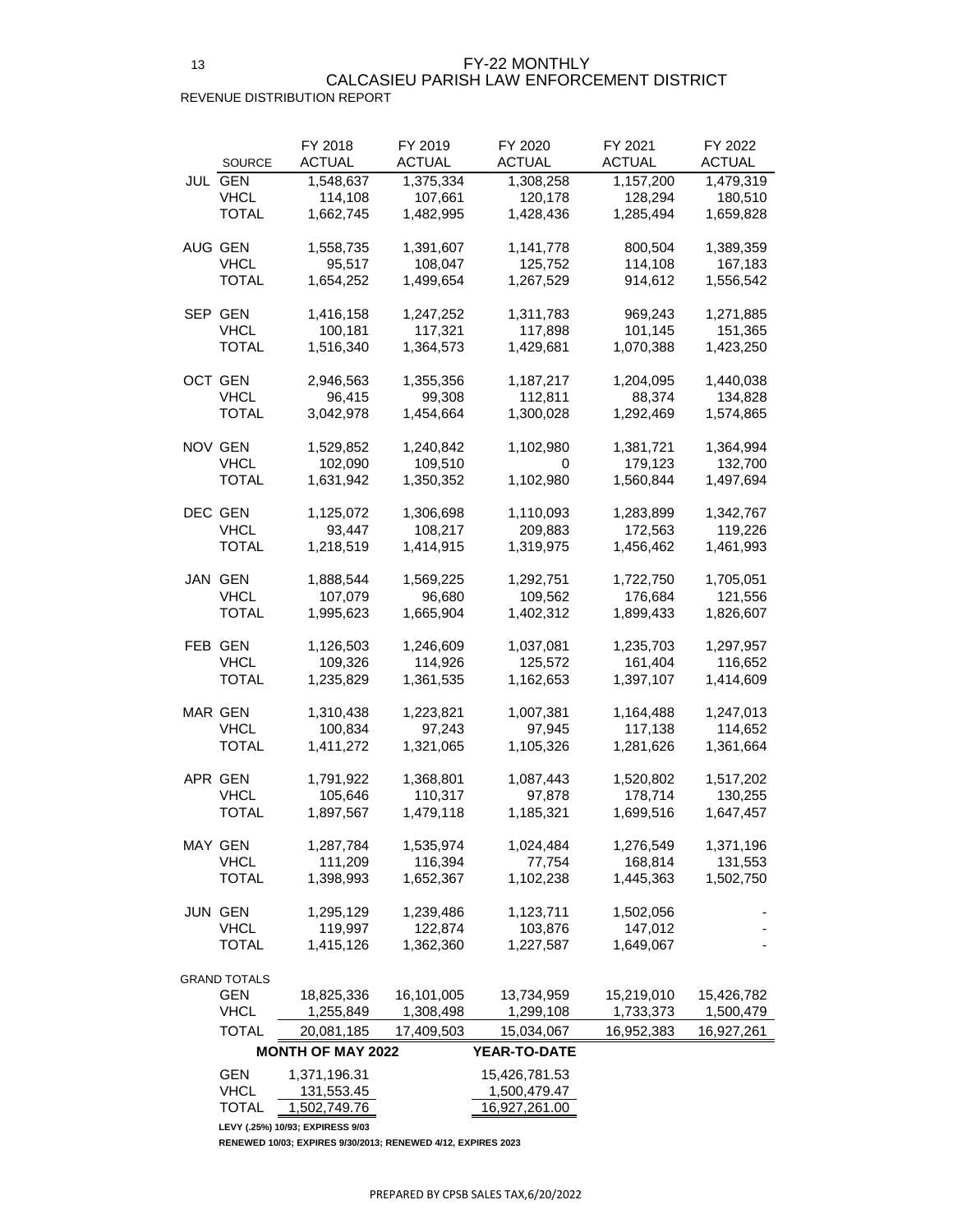| <b>ACTUAL</b><br><b>ACTUAL</b><br><b>ACTUAL</b><br><b>ACTUAL</b><br><b>ACTUAL</b><br><b>SOURCE</b><br><b>JUL GEN</b><br>552,570<br>579,657<br>554,133<br>570,925<br>698,916<br><b>VHCL</b><br>33,975<br>33,875<br>32,037<br>37,065<br>61,077<br>TOTAL<br>586,545<br>613,532<br>602,962<br>591,198<br>759,994<br>AUG GEN<br>481,860<br>535,232<br>384,514<br>514,751<br>645,595<br><b>VHCL</b><br>29,941<br>34,105<br>36,988<br>38,870<br>62,679<br>TOTAL<br>511,801<br>569,336<br>551,738<br>423,384<br>708,274<br>SEP GEN<br>598,460<br>491,148<br>505,121<br>574,124<br>497,004<br><b>VHCL</b><br>32,481<br>35,722<br>33,908<br>34,399<br>47,697<br><b>TOTAL</b><br>523,629<br>540,844<br>608,523<br>530,911<br>646,156<br><b>OCT GEN</b><br>666,202<br>521,567<br>532,507<br>518,945<br>540,216<br><b>VHCL</b><br>28,469<br>32,488<br>33,828<br>24,422<br>45,430<br>TOTAL<br>550,036<br>552,773<br>564,638<br>711,631<br>564,995<br>NOV GEN<br>505,289<br>502,065<br>473,357<br>618,510<br>596,909<br><b>VHCL</b><br>30,216<br>32,549<br>43,621<br>0<br>50,525<br>TOTAL<br>535,506<br>534,614<br>669,035<br>640,530<br>473,357<br>DEC GEN<br>614,325<br>609,939<br>472,723<br>534,605<br>527,784<br><b>VHCL</b><br>29,716<br>30,766<br>66,929<br>37,499<br>50,421<br>TOTAL<br>502,439<br>565,372<br>594,713<br>664,747<br>647,438<br>JAN GEN<br>657,335<br>642,246<br>652,095<br>793,759<br>802,922<br><b>VHCL</b><br>28,153<br>25,420<br>33,327<br>53,748<br>37,276<br>TOTAL<br>685,488<br>667,666<br>685,422<br>840,198<br>847,507<br>FEB GEN<br>459,105<br>436,986<br>445,878<br>546,462<br>571,121<br>35,378<br><b>VHCL</b><br>34,486<br>48,028<br>37,628<br>34,501<br>TOTAL<br>494,483<br>480,379<br>594,490<br>608,749<br>471,473<br>MAR GEN<br>505,950<br>472,743<br>431,989<br>531,187<br>554,293<br><b>VHCL</b><br>34,107<br>29,862<br>28,453<br>29,683<br>35,107<br><b>TOTAL</b><br>535,812<br>501,196<br>461,672<br>565,294<br>589,399<br>APR GEN<br>628,034<br>562,984<br>462,350<br>717,958<br>712,627<br><b>VHCL</b><br>31,362<br>32,946<br>30,084<br>39,509<br>50,829<br>TOTAL<br>659,395<br>595,929<br>492,434<br>768,787<br>752,135<br><b>MAY GEN</b><br>506,305<br>494,653<br>626,221<br>421,796<br>604,926<br><b>VHCL</b><br>36,328<br>33,262<br>47,971<br>21,049<br>40,936<br>TOTAL<br>542,633<br>527,915<br>674,192<br>645,862<br>442,845<br>JUN GEN<br>500,839<br>537,096<br>514,957<br>605,727<br><b>VHCL</b><br>37,690<br>29,574<br>36,671<br>43,681<br>TOTAL<br>573,767<br>649,409<br>538,529<br>544,530<br><b>GRAND TOTALS</b><br><b>GEN</b><br>6,318,982<br>6,299,638<br>6,108,950<br>7,030,017<br>7,061,909<br><b>VHCL</b><br>382,551<br>391,762<br>382,399<br>513,574<br>488,457 |       | FY 2018   | FY 2019   | FY 2020   | FY 2021   | FY 2022   |
|------------------------------------------------------------------------------------------------------------------------------------------------------------------------------------------------------------------------------------------------------------------------------------------------------------------------------------------------------------------------------------------------------------------------------------------------------------------------------------------------------------------------------------------------------------------------------------------------------------------------------------------------------------------------------------------------------------------------------------------------------------------------------------------------------------------------------------------------------------------------------------------------------------------------------------------------------------------------------------------------------------------------------------------------------------------------------------------------------------------------------------------------------------------------------------------------------------------------------------------------------------------------------------------------------------------------------------------------------------------------------------------------------------------------------------------------------------------------------------------------------------------------------------------------------------------------------------------------------------------------------------------------------------------------------------------------------------------------------------------------------------------------------------------------------------------------------------------------------------------------------------------------------------------------------------------------------------------------------------------------------------------------------------------------------------------------------------------------------------------------------------------------------------------------------------------------------------------------------------------------------------------------------------------------------------------------------------------------------------------------------------------------------------------------------------------------------------------------------------------------------------------------------------------------------------------------------------------------------------------------------------------------------------------------------------------------------------------|-------|-----------|-----------|-----------|-----------|-----------|
|                                                                                                                                                                                                                                                                                                                                                                                                                                                                                                                                                                                                                                                                                                                                                                                                                                                                                                                                                                                                                                                                                                                                                                                                                                                                                                                                                                                                                                                                                                                                                                                                                                                                                                                                                                                                                                                                                                                                                                                                                                                                                                                                                                                                                                                                                                                                                                                                                                                                                                                                                                                                                                                                                                                  |       |           |           |           |           |           |
|                                                                                                                                                                                                                                                                                                                                                                                                                                                                                                                                                                                                                                                                                                                                                                                                                                                                                                                                                                                                                                                                                                                                                                                                                                                                                                                                                                                                                                                                                                                                                                                                                                                                                                                                                                                                                                                                                                                                                                                                                                                                                                                                                                                                                                                                                                                                                                                                                                                                                                                                                                                                                                                                                                                  |       |           |           |           |           |           |
|                                                                                                                                                                                                                                                                                                                                                                                                                                                                                                                                                                                                                                                                                                                                                                                                                                                                                                                                                                                                                                                                                                                                                                                                                                                                                                                                                                                                                                                                                                                                                                                                                                                                                                                                                                                                                                                                                                                                                                                                                                                                                                                                                                                                                                                                                                                                                                                                                                                                                                                                                                                                                                                                                                                  |       |           |           |           |           |           |
|                                                                                                                                                                                                                                                                                                                                                                                                                                                                                                                                                                                                                                                                                                                                                                                                                                                                                                                                                                                                                                                                                                                                                                                                                                                                                                                                                                                                                                                                                                                                                                                                                                                                                                                                                                                                                                                                                                                                                                                                                                                                                                                                                                                                                                                                                                                                                                                                                                                                                                                                                                                                                                                                                                                  |       |           |           |           |           |           |
|                                                                                                                                                                                                                                                                                                                                                                                                                                                                                                                                                                                                                                                                                                                                                                                                                                                                                                                                                                                                                                                                                                                                                                                                                                                                                                                                                                                                                                                                                                                                                                                                                                                                                                                                                                                                                                                                                                                                                                                                                                                                                                                                                                                                                                                                                                                                                                                                                                                                                                                                                                                                                                                                                                                  |       |           |           |           |           |           |
|                                                                                                                                                                                                                                                                                                                                                                                                                                                                                                                                                                                                                                                                                                                                                                                                                                                                                                                                                                                                                                                                                                                                                                                                                                                                                                                                                                                                                                                                                                                                                                                                                                                                                                                                                                                                                                                                                                                                                                                                                                                                                                                                                                                                                                                                                                                                                                                                                                                                                                                                                                                                                                                                                                                  |       |           |           |           |           |           |
|                                                                                                                                                                                                                                                                                                                                                                                                                                                                                                                                                                                                                                                                                                                                                                                                                                                                                                                                                                                                                                                                                                                                                                                                                                                                                                                                                                                                                                                                                                                                                                                                                                                                                                                                                                                                                                                                                                                                                                                                                                                                                                                                                                                                                                                                                                                                                                                                                                                                                                                                                                                                                                                                                                                  |       |           |           |           |           |           |
|                                                                                                                                                                                                                                                                                                                                                                                                                                                                                                                                                                                                                                                                                                                                                                                                                                                                                                                                                                                                                                                                                                                                                                                                                                                                                                                                                                                                                                                                                                                                                                                                                                                                                                                                                                                                                                                                                                                                                                                                                                                                                                                                                                                                                                                                                                                                                                                                                                                                                                                                                                                                                                                                                                                  |       |           |           |           |           |           |
|                                                                                                                                                                                                                                                                                                                                                                                                                                                                                                                                                                                                                                                                                                                                                                                                                                                                                                                                                                                                                                                                                                                                                                                                                                                                                                                                                                                                                                                                                                                                                                                                                                                                                                                                                                                                                                                                                                                                                                                                                                                                                                                                                                                                                                                                                                                                                                                                                                                                                                                                                                                                                                                                                                                  |       |           |           |           |           |           |
|                                                                                                                                                                                                                                                                                                                                                                                                                                                                                                                                                                                                                                                                                                                                                                                                                                                                                                                                                                                                                                                                                                                                                                                                                                                                                                                                                                                                                                                                                                                                                                                                                                                                                                                                                                                                                                                                                                                                                                                                                                                                                                                                                                                                                                                                                                                                                                                                                                                                                                                                                                                                                                                                                                                  |       |           |           |           |           |           |
|                                                                                                                                                                                                                                                                                                                                                                                                                                                                                                                                                                                                                                                                                                                                                                                                                                                                                                                                                                                                                                                                                                                                                                                                                                                                                                                                                                                                                                                                                                                                                                                                                                                                                                                                                                                                                                                                                                                                                                                                                                                                                                                                                                                                                                                                                                                                                                                                                                                                                                                                                                                                                                                                                                                  |       |           |           |           |           |           |
|                                                                                                                                                                                                                                                                                                                                                                                                                                                                                                                                                                                                                                                                                                                                                                                                                                                                                                                                                                                                                                                                                                                                                                                                                                                                                                                                                                                                                                                                                                                                                                                                                                                                                                                                                                                                                                                                                                                                                                                                                                                                                                                                                                                                                                                                                                                                                                                                                                                                                                                                                                                                                                                                                                                  |       |           |           |           |           |           |
|                                                                                                                                                                                                                                                                                                                                                                                                                                                                                                                                                                                                                                                                                                                                                                                                                                                                                                                                                                                                                                                                                                                                                                                                                                                                                                                                                                                                                                                                                                                                                                                                                                                                                                                                                                                                                                                                                                                                                                                                                                                                                                                                                                                                                                                                                                                                                                                                                                                                                                                                                                                                                                                                                                                  |       |           |           |           |           |           |
|                                                                                                                                                                                                                                                                                                                                                                                                                                                                                                                                                                                                                                                                                                                                                                                                                                                                                                                                                                                                                                                                                                                                                                                                                                                                                                                                                                                                                                                                                                                                                                                                                                                                                                                                                                                                                                                                                                                                                                                                                                                                                                                                                                                                                                                                                                                                                                                                                                                                                                                                                                                                                                                                                                                  |       |           |           |           |           |           |
|                                                                                                                                                                                                                                                                                                                                                                                                                                                                                                                                                                                                                                                                                                                                                                                                                                                                                                                                                                                                                                                                                                                                                                                                                                                                                                                                                                                                                                                                                                                                                                                                                                                                                                                                                                                                                                                                                                                                                                                                                                                                                                                                                                                                                                                                                                                                                                                                                                                                                                                                                                                                                                                                                                                  |       |           |           |           |           |           |
|                                                                                                                                                                                                                                                                                                                                                                                                                                                                                                                                                                                                                                                                                                                                                                                                                                                                                                                                                                                                                                                                                                                                                                                                                                                                                                                                                                                                                                                                                                                                                                                                                                                                                                                                                                                                                                                                                                                                                                                                                                                                                                                                                                                                                                                                                                                                                                                                                                                                                                                                                                                                                                                                                                                  |       |           |           |           |           |           |
|                                                                                                                                                                                                                                                                                                                                                                                                                                                                                                                                                                                                                                                                                                                                                                                                                                                                                                                                                                                                                                                                                                                                                                                                                                                                                                                                                                                                                                                                                                                                                                                                                                                                                                                                                                                                                                                                                                                                                                                                                                                                                                                                                                                                                                                                                                                                                                                                                                                                                                                                                                                                                                                                                                                  |       |           |           |           |           |           |
|                                                                                                                                                                                                                                                                                                                                                                                                                                                                                                                                                                                                                                                                                                                                                                                                                                                                                                                                                                                                                                                                                                                                                                                                                                                                                                                                                                                                                                                                                                                                                                                                                                                                                                                                                                                                                                                                                                                                                                                                                                                                                                                                                                                                                                                                                                                                                                                                                                                                                                                                                                                                                                                                                                                  |       |           |           |           |           |           |
|                                                                                                                                                                                                                                                                                                                                                                                                                                                                                                                                                                                                                                                                                                                                                                                                                                                                                                                                                                                                                                                                                                                                                                                                                                                                                                                                                                                                                                                                                                                                                                                                                                                                                                                                                                                                                                                                                                                                                                                                                                                                                                                                                                                                                                                                                                                                                                                                                                                                                                                                                                                                                                                                                                                  |       |           |           |           |           |           |
|                                                                                                                                                                                                                                                                                                                                                                                                                                                                                                                                                                                                                                                                                                                                                                                                                                                                                                                                                                                                                                                                                                                                                                                                                                                                                                                                                                                                                                                                                                                                                                                                                                                                                                                                                                                                                                                                                                                                                                                                                                                                                                                                                                                                                                                                                                                                                                                                                                                                                                                                                                                                                                                                                                                  |       |           |           |           |           |           |
|                                                                                                                                                                                                                                                                                                                                                                                                                                                                                                                                                                                                                                                                                                                                                                                                                                                                                                                                                                                                                                                                                                                                                                                                                                                                                                                                                                                                                                                                                                                                                                                                                                                                                                                                                                                                                                                                                                                                                                                                                                                                                                                                                                                                                                                                                                                                                                                                                                                                                                                                                                                                                                                                                                                  |       |           |           |           |           |           |
|                                                                                                                                                                                                                                                                                                                                                                                                                                                                                                                                                                                                                                                                                                                                                                                                                                                                                                                                                                                                                                                                                                                                                                                                                                                                                                                                                                                                                                                                                                                                                                                                                                                                                                                                                                                                                                                                                                                                                                                                                                                                                                                                                                                                                                                                                                                                                                                                                                                                                                                                                                                                                                                                                                                  |       |           |           |           |           |           |
|                                                                                                                                                                                                                                                                                                                                                                                                                                                                                                                                                                                                                                                                                                                                                                                                                                                                                                                                                                                                                                                                                                                                                                                                                                                                                                                                                                                                                                                                                                                                                                                                                                                                                                                                                                                                                                                                                                                                                                                                                                                                                                                                                                                                                                                                                                                                                                                                                                                                                                                                                                                                                                                                                                                  |       |           |           |           |           |           |
|                                                                                                                                                                                                                                                                                                                                                                                                                                                                                                                                                                                                                                                                                                                                                                                                                                                                                                                                                                                                                                                                                                                                                                                                                                                                                                                                                                                                                                                                                                                                                                                                                                                                                                                                                                                                                                                                                                                                                                                                                                                                                                                                                                                                                                                                                                                                                                                                                                                                                                                                                                                                                                                                                                                  |       |           |           |           |           |           |
|                                                                                                                                                                                                                                                                                                                                                                                                                                                                                                                                                                                                                                                                                                                                                                                                                                                                                                                                                                                                                                                                                                                                                                                                                                                                                                                                                                                                                                                                                                                                                                                                                                                                                                                                                                                                                                                                                                                                                                                                                                                                                                                                                                                                                                                                                                                                                                                                                                                                                                                                                                                                                                                                                                                  |       |           |           |           |           |           |
|                                                                                                                                                                                                                                                                                                                                                                                                                                                                                                                                                                                                                                                                                                                                                                                                                                                                                                                                                                                                                                                                                                                                                                                                                                                                                                                                                                                                                                                                                                                                                                                                                                                                                                                                                                                                                                                                                                                                                                                                                                                                                                                                                                                                                                                                                                                                                                                                                                                                                                                                                                                                                                                                                                                  |       |           |           |           |           |           |
|                                                                                                                                                                                                                                                                                                                                                                                                                                                                                                                                                                                                                                                                                                                                                                                                                                                                                                                                                                                                                                                                                                                                                                                                                                                                                                                                                                                                                                                                                                                                                                                                                                                                                                                                                                                                                                                                                                                                                                                                                                                                                                                                                                                                                                                                                                                                                                                                                                                                                                                                                                                                                                                                                                                  |       |           |           |           |           |           |
|                                                                                                                                                                                                                                                                                                                                                                                                                                                                                                                                                                                                                                                                                                                                                                                                                                                                                                                                                                                                                                                                                                                                                                                                                                                                                                                                                                                                                                                                                                                                                                                                                                                                                                                                                                                                                                                                                                                                                                                                                                                                                                                                                                                                                                                                                                                                                                                                                                                                                                                                                                                                                                                                                                                  |       |           |           |           |           |           |
|                                                                                                                                                                                                                                                                                                                                                                                                                                                                                                                                                                                                                                                                                                                                                                                                                                                                                                                                                                                                                                                                                                                                                                                                                                                                                                                                                                                                                                                                                                                                                                                                                                                                                                                                                                                                                                                                                                                                                                                                                                                                                                                                                                                                                                                                                                                                                                                                                                                                                                                                                                                                                                                                                                                  |       |           |           |           |           |           |
|                                                                                                                                                                                                                                                                                                                                                                                                                                                                                                                                                                                                                                                                                                                                                                                                                                                                                                                                                                                                                                                                                                                                                                                                                                                                                                                                                                                                                                                                                                                                                                                                                                                                                                                                                                                                                                                                                                                                                                                                                                                                                                                                                                                                                                                                                                                                                                                                                                                                                                                                                                                                                                                                                                                  |       |           |           |           |           |           |
|                                                                                                                                                                                                                                                                                                                                                                                                                                                                                                                                                                                                                                                                                                                                                                                                                                                                                                                                                                                                                                                                                                                                                                                                                                                                                                                                                                                                                                                                                                                                                                                                                                                                                                                                                                                                                                                                                                                                                                                                                                                                                                                                                                                                                                                                                                                                                                                                                                                                                                                                                                                                                                                                                                                  |       |           |           |           |           |           |
|                                                                                                                                                                                                                                                                                                                                                                                                                                                                                                                                                                                                                                                                                                                                                                                                                                                                                                                                                                                                                                                                                                                                                                                                                                                                                                                                                                                                                                                                                                                                                                                                                                                                                                                                                                                                                                                                                                                                                                                                                                                                                                                                                                                                                                                                                                                                                                                                                                                                                                                                                                                                                                                                                                                  |       |           |           |           |           |           |
|                                                                                                                                                                                                                                                                                                                                                                                                                                                                                                                                                                                                                                                                                                                                                                                                                                                                                                                                                                                                                                                                                                                                                                                                                                                                                                                                                                                                                                                                                                                                                                                                                                                                                                                                                                                                                                                                                                                                                                                                                                                                                                                                                                                                                                                                                                                                                                                                                                                                                                                                                                                                                                                                                                                  |       |           |           |           |           |           |
|                                                                                                                                                                                                                                                                                                                                                                                                                                                                                                                                                                                                                                                                                                                                                                                                                                                                                                                                                                                                                                                                                                                                                                                                                                                                                                                                                                                                                                                                                                                                                                                                                                                                                                                                                                                                                                                                                                                                                                                                                                                                                                                                                                                                                                                                                                                                                                                                                                                                                                                                                                                                                                                                                                                  |       |           |           |           |           |           |
|                                                                                                                                                                                                                                                                                                                                                                                                                                                                                                                                                                                                                                                                                                                                                                                                                                                                                                                                                                                                                                                                                                                                                                                                                                                                                                                                                                                                                                                                                                                                                                                                                                                                                                                                                                                                                                                                                                                                                                                                                                                                                                                                                                                                                                                                                                                                                                                                                                                                                                                                                                                                                                                                                                                  |       |           |           |           |           |           |
|                                                                                                                                                                                                                                                                                                                                                                                                                                                                                                                                                                                                                                                                                                                                                                                                                                                                                                                                                                                                                                                                                                                                                                                                                                                                                                                                                                                                                                                                                                                                                                                                                                                                                                                                                                                                                                                                                                                                                                                                                                                                                                                                                                                                                                                                                                                                                                                                                                                                                                                                                                                                                                                                                                                  |       |           |           |           |           |           |
|                                                                                                                                                                                                                                                                                                                                                                                                                                                                                                                                                                                                                                                                                                                                                                                                                                                                                                                                                                                                                                                                                                                                                                                                                                                                                                                                                                                                                                                                                                                                                                                                                                                                                                                                                                                                                                                                                                                                                                                                                                                                                                                                                                                                                                                                                                                                                                                                                                                                                                                                                                                                                                                                                                                  |       |           |           |           |           |           |
|                                                                                                                                                                                                                                                                                                                                                                                                                                                                                                                                                                                                                                                                                                                                                                                                                                                                                                                                                                                                                                                                                                                                                                                                                                                                                                                                                                                                                                                                                                                                                                                                                                                                                                                                                                                                                                                                                                                                                                                                                                                                                                                                                                                                                                                                                                                                                                                                                                                                                                                                                                                                                                                                                                                  |       |           |           |           |           |           |
|                                                                                                                                                                                                                                                                                                                                                                                                                                                                                                                                                                                                                                                                                                                                                                                                                                                                                                                                                                                                                                                                                                                                                                                                                                                                                                                                                                                                                                                                                                                                                                                                                                                                                                                                                                                                                                                                                                                                                                                                                                                                                                                                                                                                                                                                                                                                                                                                                                                                                                                                                                                                                                                                                                                  |       |           |           |           |           |           |
|                                                                                                                                                                                                                                                                                                                                                                                                                                                                                                                                                                                                                                                                                                                                                                                                                                                                                                                                                                                                                                                                                                                                                                                                                                                                                                                                                                                                                                                                                                                                                                                                                                                                                                                                                                                                                                                                                                                                                                                                                                                                                                                                                                                                                                                                                                                                                                                                                                                                                                                                                                                                                                                                                                                  |       |           |           |           |           |           |
|                                                                                                                                                                                                                                                                                                                                                                                                                                                                                                                                                                                                                                                                                                                                                                                                                                                                                                                                                                                                                                                                                                                                                                                                                                                                                                                                                                                                                                                                                                                                                                                                                                                                                                                                                                                                                                                                                                                                                                                                                                                                                                                                                                                                                                                                                                                                                                                                                                                                                                                                                                                                                                                                                                                  |       |           |           |           |           |           |
|                                                                                                                                                                                                                                                                                                                                                                                                                                                                                                                                                                                                                                                                                                                                                                                                                                                                                                                                                                                                                                                                                                                                                                                                                                                                                                                                                                                                                                                                                                                                                                                                                                                                                                                                                                                                                                                                                                                                                                                                                                                                                                                                                                                                                                                                                                                                                                                                                                                                                                                                                                                                                                                                                                                  |       |           |           |           |           |           |
|                                                                                                                                                                                                                                                                                                                                                                                                                                                                                                                                                                                                                                                                                                                                                                                                                                                                                                                                                                                                                                                                                                                                                                                                                                                                                                                                                                                                                                                                                                                                                                                                                                                                                                                                                                                                                                                                                                                                                                                                                                                                                                                                                                                                                                                                                                                                                                                                                                                                                                                                                                                                                                                                                                                  |       |           |           |           |           |           |
|                                                                                                                                                                                                                                                                                                                                                                                                                                                                                                                                                                                                                                                                                                                                                                                                                                                                                                                                                                                                                                                                                                                                                                                                                                                                                                                                                                                                                                                                                                                                                                                                                                                                                                                                                                                                                                                                                                                                                                                                                                                                                                                                                                                                                                                                                                                                                                                                                                                                                                                                                                                                                                                                                                                  |       |           |           |           |           |           |
|                                                                                                                                                                                                                                                                                                                                                                                                                                                                                                                                                                                                                                                                                                                                                                                                                                                                                                                                                                                                                                                                                                                                                                                                                                                                                                                                                                                                                                                                                                                                                                                                                                                                                                                                                                                                                                                                                                                                                                                                                                                                                                                                                                                                                                                                                                                                                                                                                                                                                                                                                                                                                                                                                                                  |       |           |           |           |           |           |
|                                                                                                                                                                                                                                                                                                                                                                                                                                                                                                                                                                                                                                                                                                                                                                                                                                                                                                                                                                                                                                                                                                                                                                                                                                                                                                                                                                                                                                                                                                                                                                                                                                                                                                                                                                                                                                                                                                                                                                                                                                                                                                                                                                                                                                                                                                                                                                                                                                                                                                                                                                                                                                                                                                                  |       |           |           |           |           |           |
|                                                                                                                                                                                                                                                                                                                                                                                                                                                                                                                                                                                                                                                                                                                                                                                                                                                                                                                                                                                                                                                                                                                                                                                                                                                                                                                                                                                                                                                                                                                                                                                                                                                                                                                                                                                                                                                                                                                                                                                                                                                                                                                                                                                                                                                                                                                                                                                                                                                                                                                                                                                                                                                                                                                  |       |           |           |           |           |           |
|                                                                                                                                                                                                                                                                                                                                                                                                                                                                                                                                                                                                                                                                                                                                                                                                                                                                                                                                                                                                                                                                                                                                                                                                                                                                                                                                                                                                                                                                                                                                                                                                                                                                                                                                                                                                                                                                                                                                                                                                                                                                                                                                                                                                                                                                                                                                                                                                                                                                                                                                                                                                                                                                                                                  |       |           |           |           |           |           |
|                                                                                                                                                                                                                                                                                                                                                                                                                                                                                                                                                                                                                                                                                                                                                                                                                                                                                                                                                                                                                                                                                                                                                                                                                                                                                                                                                                                                                                                                                                                                                                                                                                                                                                                                                                                                                                                                                                                                                                                                                                                                                                                                                                                                                                                                                                                                                                                                                                                                                                                                                                                                                                                                                                                  |       |           |           |           |           |           |
|                                                                                                                                                                                                                                                                                                                                                                                                                                                                                                                                                                                                                                                                                                                                                                                                                                                                                                                                                                                                                                                                                                                                                                                                                                                                                                                                                                                                                                                                                                                                                                                                                                                                                                                                                                                                                                                                                                                                                                                                                                                                                                                                                                                                                                                                                                                                                                                                                                                                                                                                                                                                                                                                                                                  |       |           |           |           |           |           |
|                                                                                                                                                                                                                                                                                                                                                                                                                                                                                                                                                                                                                                                                                                                                                                                                                                                                                                                                                                                                                                                                                                                                                                                                                                                                                                                                                                                                                                                                                                                                                                                                                                                                                                                                                                                                                                                                                                                                                                                                                                                                                                                                                                                                                                                                                                                                                                                                                                                                                                                                                                                                                                                                                                                  |       |           |           |           |           |           |
|                                                                                                                                                                                                                                                                                                                                                                                                                                                                                                                                                                                                                                                                                                                                                                                                                                                                                                                                                                                                                                                                                                                                                                                                                                                                                                                                                                                                                                                                                                                                                                                                                                                                                                                                                                                                                                                                                                                                                                                                                                                                                                                                                                                                                                                                                                                                                                                                                                                                                                                                                                                                                                                                                                                  |       |           |           |           |           |           |
|                                                                                                                                                                                                                                                                                                                                                                                                                                                                                                                                                                                                                                                                                                                                                                                                                                                                                                                                                                                                                                                                                                                                                                                                                                                                                                                                                                                                                                                                                                                                                                                                                                                                                                                                                                                                                                                                                                                                                                                                                                                                                                                                                                                                                                                                                                                                                                                                                                                                                                                                                                                                                                                                                                                  | TOTAL | 6,701,533 | 6,691,400 | 6,491,349 | 7,543,591 | 7,550,366 |

|              | <b>MONTH OF MAY 2022</b> | <b>YEAR-TO-DATE</b> |
|--------------|--------------------------|---------------------|
| <b>GEN</b>   | 604,926.47               | 7,061,908.94        |
| <b>VHCL</b>  | 40,935.73                | 488,457.18          |
| <b>TOTAL</b> | 645,862.20               | 7,550,366.12        |

**.25% LEVY - 4/95; EXPIRATION - 3/05; RENEWED 4/05, EXPIRATION 3/15, RENEWED 4/1/2015, EXPIRATION 3/31/2025**

## CITY OF LAKE CHARLES - EMPLOYEE TAX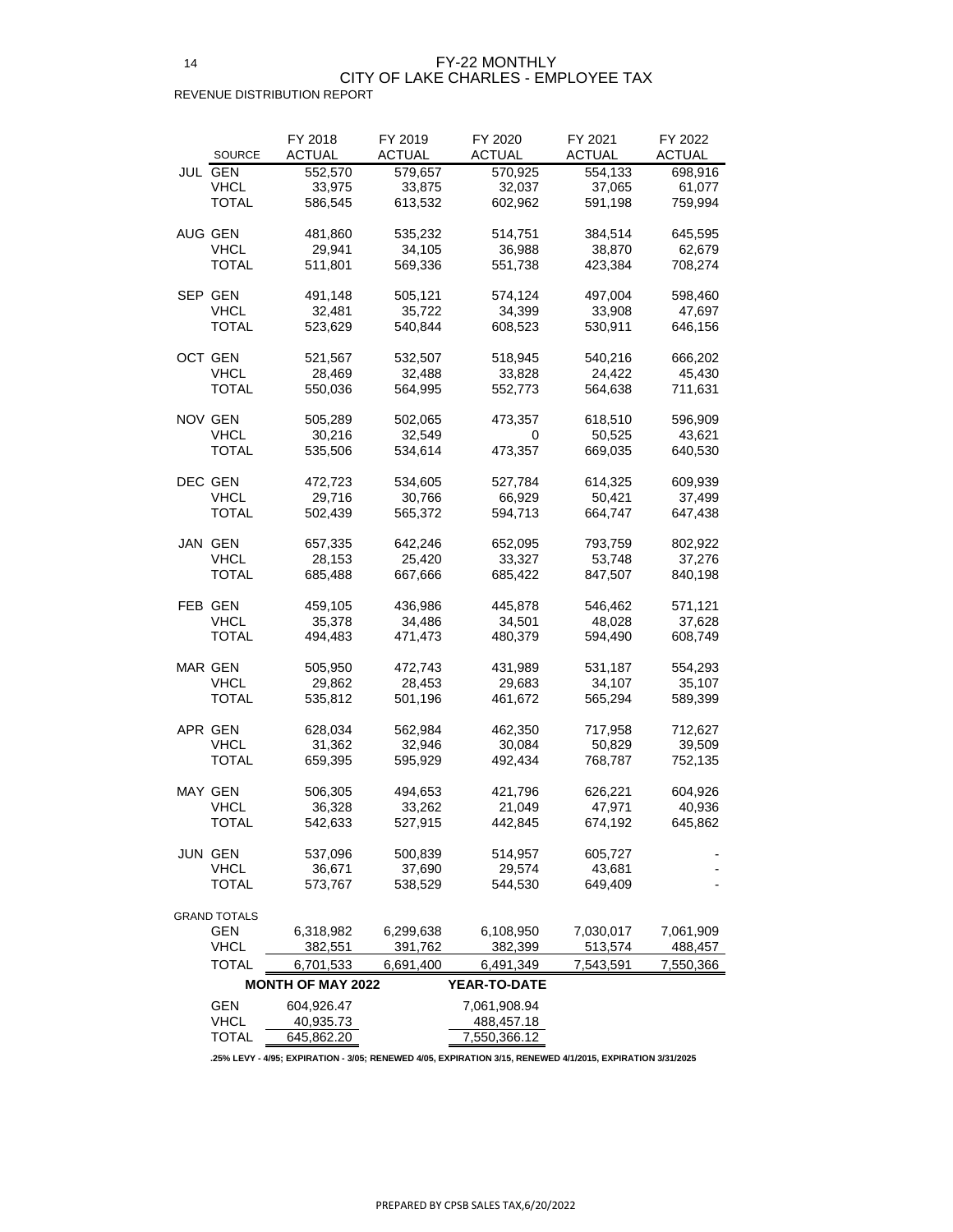FY-22 MONTHLY

## REVENUE DISTRIBUTION REPORT CALCASIEU PARISH SCHOOL BOARD EMPLOYEE SALARIES

|     | <b>SOURCE</b>                     | FY 2018<br><b>ACTUAL</b> | FY 2019<br>ACTUAL       | FY 2020<br><b>ACTUAL</b> | FY 2021<br><b>ACTUAL</b> | FY 2022<br>ACTUAL       |
|-----|-----------------------------------|--------------------------|-------------------------|--------------------------|--------------------------|-------------------------|
|     | JUL GEN<br><b>VHCL</b>            | 3,097,274<br>228,216     | 2,750,669<br>215,323    | 2,616,515<br>240,356     | 2,314,401<br>256,588     | 2,958,639<br>361,019    |
|     | TOTAL                             | 3,325,490                | 2,965,991               | 2,856,871                | 2,570,989                | 3,319,658               |
|     | AUG GEN                           | 3,117,471                | 2,783,214               | 2,283,681                | 1,600,592                | 2,778,718               |
|     | VHCL<br>TOTAL                     | 191,034<br>3,308,505     | 216,095<br>2,999,308    | 251,503<br>2,535,184     | 228,216<br>1,828,808     | 334,366<br>3,113,084    |
|     | SEP GEN<br><b>VHCL</b>            | 2,832,316                | 2,494,503               | 2,623,626                | 2,140,775                | 2,543,771               |
|     | TOTAL                             | 200,363<br>3,032,679     | 234,642<br>2,729,146    | 235,796<br>2,859,422     | 202,289<br>2,343,064     | 302,730<br>2,846,501    |
|     | OCT GEN<br>VHCL                   | 5,893,125<br>192,830     | 2,710,710<br>198,615    | 2,374,304<br>225,622     | 2,408,190<br>176,748     | 2,880,077<br>269,655    |
|     | TOTAL                             | 6,085,955                | 2,909,326               | 2,599,926                | 2,584,938                | 3,149,732               |
|     | <b>NOV GEN</b><br><b>VHCL</b>     | 3,059,703<br>204,181     | 2,481,684<br>219,019    | 2,206,023<br>0           | 2,763,202<br>358,247     | 2,729,989<br>265,401    |
|     | TOTAL                             | 3,263,883                | 2,700,703               | 2,206,023                | 3,121,449                | 2,995,389               |
|     | DEC GEN                           | 2,250,144                | 2,613,463               | 2,220,250                | 2,567,797                | 2,685,534               |
|     | <b>VHCL</b><br>TOTAL              | 186,893<br>2,437,037     | 216,434<br>2,829,897    | 419,765<br>2,640,015     | 345,126<br>2,912,923     | 238,451<br>2,923,985    |
|     | <b>JAN GEN</b>                    | 3,777,088                | 3,138,511               | 2,585,564                | 3,445,498                | 3,410,102               |
|     | <b>VHCL</b><br>TOTAL              | 214,158<br>3,991,246     | 193,360<br>3,331,870    | 219,123<br>2,804,687     | 353,367<br>3,798,865     | 243,112<br>3,653,214    |
|     | <b>FEB GEN</b>                    | 2,253,006                | 2,493,280               | 2,074,227                | 2,471,407                | 2,595,701               |
|     | <b>VHCL</b><br><b>TOTAL</b>       | 218,653<br>2,471,658     | 229,852                 | 251,143                  | 322,808                  | 233,304                 |
|     |                                   |                          | 2,723,133               | 2,325,370                | 2,794,214                | 2,829,005               |
|     | <b>MAR GEN</b>                    | 2,620,874                | 2,447,705               | 2,014,762                | 2,328,975                | 2,494,025               |
|     | <b>VHCL</b><br>TOTAL              | 201,669<br>2,822,543     | 194,486<br>2,642,192    | 195,890<br>2,210,651     | 234,276<br>2,563,252     | 229,303<br>2,723,328    |
|     |                                   |                          |                         |                          |                          |                         |
|     | APR GEN                           | 3,583,844                | 2,737,666               | 2,174,885                | 3,041,603                | 3,034,403               |
|     | <b>VHCL</b><br><b>TOTAL</b>       | 211,291<br>3,795,135     | 220,634<br>2,958,300    | 195,757<br>2,370,642     | 357,429<br>3,399,032     | 260,510<br>3,294,913    |
|     | MAY GEN                           | 2,575,568                | 3,072,011               | 2,048,967                | 2,552,577                | 2,742,392               |
|     | <b>VHCL</b>                       | 222,417                  | 232,787                 | 155,508                  | 337,629                  | 263,107                 |
|     | <b>TOTAL</b>                      | 2,797,985                | 3,304,799               | 2,204,476                | 2,890,206                | 3,005,499               |
| JUN | <b>GEN</b>                        | 2,589,330                | 2,479,035               | 2,247,421                | 3,004,111                |                         |
|     | <b>VHCL</b><br>TOTAL              | 239,993<br>2,829,323     | 245,748<br>2,724,783    | 207,752<br>2,455,172     | 294,024<br>3,298,135     |                         |
|     |                                   |                          |                         |                          |                          |                         |
|     | <b>GRAND TOTALS</b><br><b>GEN</b> |                          |                         |                          |                          |                         |
|     | <b>VHCL</b>                       | 37,649,743<br>2,511,698  | 32,202,451<br>2,616,996 | 27,470,224<br>2,598,215  | 30,639,128<br>3,466,747  | 30,853,350<br>3,000,958 |
|     | TOTAL                             | 40,161,441               | 34,819,447              | 30,068,439               | 34,105,875               | 33,854,308              |
|     |                                   | <b>MONTH OF MAY 2022</b> |                         | <b>YEAR-TO-DATE</b>      |                          |                         |
|     | <b>GEN</b>                        | 2,742,392.22             |                         | 30,853,350.09            |                          |                         |
|     | <b>VHCL</b>                       | 263,106.87               |                         | 3,000,958.18             |                          |                         |
|     | TOTAL                             | 3,005,499.09             |                         | 33,854,308.27            |                          |                         |

**LEVY (1/2%) ORD.#4 - 10/95 EXPIRES 9/05; RENEWAL EXPIRES 9/15; RENEWAL EXPIRES 9/25**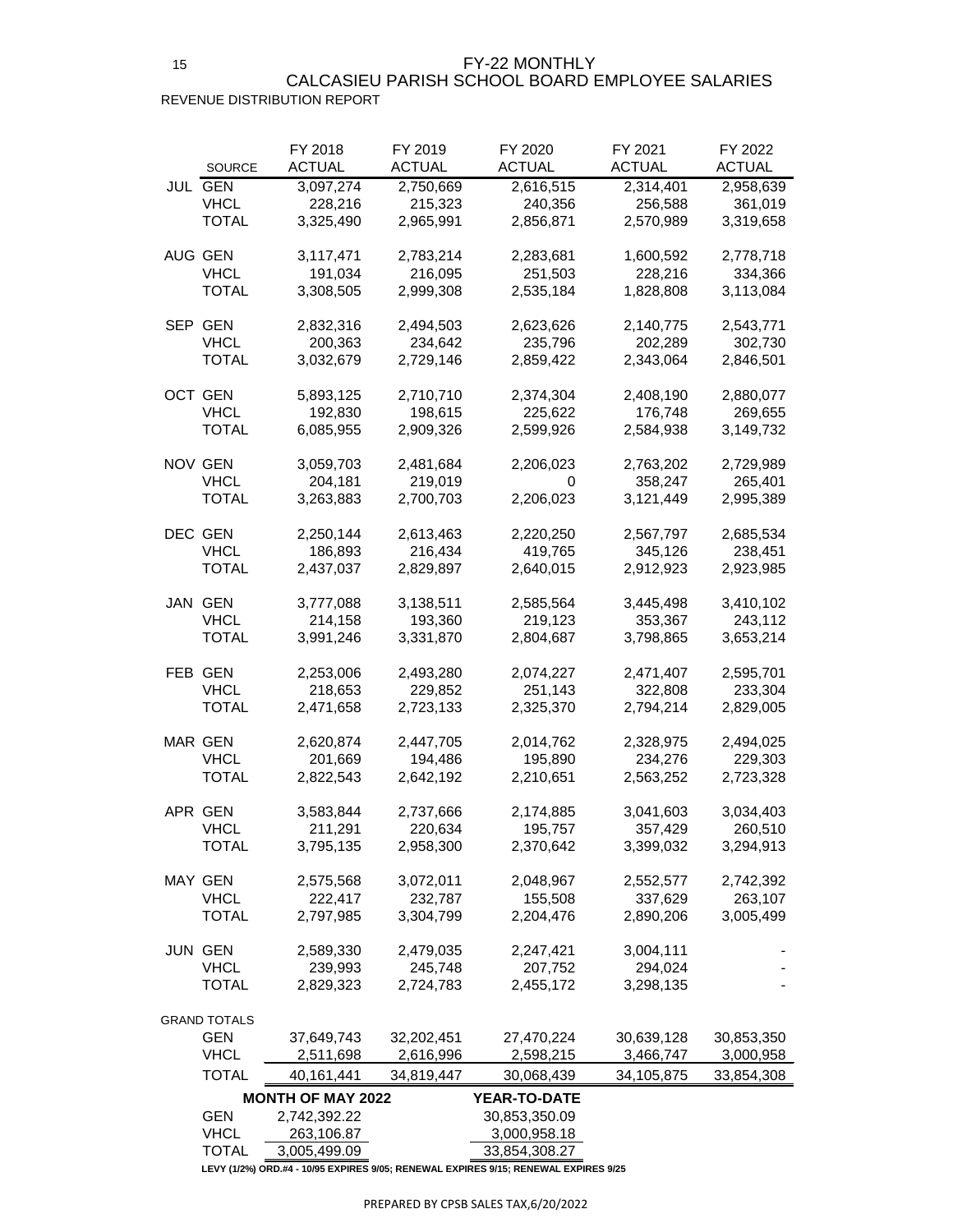22

|            | <b>SOURCE</b>                     | FY 2018<br><b>ACTUAL</b> | FY 2019<br><b>ACTUAL</b> | FY 2020<br><b>ACTUAL</b> | FY 2021<br><b>ACTUAL</b> | FY 2022<br><b>ACTUAL</b> |
|------------|-----------------------------------|--------------------------|--------------------------|--------------------------|--------------------------|--------------------------|
| <b>JUL</b> | <b>GEN</b>                        |                          |                          |                          |                          |                          |
|            | <b>VHCL</b>                       | 552,464                  | 567,833                  | 560,769                  | 555,123                  | 698,908<br>61,077        |
|            | <b>TOTAL</b>                      | 33,975                   | 33,875                   | 32,037                   | 37,065                   |                          |
|            |                                   | 586,439                  | 601,707                  | 592,806                  | 592,188                  | 759,986                  |
| <b>AUG</b> | <b>GEN</b>                        | 481,081                  | 528,100                  | 504,769                  | 384,473                  | 645,086                  |
|            | <b>VHCL</b>                       | 29,941                   | 34,105                   | 36,988                   | 38,870                   | 62,679                   |
|            | <b>TOTAL</b>                      | 511,022                  | 562,204                  | 541,756                  | 423,343                  | 707,765                  |
| SEP        | <b>GEN</b>                        | 490,159                  | 499,948                  | 565,854                  | 497,004                  | 598,424                  |
|            | <b>VHCL</b>                       | 32,481                   | 35,722                   | 34,399                   | 33,908                   | 47,697                   |
|            | <b>TOTAL</b>                      | 522,640                  | 535,670                  | 600,253                  | 530,911                  | 646,121                  |
| <b>OCT</b> | <b>GEN</b>                        | 520,992                  | 527,600                  | 513,692                  | 538,845                  | 666,202                  |
|            | <b>VHCL</b>                       | 28,469                   | 32,488                   | 33,828                   | 24,422                   | 45,430                   |
|            | <b>TOTAL</b>                      |                          |                          |                          |                          |                          |
|            |                                   | 549,461                  | 560,088                  | 547,521                  | 563,267                  | 711,631                  |
| <b>NOV</b> | <b>GEN</b>                        | 500,782                  | 495,624                  | 468,584                  | 616,893                  | 596,638                  |
|            | <b>VHCL</b>                       | 30,216                   | 32,549                   | 0                        | 50,525                   | 43,621                   |
|            | <b>TOTAL</b>                      | 530,998                  | 528,174                  | 468,584                  | 667,418                  | 640,259                  |
| <b>DEC</b> | <b>GEN</b>                        | 472,217                  | 523,865                  | 522,388                  | 614,129                  | 609,831                  |
|            | <b>VHCL</b>                       | 29,716                   | 30,766                   | 66,929                   | 50,421                   | 37,499                   |
|            | <b>TOTAL</b>                      | 501,933                  | 554,632                  | 589,316                  | 664,550                  | 647,330                  |
| <b>JAN</b> | <b>GEN</b>                        | 653,996                  | 632,322                  | 646,784                  | 793,677                  | 802,924                  |
|            | <b>VHCL</b>                       | 28,153                   | 25,420                   | 33,327                   | 53,748                   | 37,276                   |
|            | TOTAL                             | 682,149                  | 657,742                  | 680,111                  | 847,424                  | 840,200                  |
| <b>FEB</b> | <b>GEN</b>                        | 458,193                  | 453,383                  | 440,402                  | 546,210                  | 570,958                  |
|            | <b>VHCL</b>                       | 35,378                   | 34,486                   | 34,501                   | 48,028                   | 37,628                   |
|            | <b>TOTAL</b>                      | 493,571                  | 487,869                  | 474,903                  | 594,238                  | 608,586                  |
|            |                                   |                          |                          |                          |                          |                          |
| <b>MAR</b> | <b>GEN</b>                        | 458,200                  | 469,004                  | 431,742                  | 531,140                  | 554,165                  |
|            | <b>VHCL</b>                       | 29,862                   | 28,453                   | 29,683                   | 34,107                   | 35,107                   |
|            | <b>TOTAL</b>                      | 488,062                  | 497,457                  | 461,425                  | 565,247                  | 589,272                  |
| <b>APR</b> | <b>GEN</b>                        | 564,052                  | 557,370                  | 462,043                  | 717,901                  | 712,626                  |
|            | <b>VHCL</b>                       | 31,362                   | 32,946                   | 30,084                   | 50,829                   | 39,509                   |
|            | <b>TOTAL</b>                      | 595,414                  | 590,316                  | 492,127                  | 768,730                  | 752,135                  |
| <b>MAY</b> | <b>GEN</b>                        | 504,005                  | 484,326                  | 417,101                  | 626,152                  | 604,955                  |
|            | <b>VHCL</b>                       | 36,328                   | 33,262                   | 21,049                   | 47,971                   | 40,936                   |
|            | <b>TOTAL</b>                      | 540,332                  | 517,588                  | 438,150                  | 674,123                  | 645,891                  |
| <b>JUN</b> | <b>GEN</b>                        | 530,155                  | 494,083                  | 504,095                  | 604,599                  |                          |
|            | <b>VHCL</b>                       | 36,671                   | 37,690                   | 29,574                   | 43,681                   |                          |
|            | <b>TOTAL</b>                      | 566,826                  | 531,773                  | 533,668                  | 648,280                  |                          |
|            |                                   |                          |                          |                          |                          |                          |
|            | <b>GRAND TOTALS</b><br><b>GEN</b> | 6,186,297                | 6,233,458                | 6,038,222                | 7,026,147                | 7,060,718                |
|            |                                   |                          |                          |                          |                          |                          |

| <b>VHCL</b>  | 382,551                  | 391,762   | 382,399             | 513,574   | 488,457   |
|--------------|--------------------------|-----------|---------------------|-----------|-----------|
| <b>TOTAL</b> | 6,568,848                | 6,625,220 | 6,420,621           | 7,539,721 | 7,549,175 |
|              | <b>MONTH OF MAY 2022</b> |           | <b>YEAR-TO-DATE</b> |           |           |
| <b>GEN</b>   | 604,954.94               |           | 7,060,717.55        |           |           |
| <b>VHCL</b>  | 40,935.73                |           | 488,457.18          |           |           |
| <b>TOTAL</b> | 645,890.67               |           | 7,549,174.73        |           |           |
|              |                          |           |                     |           |           |

**.25% LEVY - 1/16; EXPIRATION - 12/30**

FY-22 MONTHLY

# CITY OF LAKE CHARLES - EMPLOYEE TAX 2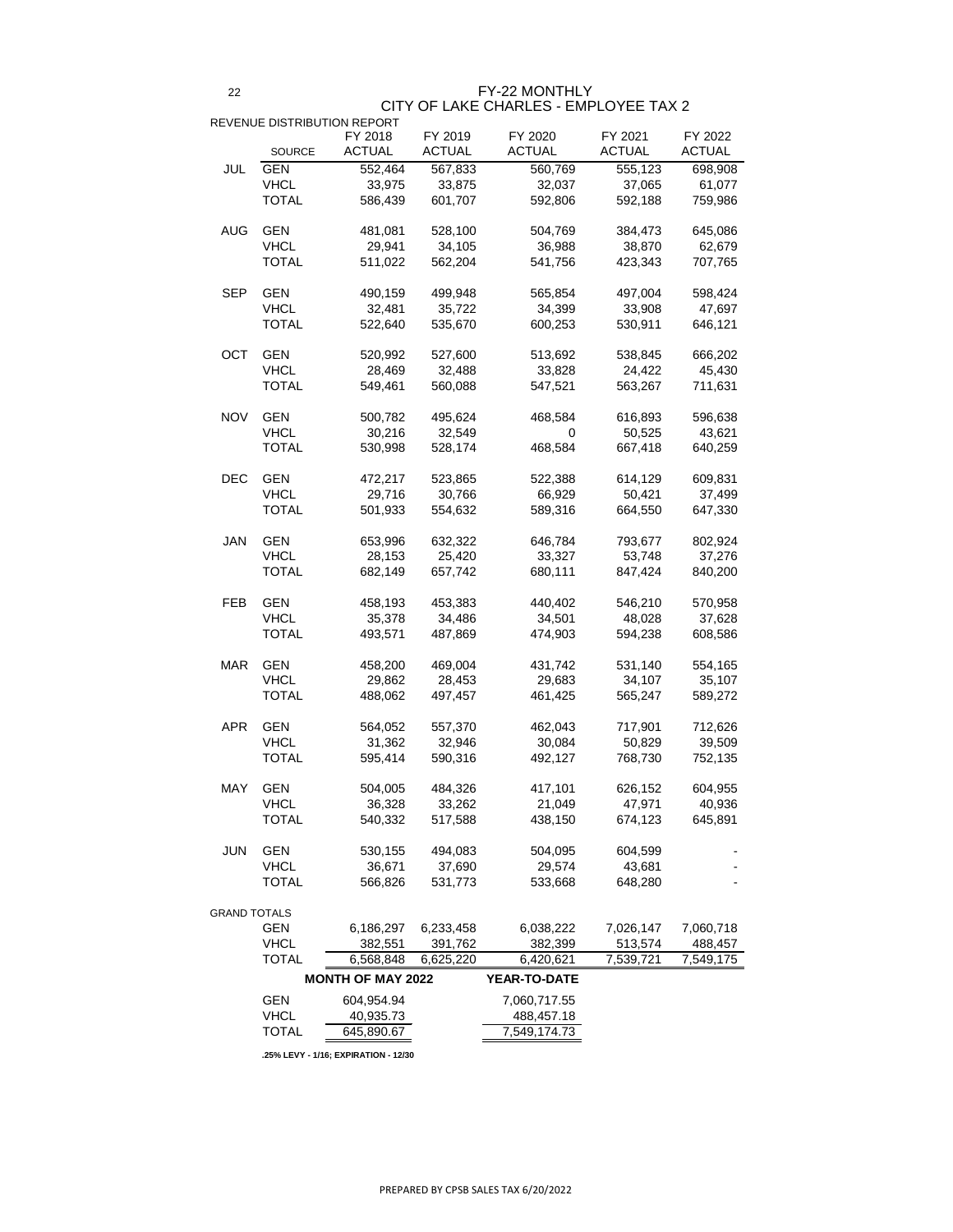|                     |                           | FY 2018                    | FY 2019          | FY 2020                    |                              | FY 2022      |
|---------------------|---------------------------|----------------------------|------------------|----------------------------|------------------------------|--------------|
|                     | <b>SOURCE</b>             | <b>ACTUAL</b>              | <b>ACTUAL</b>    |                            | ACTUAL FY 2021 ACTUAL ACTUAL |              |
| JUL                 | <b>GEN</b>                | $\mathbf 0$                | $\mathbf 0$      | $\mathbf 0$                | $\pmb{0}$                    | 834          |
|                     | <b>VHCL</b>               | $\mathbf 0$                | $\mathbf 0$      | $\mathbf 0$                | $\mathbf 0$                  |              |
|                     | <b>TOTAL</b>              | $\mathbf 0$                | $\mathbf 0$      | $\mathbf 0$                | $\overline{0}$               | 834          |
|                     |                           |                            |                  |                            |                              |              |
| <b>AUG</b>          | <b>GEN</b>                | $\mathbf 0$                | $\mathbf 0$      | $\mathbf 0$                | 0                            | 234          |
|                     | <b>VHCL</b>               | $\mathbf 0$                | $\mathbf 0$      | $\mathbf 0$                | $\mathbf 0$                  |              |
|                     | <b>TOTAL</b>              | $\mathbf 0$                | $\mathbf 0$      | $\overline{0}$             | $\mathbf 0$                  | 234          |
|                     |                           |                            |                  |                            |                              |              |
| <b>SEP</b>          | <b>GEN</b>                | $\mathbf 0$                | 0                | $\mathbf 0$                | $\mathbf 0$                  | 58           |
|                     | <b>VHCL</b>               | $\mathbf 0$                | $\mathbf 0$      | 0                          | $\mathbf 0$                  |              |
|                     | <b>TOTAL</b>              | $\mathbf 0$                | $\mathbf 0$      | $\mathbf 0$                | $\mathbf 0$                  | 58           |
|                     |                           |                            |                  |                            |                              |              |
| OCT                 | <b>GEN</b>                | $\mathbf 0$                | 0                | $\mathbf 0$                | $\overline{0}$               | 173          |
|                     | <b>VHCL</b>               | $\mathbf 0$                | $\boldsymbol{0}$ | 0                          | $\overline{0}$               |              |
|                     | <b>TOTAL</b>              | $\overline{0}$             | $\mathbf 0$      | 0                          | $\overline{0}$               | 173          |
|                     |                           |                            |                  |                            |                              |              |
| <b>NOV</b>          | <b>GEN</b>                | $\mathbf 0$                | 0                | $\mathbf 0$                | 59                           | 1            |
|                     | <b>VHCL</b>               | $\mathbf 0$                | $\mathbf 0$      | $\mathbf 0$                | $\mathbf 0$                  |              |
|                     | <b>TOTAL</b>              | $\overline{0}$             | $\overline{0}$   | 0                          | 59                           | $\mathbf{1}$ |
| <b>DEC</b>          | <b>GEN</b>                | $\mathbf 0$                | 0                | $\mathbf 0$                | $\mathbf 0$                  | 1            |
|                     | <b>VHCL</b>               | $\mathbf 0$                | $\mathbf 0$      | $\mathbf 0$                | $\mathbf 0$                  |              |
|                     | <b>TOTAL</b>              | $\mathbf 0$                | $\overline{0}$   | 0                          | $\overline{0}$               | $\mathbf{1}$ |
|                     |                           |                            |                  |                            |                              |              |
| <b>JAN</b>          | <b>GEN</b>                | 0                          | 0                | 0                          | $\mathbf 0$                  | 0            |
|                     | <b>VHCL</b>               | $\mathbf 0$                | 0                | 0                          | $\mathbf 0$                  | 0            |
|                     | <b>TOTAL</b>              | $\mathbf 0$                | 0                | 0                          | 0                            | 0            |
|                     |                           |                            |                  |                            |                              |              |
| <b>FEB</b>          | <b>GEN</b>                | $\mathbf 0$                | 0                | 0                          | $\mathbf 1$                  | 1            |
|                     | <b>VHCL</b>               | $\mathbf 0$                | $\mathbf 0$      | 0                          | 0                            |              |
|                     | <b>TOTAL</b>              | $\mathbf 0$                | $\mathbf 0$      | $\mathbf 0$                | 1                            | 1            |
|                     |                           |                            |                  |                            |                              |              |
| <b>MAR</b>          | <b>GEN</b>                | $\mathbf 0$                | 0                | $\mathbf 0$                | $\overline{4}$               | 1            |
|                     | <b>VHCL</b>               | $\mathbf 0$                | $\overline{0}$   | $\mathbf 0$                | $\mathbf 0$                  |              |
|                     | <b>TOTAL</b>              | $\mathbf 0$                | 0                | $\mathbf 0$                | $\overline{4}$               | 1            |
|                     |                           |                            |                  |                            |                              |              |
| <b>APR</b>          | <b>GEN</b>                | $\mathbf 0$                | $\mathbf 0$      | $\mathbf 0$                | 1                            | 385          |
|                     | <b>VHCL</b>               | $\mathbf 0$                | $\mathbf 0$      | $\mathbf 0$                | $\mathbf 0$                  |              |
|                     | <b>TOTAL</b>              | $\mathbf 0$                | $\mathbf 0$      | $\mathbf 0$                | 1                            | 385          |
|                     |                           |                            |                  |                            |                              |              |
| <b>MAY</b>          | <b>GEN</b><br><b>VHCL</b> | $\mathbf 0$<br>$\mathbf 0$ | 0<br>$\mathbf 0$ | $\mathbf 0$<br>$\mathbf 0$ | 34<br>$\mathbf 0$            | 120          |
|                     | <b>TOTAL</b>              | $\mathbf 0$                | 0                | $\mathbf 0$                | 34                           | 120          |
|                     |                           |                            |                  |                            |                              |              |
| <b>JUN</b>          | <b>GEN</b>                | $\mathbf 0$                | 0                | $\mathbf 0$                | 5                            |              |
|                     | <b>VHCL</b>               | $\mathbf 0$                | $\pmb{0}$        | $\pmb{0}$                  | $\mathbf 0$                  |              |
|                     | <b>TOTAL</b>              | $\overline{0}$             | 0                | $\mathbf 0$                | 5                            |              |
|                     |                           |                            |                  |                            |                              |              |
| <b>GRAND TOTALS</b> |                           |                            |                  |                            |                              |              |
|                     | <b>GEN</b>                | $\mathbf 0$                | $\mathbf 0$      | $\mathbf 0$                | 103                          | 1,807        |
|                     | <b>VHCL</b>               | $\overline{0}$             | 0                | 0                          | $\mathbf 0$                  |              |
|                     | <b>TOTAL</b>              | $\overline{0}$             | $\mathbf 0$      | $\overline{0}$             | 103                          | 1,807        |
|                     |                           |                            |                  |                            |                              |              |
|                     |                           | <b>MONTH OF MAY 2022</b>   |                  |                            | YEAR-TO-DATE                 |              |
|                     | <b>GEN</b>                | 119.83                     |                  |                            | 1,806.79                     |              |
|                     | <b>VHCL</b>               | 0.00                       |                  |                            | 0.00                         |              |
|                     | <b>TOTAL</b>              | 119.83                     |                  |                            | 1,806.79                     |              |

**2% LEVY; BEGAN 7/16; EXPIRATION 6/30/2046**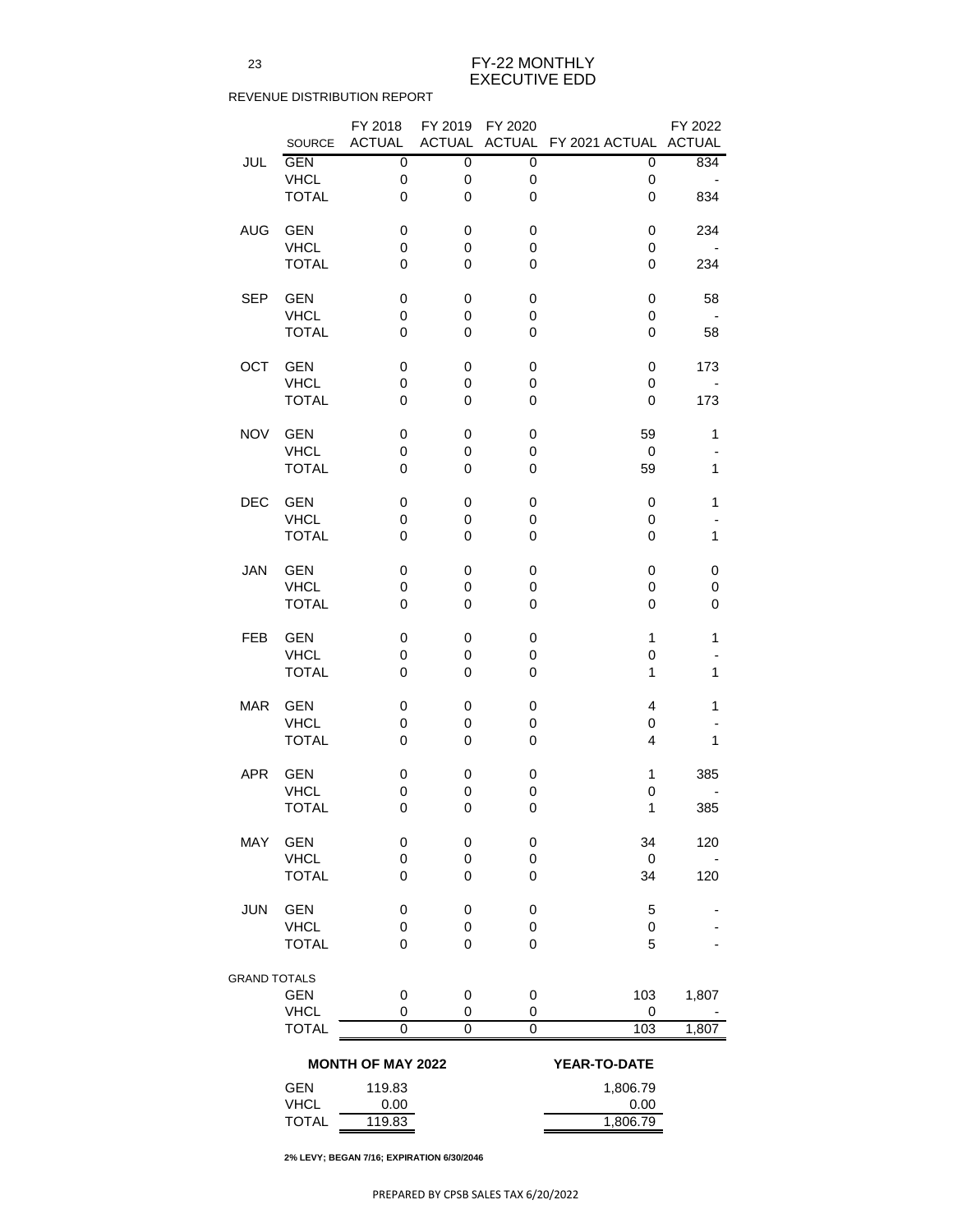24

## REVENUE DISTRIBUTION REPORT

|            |               | FY 2018        | FY 2019                  | FY 2020        | FY 2021        | FY 2022          |
|------------|---------------|----------------|--------------------------|----------------|----------------|------------------|
|            | <b>SOURCE</b> | <b>ACTUAL</b>  | <b>ACTUAL</b>            | <b>ACTUAL</b>  | <b>ACTUAL</b>  | <b>ACTUAL</b>    |
| JUL        | <b>GEN</b>    | 0              | 0                        | 8,505          | 10,674         | 13,226           |
|            | <b>VHCL</b>   | $\mathbf 0$    | 0                        | $\Omega$       | $\mathbf 0$    | 0                |
|            | <b>TOTAL</b>  | 0              | 0                        | 8,505          | 10,674         | 13,226           |
|            |               |                |                          |                |                |                  |
| <b>AUG</b> | <b>GEN</b>    | 0              | 0                        | 6,467          | 0              | 9,333            |
|            | <b>VHCL</b>   | 0              | $\mathbf 0$              | $\overline{0}$ | 0              | 0                |
|            | <b>TOTAL</b>  | 0              | 0                        | 6,467          | 0              | 9,333            |
|            |               |                |                          |                |                |                  |
| <b>SEP</b> | <b>GEN</b>    | 0              | 0                        | 5,868          | 16,453         | 10,272           |
|            | <b>VHCL</b>   | 0              | $\mathbf 0$              | $\Omega$       | $\Omega$       | 0                |
|            |               | 0              |                          |                |                |                  |
|            | <b>TOTAL</b>  |                | 0                        | 5,868          | 16,453         | 10,272           |
|            |               |                |                          |                |                |                  |
| OCT        | <b>GEN</b>    | 0              | 0                        | 7,565          | 16,486         | 12,665           |
|            | <b>VHCL</b>   | 0              | 0                        | $\Omega$       | $\Omega$       | $\mathbf 0$      |
|            | <b>TOTAL</b>  | 0              | 0                        | 7,565          | 16,486         | 12,665           |
|            |               |                |                          |                |                |                  |
| <b>NOV</b> | <b>GEN</b>    | 0              | 0                        | 6,140          | 11,050         | 9,055            |
|            | <b>VHCL</b>   | 0              | 0                        | $\mathbf 0$    | $\Omega$       | $\mathbf 0$      |
|            | <b>TOTAL</b>  | 0              | 0                        | 6,140          | 11,050         | 9,055            |
|            |               |                |                          |                |                |                  |
| <b>DEC</b> | <b>GEN</b>    | 0              | 0                        | 6,500          | 11,057         | 9,416            |
|            | <b>VHCL</b>   | 0              | 0                        | $\Omega$       | 0              | $\mathbf 0$      |
|            | <b>TOTAL</b>  | 0              | 0                        | 6,500          | 11,057         | 9,416            |
|            |               |                |                          |                |                |                  |
| <b>JAN</b> | <b>GEN</b>    | 0              | 0                        | 9,036          | 14,402         | 12,414           |
|            | <b>VHCL</b>   | 0              | 0                        | $\overline{0}$ | 0              | 0                |
|            | <b>TOTAL</b>  | 0              | 0                        | 9,036          | 14,402         | 12,414           |
|            |               |                |                          |                |                |                  |
| FEB        | <b>GEN</b>    | 0              | 0                        | 5,503          | 9,791          | 8,550            |
|            | <b>VHCL</b>   | 0              | 0                        | $\overline{0}$ | $\overline{0}$ | 0                |
|            | <b>TOTAL</b>  | $\overline{0}$ | 0                        | 5,503          | 9,791          | 8,550            |
|            |               |                |                          |                |                |                  |
| <b>MAR</b> | <b>GEN</b>    | 0              | 4,181                    | 5,484          | 9,284          | 8,476            |
|            | <b>VHCL</b>   | 0              | $\overline{\phantom{0}}$ | $\overline{0}$ | $\overline{0}$ | $\overline{0}$   |
|            | <b>TOTAL</b>  | 0              | 4,181                    | 5,484          | 9,284          | 8,476            |
|            |               |                |                          |                |                |                  |
| <b>APR</b> | <b>GEN</b>    | 0              | 9,007                    | 10,561         | 13,667         | 13,300           |
|            | <b>VHCL</b>   | 0              | $\mathbf 0$              | $\overline{0}$ | $\mathbf 0$    | 0                |
|            | <b>TOTAL</b>  | $\mathbf 0$    | 9,007                    | 10,561         | 13,667         | 13,300           |
|            |               |                |                          |                |                |                  |
| <b>MAY</b> | <b>GEN</b>    | 0              | 186,128                  | 10,026         | 10,452         | 11,584           |
|            | <b>VHCL</b>   | 0              | $\mathbf 0$              | $\overline{0}$ | $\mathbf 0$    | 0                |
|            | <b>TOTAL</b>  | 0              | 186,128                  | 10,026         | 10,452         | 11,584           |
|            |               |                |                          |                |                |                  |
| <b>JUN</b> | <b>GEN</b>    | 0              | 7,050                    | 36,430         | 10,372         | 0                |
|            | <b>VHCL</b>   | 0              | $\mathbf 0$              | $\overline{0}$ | $\mathbf 0$    | $\boldsymbol{0}$ |
|            | <b>TOTAL</b>  | 0              | 7,050                    | 36,430         | 10,372         | 0                |
|            |               |                |                          |                |                |                  |

| , IUIALS                 |           |         |                     |            |         |  |  |
|--------------------------|-----------|---------|---------------------|------------|---------|--|--|
| <b>GEN</b>               |           | 206,366 | 118,085             | 133,687    | 118,290 |  |  |
| <b>VHCL</b>              |           |         |                     |            |         |  |  |
| <b>TOTAL</b>             |           | 206,366 | 118,085             | 133,687    | 118,290 |  |  |
|                          |           |         |                     |            |         |  |  |
| <b>MONTH OF MAY 2022</b> |           |         | <b>YEAR-TO-DATE</b> |            |         |  |  |
| <b>GEN</b>               | 11,583.55 |         |                     | 118,290.15 |         |  |  |
|                          |           |         |                     |            |         |  |  |
| <b>VHCL</b>              | 0.00      |         |                     | 0.00       |         |  |  |
| <b>TOTAL</b>             | 11,583.55 |         |                     | 118,290.15 |         |  |  |

**2% LEVY; BEGAN 4/16; EXPIRATION 3/31/2046**

FY-22 MONTHLY OPELRAM EDD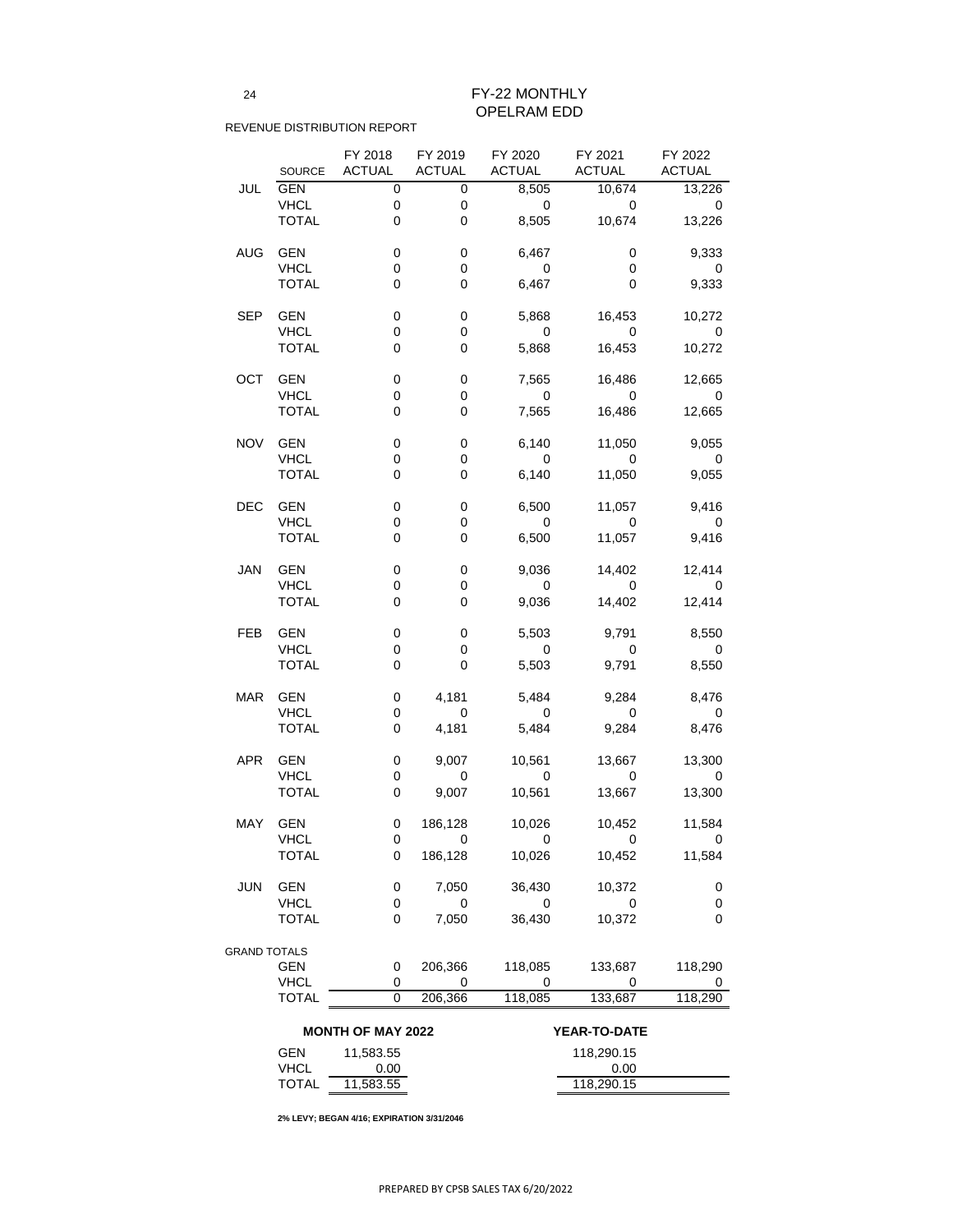|                     | REVENUE DISTRIBUTION REPORT |                          |                  |               |               |               |
|---------------------|-----------------------------|--------------------------|------------------|---------------|---------------|---------------|
|                     |                             | FY 2018                  | FY 2019          | FY 2020       | FY 2021       | FY 2022       |
|                     | <b>SOURCE</b>               | <b>ACTUAL</b>            | <b>ACTUAL</b>    | <b>ACTUAL</b> | <b>ACTUAL</b> | <b>ACTUAL</b> |
| <b>JUL</b>          | <b>GEN</b>                  | $\mathbf 0$              | 44               | 2,890         | 3,174         | 12,463        |
|                     | <b>VHCL</b>                 | $\boldsymbol{0}$         | 313              | 78            | 172           | 217           |
|                     | <b>TOTAL</b>                | $\mathbf 0$              | 358              | 2,968         | 3,346         | 12,680        |
| <b>AUG</b>          | <b>GEN</b>                  | $\boldsymbol{0}$         | 405              | 3,552         | 3,260         | 8,114         |
|                     | <b>VHCL</b>                 | $\boldsymbol{0}$         | $\mathbf 0$      | 1,626         | 490           | 983           |
|                     | <b>TOTAL</b>                | $\mathbf 0$              | 405              | 5,177         | 3,750         | 9,097         |
| <b>SEP</b>          | <b>GEN</b>                  | $\boldsymbol{0}$         | 187              | 5,227         | 3,391         | 7,774         |
|                     | <b>VHCL</b>                 | $\boldsymbol{0}$         | $\mathbf 0$      | 1,071         | 226           | 1,480         |
|                     | <b>TOTAL</b>                | $\mathbf 0$              | 187              | 6,298         | 3,618         | 9,253         |
| <b>OCT</b>          | <b>GEN</b>                  | $\pmb{0}$                | 49               | 4,041         | 6,769         | 7,501         |
|                     | <b>VHCL</b>                 | $\boldsymbol{0}$         | $\mathbf 0$      | 680           | 0             | 725           |
|                     | <b>TOTAL</b>                | $\mathbf 0$              | 49               | 4,721         | 6,769         | 8,227         |
| <b>NOV</b>          | <b>GEN</b>                  | $\pmb{0}$                | 630              | 3,366         | 5,302         | 6,488         |
|                     | <b>VHCL</b>                 | $\boldsymbol{0}$         | $\overline{0}$   | $\mathbf 0$   | 491           | 1,199         |
|                     | <b>TOTAL</b>                | $\overline{0}$           | 630              | 3,366         | 5,793         | 7,687         |
| <b>DEC</b>          | <b>GEN</b>                  | $\pmb{0}$                | 42               | 5,555         | 9,268         | 6,058         |
|                     | <b>VHCL</b>                 | $\boldsymbol{0}$         | 523              | 403           | 809           | 2,573         |
|                     | <b>TOTAL</b>                | $\overline{0}$           | 564              | 5,958         | 10,077        | 8,631         |
| <b>JAN</b>          | <b>GEN</b>                  | $\boldsymbol{0}$         | 817              | 2,973         | 8,099         | 8,659         |
|                     | <b>VHCL</b>                 | $\boldsymbol{0}$         | $\boldsymbol{0}$ | 0             | 627           | 1,457         |
|                     | <b>TOTAL</b>                | 0                        | 817              | 2,973         | 8,726         | 10,115        |
| <b>FEB</b>          | <b>GEN</b>                  | 23                       | 418              | 3,337         | 4,311         | 11,056        |
|                     | <b>VHCL</b>                 | $\overline{0}$           | $\overline{0}$   | 105           | 271           | 170           |
|                     | <b>TOTAL</b>                | 23                       | 418              | 3,442         | 4,582         | 11,226        |
| <b>MAR</b>          | <b>GEN</b>                  | 15                       | 636              | 3,656         | 4,189         | 8,171         |
|                     | <b>VHCL</b>                 | $\mathbf 0$              | $\mathbf 0$      | $\mathbf 0$   | $\mathbf 0$   | 410           |
|                     | <b>TOTAL</b>                | 15                       | 636              | 3,656         | 4,189         | 8,581         |
| <b>APR</b>          | <b>GEN</b>                  | 4                        | 507              | 2,721         | 5,133         | 8,716         |
|                     | <b>VHCL</b>                 | $\mathbf 0$              | 208              | $\mathbf 0$   | 590           | 1,597         |
|                     | <b>TOTAL</b>                | $\overline{\mathcal{A}}$ | 715              | 2,721         | 5,724         | 10,313        |
| <b>MAY</b>          | <b>GEN</b>                  | 102                      | 1,867            | 5,107         | 8,440         | 6,297         |
|                     | <b>VHCL</b>                 | $\mathbf 0$              | $\overline{0}$   | $\mathbf 0$   | 741           | 809           |
|                     | <b>TOTAL</b>                | 102                      | 1,867            | 5,107         | 9,181         | 7,105         |
| <b>JUN</b>          | <b>GEN</b>                  | 69                       | 2,877            | 2,629         | 8,910         |               |
|                     | <b>VHCL</b>                 | $\mathbf 0$              | 223              | 235           | 486           |               |
|                     | <b>TOTAL</b>                | 69                       | 3,100            | 2,864         | 9,396         |               |
| <b>GRAND TOTALS</b> |                             |                          |                  |               |               |               |
|                     | <b>GEN</b>                  | 214                      | 8,479            | 45,054        | 70,247        | 91,296        |

| VHCL         |                          | 1.267 | 4,198               | 4,904  | 11,620  |
|--------------|--------------------------|-------|---------------------|--------|---------|
| <b>TOTAL</b> | 214                      | 9.746 | 49,253              | 75,152 | 102,916 |
|              | <b>MONTH OF MAY 2022</b> |       | <b>YEAR-TO-DATE</b> |        |         |
| <b>GEN</b>   | 6,296.74                 |       | 91,295.94           |        |         |
| <b>VHCL</b>  | 808.67                   |       | 11,619.68           |        |         |
| <b>TOTAL</b> | 7,105.41                 |       | 102,915.62          |        |         |
|              |                          |       |                     |        |         |

**1% LEVY; BEGAN 1/18; NO EXPIRATION**

FY-22 MONTHLY MORGANFIELD EDD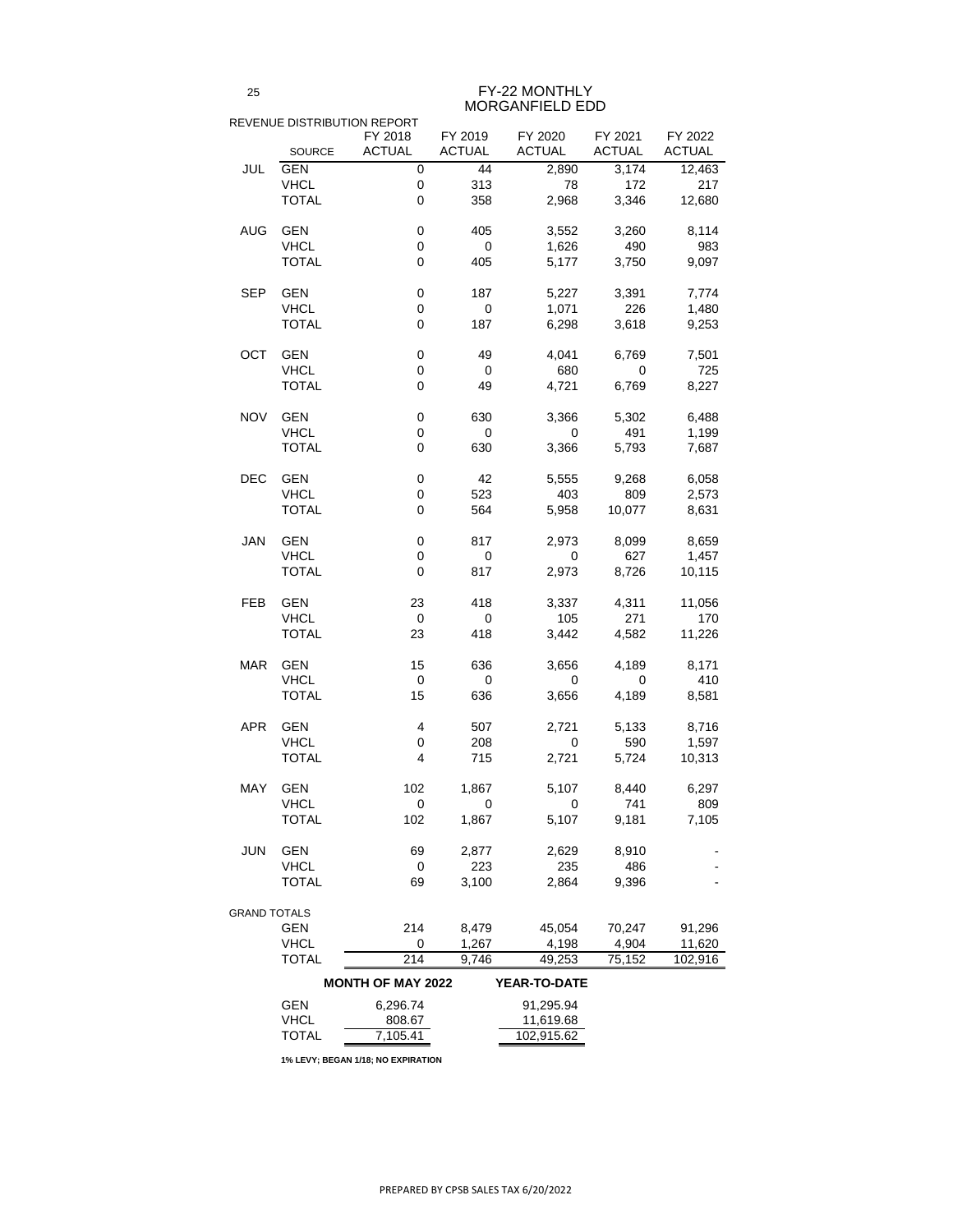|                          |                           | REVENUE DISTRIBUTION REPORT |                          |                                                                      |                          |                            |
|--------------------------|---------------------------|-----------------------------|--------------------------|----------------------------------------------------------------------|--------------------------|----------------------------|
|                          |                           | FY 2018                     |                          | FY 2019 FY 2020 FY 2021<br>SOURCE ACTUAL ACTUAL ACTUAL ACTUAL ACTUAL |                          | FY 2022                    |
| JUL                      | GEN                       | $\overline{0}$              | $\mathbf 0$              |                                                                      | $1,242$ $1,348$ $2,416$  |                            |
|                          | <b>VHCL</b>               | $\mathbf 0$                 | $\mathbf 0$              | $\overline{\phantom{0}}$                                             | $\overline{\phantom{0}}$ |                            |
|                          | <b>TOTAL</b>              | $\mathbf 0$                 | $\mathbf 0$              | 1,242                                                                |                          | 1,348 2,416                |
| <b>AUG</b>               | <b>GEN</b>                | $\mathbf 0$                 | $\mathbf 0$              | 1,607                                                                | 1,449                    | 1,462                      |
|                          | <b>VHCL</b>               | $\boldsymbol{0}$            | $\mathbf 0$              | $\overline{\mathbf{0}}$                                              | $\overline{\phantom{0}}$ | $\overline{\phantom{0}}$   |
|                          | <b>TOTAL</b>              | $\mathbf 0$                 | $\mathbf 0$              | 1,607                                                                | 1,449                    | 1,462                      |
| <b>SEP</b>               | <b>GEN</b>                | $\boldsymbol{0}$            | $\mathbf 0$              | 1,762                                                                | 1,559                    | 1,894                      |
|                          | <b>VHCL</b>               | $\boldsymbol{0}$            | $\mathbf 0$              | $\overline{\mathbf{0}}$                                              | $\overline{\phantom{0}}$ | $\overline{\phantom{0}}$ 0 |
|                          | <b>TOTAL</b>              | $\mathbf 0$                 | $\mathbf 0$              | 1,762                                                                | 1,559                    | 1,894                      |
| OCT                      | <b>GEN</b>                | $\boldsymbol{0}$            | $\mathbf 0$              | 2,087                                                                | 2,781                    | 2,609                      |
|                          | <b>VHCL</b>               | $\pmb{0}$                   | $\mathbf 0$              | $\overline{\phantom{0}}$                                             | $\overline{\phantom{0}}$ | $\overline{\phantom{0}}$ 0 |
|                          | <b>TOTAL</b>              | $\overline{0}$              | $\overline{0}$           | 2,087                                                                | 2,781                    | 2,609                      |
| <b>NOV</b>               | <b>GEN</b>                | $\mathbf 0$                 | 3,050                    |                                                                      | 3,512 4,027              | 2,920                      |
|                          | <b>VHCL</b>               | $\pmb{0}$                   | $\overline{\phantom{0}}$ | $\overline{\mathbf{0}}$                                              | $\overline{\phantom{0}}$ | $\overline{\phantom{0}}$   |
|                          | <b>TOTAL</b>              | $\overline{0}$              | 3,050                    | 3,512                                                                | 4,027                    | 2,920                      |
| <b>DEC</b>               | <b>GEN</b>                | $\mathbf 0$                 | 675                      |                                                                      | 2,918 1,277              | 5,267                      |
|                          | <b>VHCL</b>               | $\pmb{0}$                   | $\overline{\phantom{0}}$ | $\overline{\phantom{0}}$                                             | $\overline{\mathbf{0}}$  | $\overline{\phantom{0}}$   |
|                          | <b>TOTAL</b>              | $\mathbf 0$                 | 675                      | 2,918                                                                | 1,277                    | 5,267                      |
| <b>JAN</b>               | <b>GEN</b>                | $\mathbf 0$                 | 582                      |                                                                      | 2,004 2,806 3,955        |                            |
|                          | <b>VHCL</b>               | $\pmb{0}$                   | $\mathbf 0$              | $\overline{\phantom{0}}$                                             | $\overline{\mathbf{0}}$  | $\mathbf 0$                |
|                          | <b>TOTAL</b>              | 0                           | 582                      |                                                                      | 2,004 2,806              | 3,955                      |
| <b>FEB</b>               | <b>GEN</b>                | 0                           | 2,631                    | 1,842                                                                | 1,246                    | 3,069                      |
|                          | <b>VHCL</b>               | $\pmb{0}$                   | $\mathbf 0$              | $\overline{0}$                                                       | $\mathbf 0$              | $\mathbf 0$                |
|                          | <b>TOTAL</b>              | $\overline{0}$              | 2,631                    | 1,842                                                                | 1,246                    | 3,069                      |
| <b>MAR</b>               | <b>GEN</b>                | $\mathbf 0$                 | 2,180                    | 1,859                                                                | 1,556                    | 1,300                      |
|                          | <b>VHCL</b>               | $\pmb{0}$                   | $\mathbf 0$              | $\mathbf 0$                                                          | 0                        | 0                          |
|                          | <b>TOTAL</b>              | $\mathbf 0$                 | 2,180                    | 1,859                                                                | 1,556                    | 1,300                      |
| <b>APR</b>               | <b>GEN</b>                | $\mathbf 0$                 | 1,356                    | 1,536                                                                | 1,877                    | 3,866                      |
|                          | <b>VHCL</b>               | $\mathbf 0$                 | $\mathbf 0$              | $\mathbf 0$                                                          | $\mathbf 0$              | $\mathbf 0$                |
|                          | <b>TOTAL</b>              | $\mathbf 0$                 | 1,356                    | 1,536                                                                | 1,877                    | 3,866                      |
| <b>MAY</b>               | <b>GEN</b>                | 0                           | 1,920                    | 308                                                                  | 1,573                    | 4,425                      |
|                          | <b>VHCL</b>               | $\pmb{0}$                   | $\mathbf 0$              | $\overline{0}$                                                       | 0                        | 0                          |
|                          | <b>TOTAL</b>              | $\mathbf 0$                 | 1,920                    | 308                                                                  | 1,573                    | 4,425                      |
| <b>JUN</b>               | <b>GEN</b>                | 0                           | 1,464                    | 2,259                                                                | 3,345                    | 0                          |
|                          | <b>VHCL</b>               | $\pmb{0}$                   | 0                        | $\mathbf 0$                                                          | $\mathbf 0$              | $\mathbf 0$                |
|                          | <b>TOTAL</b>              | $\mathbf 0$                 | 1,464                    | 2,259                                                                | 3,345                    | $\overline{0}$             |
| <b>GRAND TOTALS</b>      |                           |                             |                          |                                                                      |                          |                            |
|                          | <b>GEN</b>                | 0                           | 13,858                   | 22,935                                                               | 24,842                   | 33,181                     |
|                          | <b>VHCL</b>               | $\mathbf 0$                 | 0                        | 0                                                                    | 0                        | $\boldsymbol{0}$           |
|                          | <b>TOTAL</b>              | $\overline{0}$              | 13,858                   | 22,935                                                               | 24,842                   | 33,181                     |
| <b>MONTH OF MAY 2022</b> |                           |                             |                          | <b>YEAR-TO-DATE</b>                                                  |                          |                            |
|                          |                           |                             |                          |                                                                      |                          |                            |
|                          | <b>GEN</b><br><b>VHCL</b> | 4,424.50                    |                          | 33,181.22                                                            |                          |                            |
|                          | <b>TOTAL</b>              | 0.00                        |                          | 0.00                                                                 |                          |                            |
|                          |                           | 4,424.50                    |                          | 33,181.22                                                            |                          |                            |

**1% LEVY; BEGAN 1/18; NO EXPIRATION**

FY-22 MONTHLY LAKEFRONT EDD